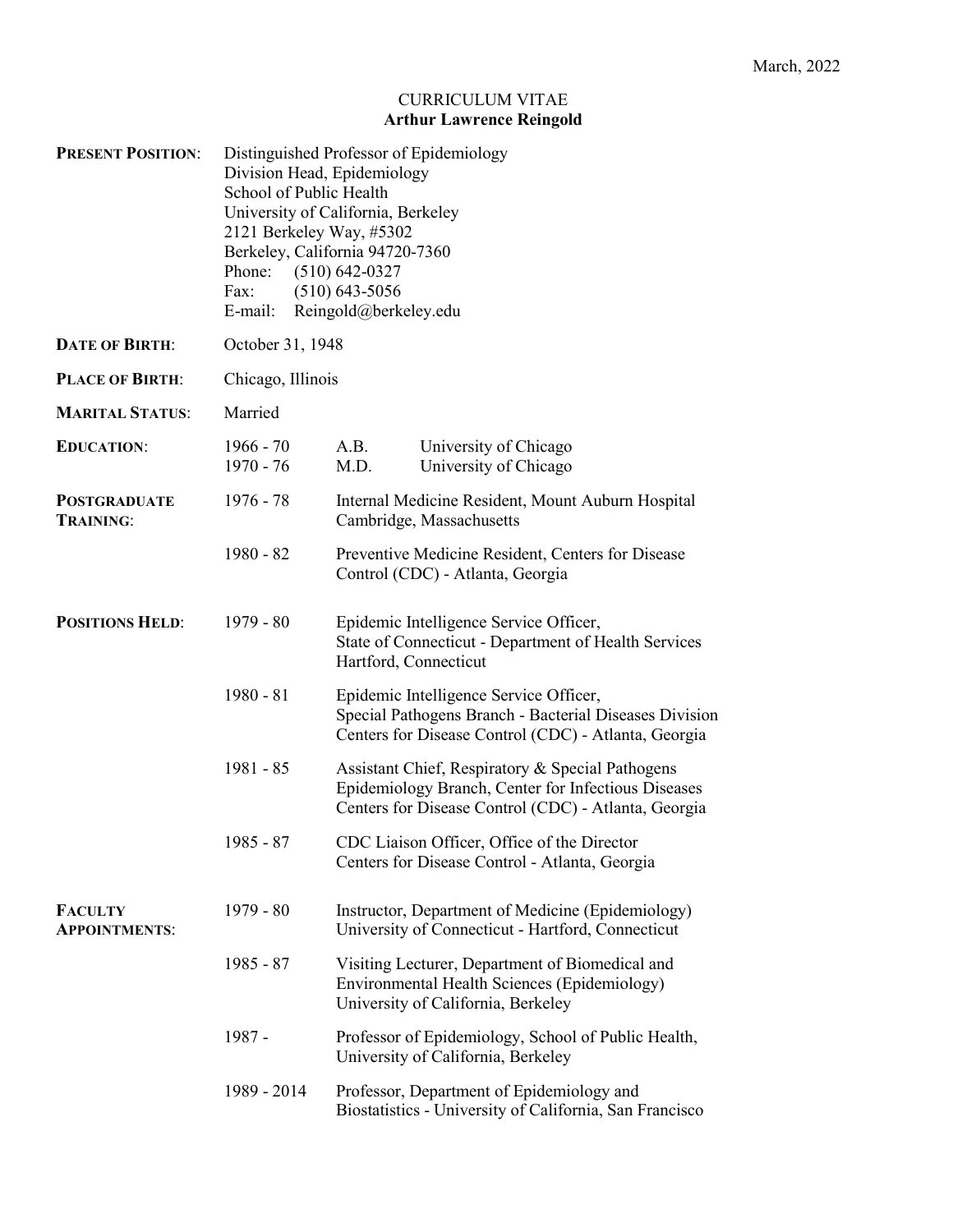| 1990 - 94                                                            | Head, Epidemiology Program, Department of Biomedical<br>and Environmental Health Sciences, University of California, Berkeley                                                                                                                                                                                                             |
|----------------------------------------------------------------------|-------------------------------------------------------------------------------------------------------------------------------------------------------------------------------------------------------------------------------------------------------------------------------------------------------------------------------------------|
| 1991 -                                                               | Clinical Professor, Department of Medicine<br>University of California, San Francisco                                                                                                                                                                                                                                                     |
| 1994 - 2000                                                          | Head, Division of Public Health Biology and Epidemiology<br>University of California, Berkeley                                                                                                                                                                                                                                            |
| $2008 - 2014$                                                        | Associate Dean for Research, School of Public Health,<br>University of California, Berkeley                                                                                                                                                                                                                                               |
| $2009 - 2014$                                                        | Edward Penhoet Distinguished Chair for Global Health and<br><b>Infectious Disease</b>                                                                                                                                                                                                                                                     |
| $2000 - 2018$                                                        | Head, Division of Epidemiology, School of Public Health,<br>University of California, Berkeley                                                                                                                                                                                                                                            |
| $2018 - 2020$                                                        | Head, Division of Epidemiology & Biostatistics, School of Public Health<br>University of California, Berkeley                                                                                                                                                                                                                             |
| $2020 -$                                                             | Head, Division of Epidemiology, School of Public Health,<br>University of California, Berkeley                                                                                                                                                                                                                                            |
| $2022 -$                                                             | Distinguished Professor of Epidemiology                                                                                                                                                                                                                                                                                                   |
| <b>MEDICAL LICENSURE:</b>                                            | California                                                                                                                                                                                                                                                                                                                                |
| 1980                                                                 | American Board of Internal Medicine                                                                                                                                                                                                                                                                                                       |
| 1970 - 74<br>1985<br>1986                                            | Medical Scientist Training Program<br>Commendation Medal, U.S. Public Health Service<br>Charles Shepard Award, Centers for Disease Control (CDC)                                                                                                                                                                                          |
| 1970<br>1978<br>1983<br>1984<br>1986<br>1988<br>1991<br>1994<br>2003 | Sigma Xi<br>American College of Physicians<br>American Society for Microbiology<br>Society for Epidemiologic Research<br>Infectious Disease Society of America (Fellow)<br>American Epidemiological Society<br>American College of Epidemiology (Fellow)<br>AAAS (Fellow)<br>Institute of Medicine, National Academy of Medicine (Member) |
|                                                                      |                                                                                                                                                                                                                                                                                                                                           |

### **PROFESSIONAL ACTIVITIES**

| <b>SELECTED</b><br><b>CONSULTATIONS:</b> | 1981 | Institute of Medicine: Toxic-shock syndrome                                                               |
|------------------------------------------|------|-----------------------------------------------------------------------------------------------------------|
|                                          | 1981 | Food and Drug Administration: Toxic-shock syndrome                                                        |
|                                          | 1982 | United States Agency for International Development:<br>Control of meningococcal meningitis in West Africa |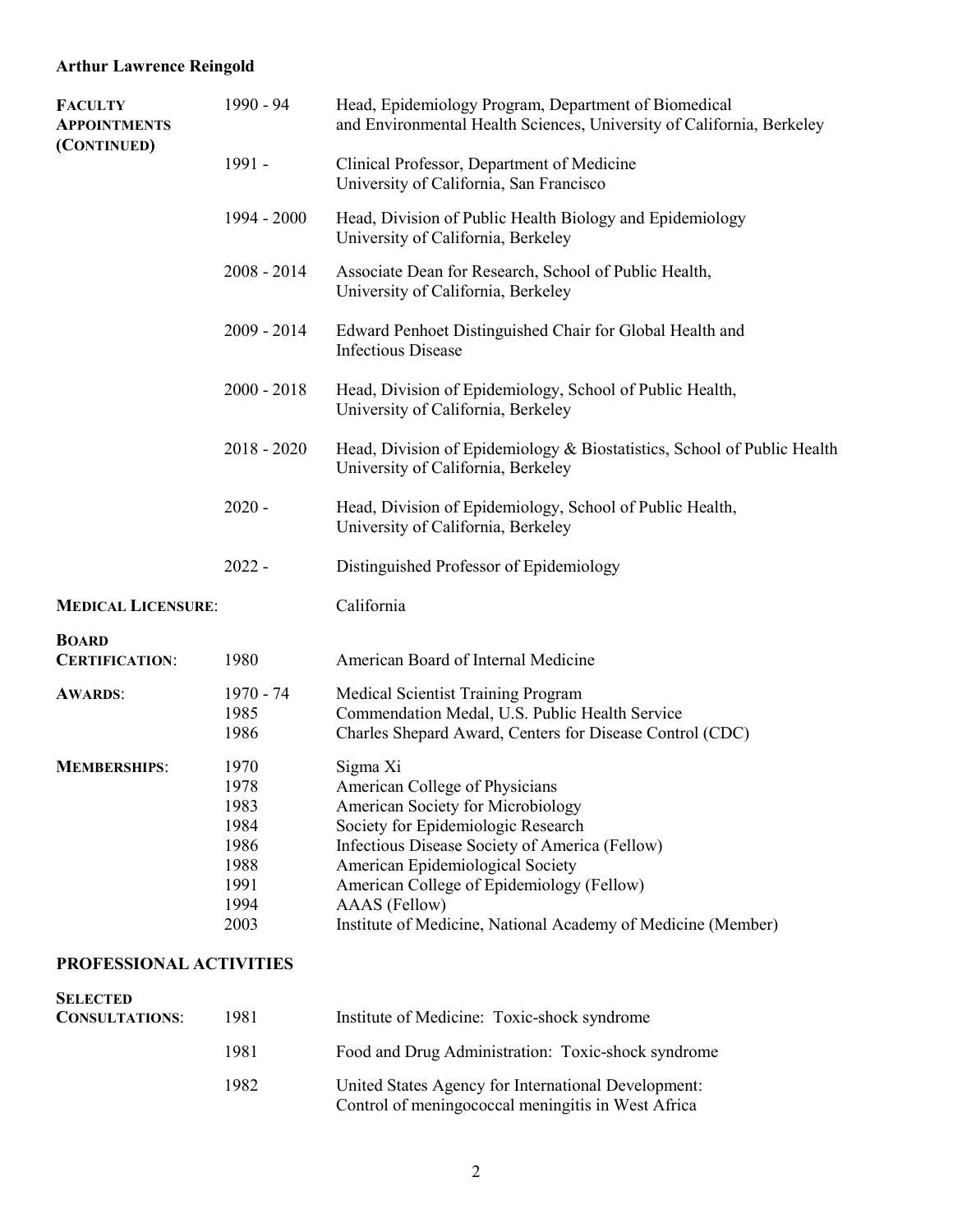| <b>CONSULTATIONS</b><br>(CONTINUED)   | 1983          | World Health Organization (WHO):<br>Control of meningococcal meningitis in Nepal                                                |
|---------------------------------------|---------------|---------------------------------------------------------------------------------------------------------------------------------|
|                                       | 1983          | East-West Center, University of Hawaii: Role of indoor air pollution<br>in acute respiratory infections in developing countries |
|                                       | 1984          | Institute of Medicine: Meningococcal vaccines                                                                                   |
|                                       | 1986          | World Health Organization (WHO):<br>Control of meningococcal meningitis in South Asia                                           |
|                                       | 1987 - 1993   | Center for Child Survival, University of Indonesia:<br>Control of Acute Respiratory Infections                                  |
|                                       | 1988          | Evaluation of the Combating Communicable Childhood<br>Disease Program, Ivory Coast                                              |
|                                       | 1994          | Evaluation of National Epidemiology Board Program,<br>Rockefeller Foundation                                                    |
|                                       | 1995          | Planning of a School-based Acute Rheumatic<br>Fever Prevention Project - New Zealand Heart Foundation                           |
|                                       | 1995          | Vaccines Advisory Committee, Food & Drug Administration<br>Approval of accellular pertussis vaccine                             |
|                                       | 1996          | External Reviewer, NIAID Group B Streptococcus Research<br>Contract with Harvard University                                     |
|                                       | 1996 - 2000   | U.S. Food and Drug Administration; Consultant to the Vaccines Advisory<br>Committee                                             |
|                                       | 1996          | World Health Organization, Consultation on Control of Meningococcal<br>Meningitis in Africa                                     |
|                                       | $1998 - 2002$ | Advisor to the INCLEN "Indiaclen" project                                                                                       |
|                                       | $2002 - 2003$ | Evaluation of a School-based Acute Rheumatic Fever Prevention Project -<br>New Zealand Heart Association                        |
| <b>SELECTED ADVISORY</b>              |               |                                                                                                                                 |
| <b>BOARDS AND PANELS: 1988 - 1989</b> |               | Member, Advisory Committee on Ground Water and Reproductive<br>Outcomes, State of California Department of Health Services      |
|                                       | 1989 - 1990   | AIDS Advisory Committee, Alameda County Board of Supervisors                                                                    |
|                                       | 1989 - 1993   | Advisory Committee, Birth Defects Monitoring Program, State of California<br>Department of Health Services                      |
|                                       | 1993 - 1995   | Centers for Disease Control (CDC): Public Health Service Advisory Panel on<br>the Case Definition for Lyme Disease              |
|                                       | 1992 - 1994   | World Health Organization (WHO): Task Force on Strengthening<br>Epidemiologic Capacity; Childhood Vaccine Initiative            |
|                                       | $1996 - 2000$ | Armed Forces Epidemiological Board                                                                                              |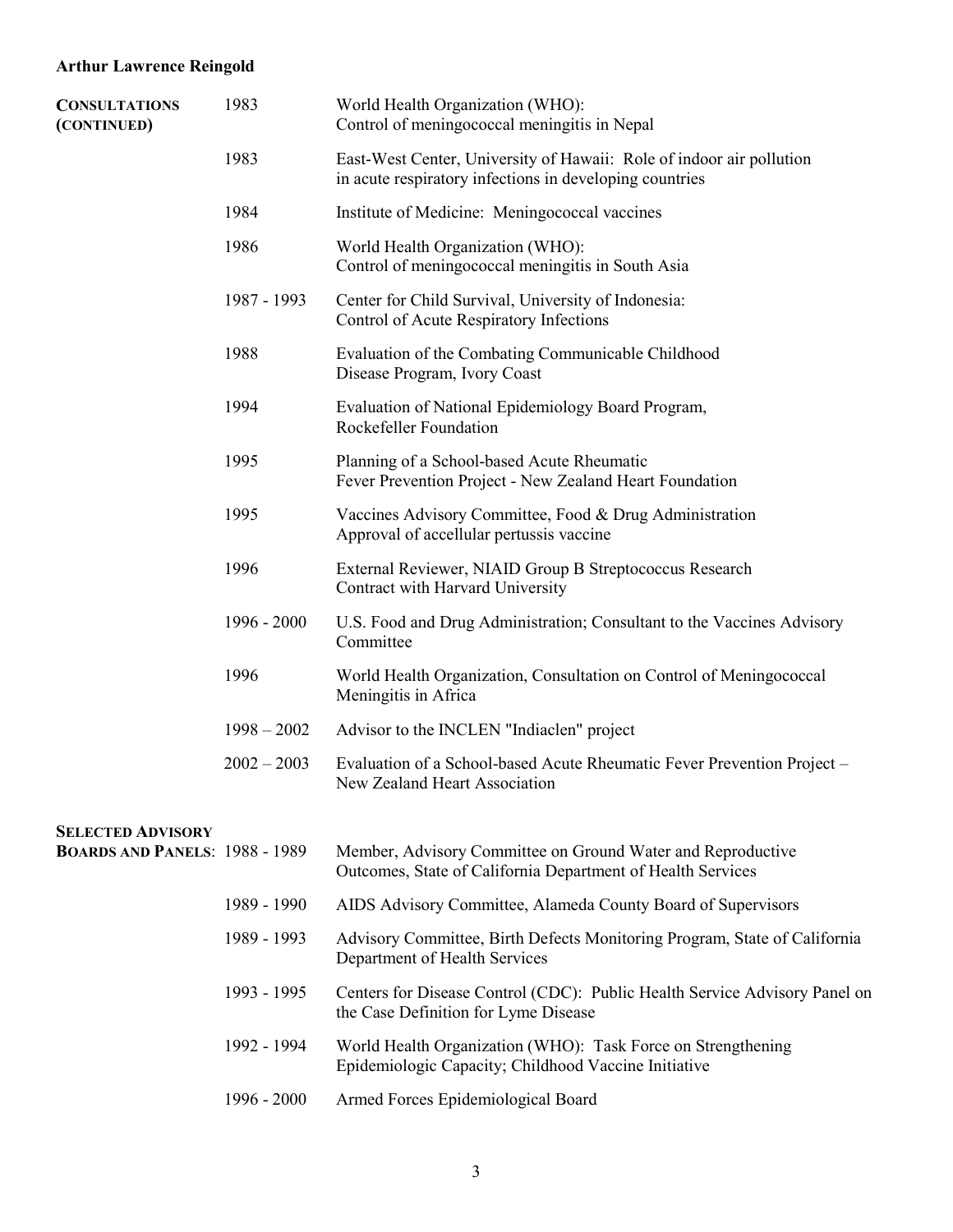| <b>ADVISORY BOARDS</b><br><b>AND PANELS</b> | 1997 - 2012   | University of California, San Francisco AIDS Research Institute<br><b>Steering Committee</b>                                                  |
|---------------------------------------------|---------------|-----------------------------------------------------------------------------------------------------------------------------------------------|
| (CONTINUED)                                 | 1998 - 2003   | Emerging Infections Committee of the Infectious Diseases<br>Society of America                                                                |
|                                             | $1998 - 2000$ | Panelist, Howard Hughes Medical Institute Predoctoral Fellowship                                                                              |
|                                             | $2001 - 2006$ | Technical expert, Sub-Committee on the Protection of Public Health; California<br>State Strategic Committee on Terrorism                      |
|                                             | $2003 - 2008$ | Advisory Board, Chinese University of Hong Kong – Centre for Emerging and<br><b>Infectious Diseases</b>                                       |
|                                             | $2004 -$      | Advisory Board, University of California, Berkeley Clinical Research Center                                                                   |
|                                             | $2004 - 2008$ | Advisory Board, New York University School of Medicine Fellowship in<br>Medicine and Public Health Research                                   |
|                                             | $2004 - 2005$ | Institute of Medicine Committee on Measures to Enhance the<br>Effectiveness of CDC Quarantine Station Plan for U.S. Ports of Entry            |
|                                             | $2005 - 2012$ | Strategic Advisory Group of Experts (SAGE) for Vaccine Policy, World Health<br>Organization (WHO) (Deputy Chairman, 2010-2012)                |
|                                             | $2005 -$      | Data and Safety Monitoring Committee; F.I. Proctor Foundation, University of<br>California, San Francisco (UCSF)                              |
|                                             | $2007 - 2012$ | NIH Fogarty International Center External Advisory Board                                                                                      |
|                                             | $2007 - 2009$ | Chair, Working Group on Pneumococcal Vaccine, Strategic Advisory Group of<br>Experts (SAGE), World Health Organization (WHO)                  |
|                                             | $2008 - 2012$ | Working Group on H5N1 Influenza Vaccines, Strategic Advisory Group of<br>Experts (SAGE), World Health Organization (WHO)                      |
|                                             | $2008 - 2011$ | Chair, Leptospirosis Burden Epidemiology Reference Group, World Health<br>Organization (WHO)                                                  |
|                                             | $2008 - 2012$ | National Biosurveillance Advisory Subcommittee of the Advisory Committee to<br>The Director, Centers for Disease Control and Prevention (CDC) |
|                                             | $2008 - 2009$ | Institute of Medicine Committee on the Review of Priorities in the National<br>Vaccine Plan                                                   |
|                                             | $2009 - 2012$ | Chair, Working Group on Hepatitis A Vaccine, Strategic Advisory Group of<br>Experts (SAGE), World Health Organization (WHO)                   |
|                                             | $2011 - 2013$ | Member, Institute of Medicine Committee on Vaccine Priorities                                                                                 |
|                                             | 2011 - 2014   | Member, Working Group on Vaccine Hesitancy, Strategic Advisory Group of<br>Experts (SAGE), World Health Organization (WHO)                    |
|                                             | 2012 - 2014   | Chair, Review of the Heterologous Effects of Childhood Vaccines, World Health<br>Organization (WHO)                                           |
|                                             | 2012 - 2014   | Chair, External Review of the Measles Rubella Initiative (of WHO, CDC,<br>UNICEF, American Red Cross, and United Nations Foundation)          |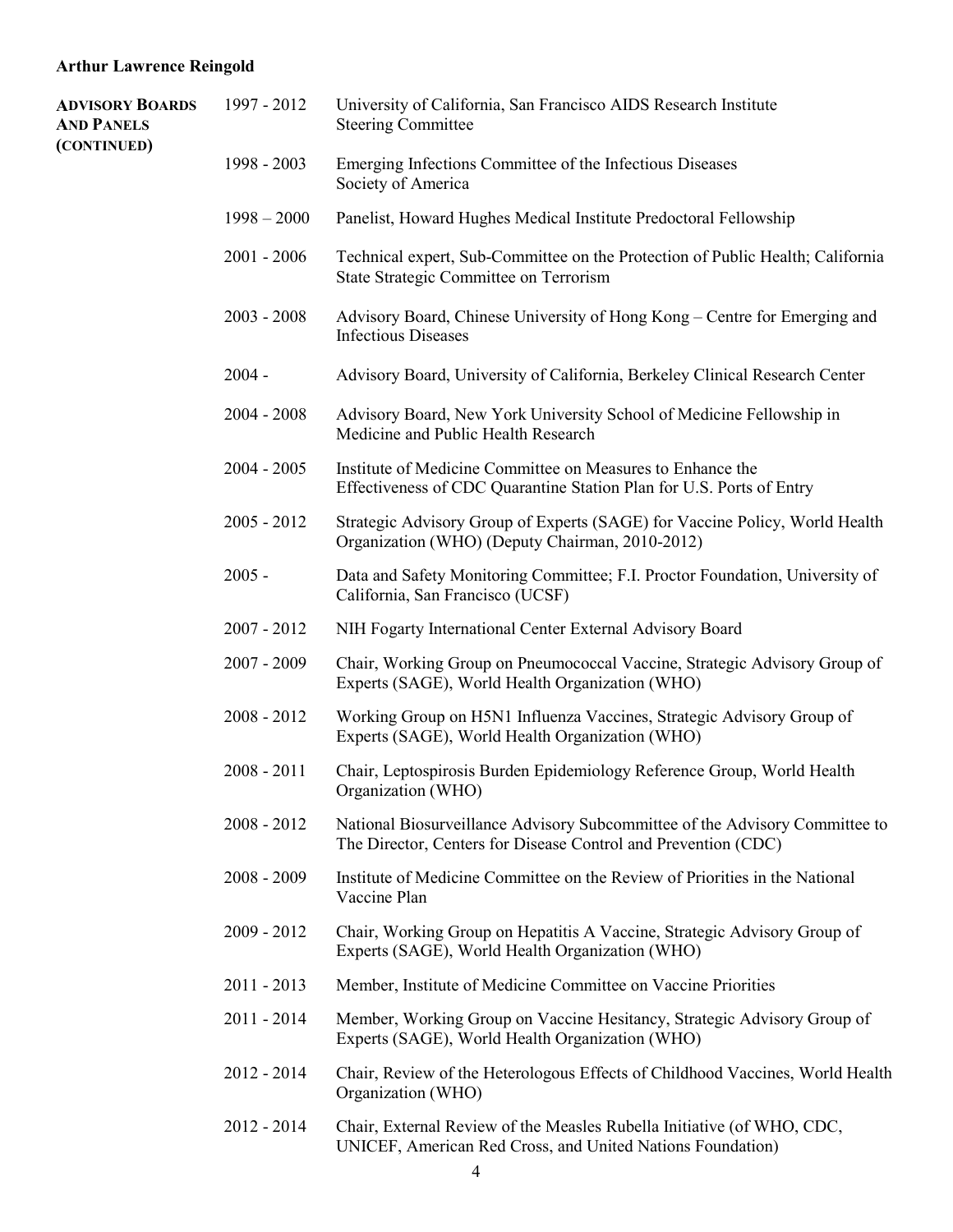| <b>ADVISORY BOARDS</b><br><b>AND PANELS</b> | $2013 - 2018$ | Advisory Committee on Immunization Practices (ACIP), U.S. Department of<br>Health and Human Services                                                |
|---------------------------------------------|---------------|-----------------------------------------------------------------------------------------------------------------------------------------------------|
| (CONTINUED)                                 | $2016 - 2017$ | Member, Institute of Medicine Committee on a National Strategy for the<br>Elimination of Hepatitis B and C                                          |
|                                             | $2018 - 2019$ | Member, Independent Review Committee, Global Alliance for Vaccines and<br>Immunizations (GAVI)                                                      |
|                                             | $2018 -$      | Member, Strategic Advisory Group, Partnership for Influenza Vaccination<br>Introduction (PIVI)                                                      |
|                                             | 2020          | Member, Organizing Committee, National Academics of Science, Engineering,<br>and Medicine (NASEM) Workshop on Airborne Transmission of SARS-CoV-2   |
|                                             | 2020          | Member, National Academies of Science, Engineering, and Medicine (NASEM)<br>Committee on Equitable Allocation of Vaccines for the Novel Coronavirus |
|                                             | $2020 -$      | Chair, Western States Scientific Safety Review Workgroup on COVID-19<br>Vaccines                                                                    |
|                                             | $2021 -$      | Member, Universal Health and Preparedness Technical Advisory Group;<br>World Health Organization                                                    |
| <b>LEADERSHIP POSITIONS:</b>                |               |                                                                                                                                                     |
|                                             | 1997 - 2012   | Secretary-Treasurer, American Epidemiological Society                                                                                               |
|                                             | $2009 - 2010$ | President, Society for Epidemiologic Research                                                                                                       |
|                                             | $2015 - 2016$ | President, American Epidemiological Society (AES)                                                                                                   |

### **EDITORIAL BOARDS**:

| 2001 - 2005 Board of Editors, Epidemiology<br>2005 - 2015 Editorial Advisory Board, Global Public Health<br>2009 - 2010 | 1995 - 2000 | Board of Editors, American Journal of Epidemiology         |
|-------------------------------------------------------------------------------------------------------------------------|-------------|------------------------------------------------------------|
|                                                                                                                         |             |                                                            |
|                                                                                                                         |             |                                                            |
|                                                                                                                         |             | Editorial Advisory Board, American Journal of Epidemiology |

# **ASSOCIATE EDITORSHIPS:**

| 2017 - 2019 | <b>Current Epidemiology Reports</b> |  |
|-------------|-------------------------------------|--|
|-------------|-------------------------------------|--|

2018 - Vaccine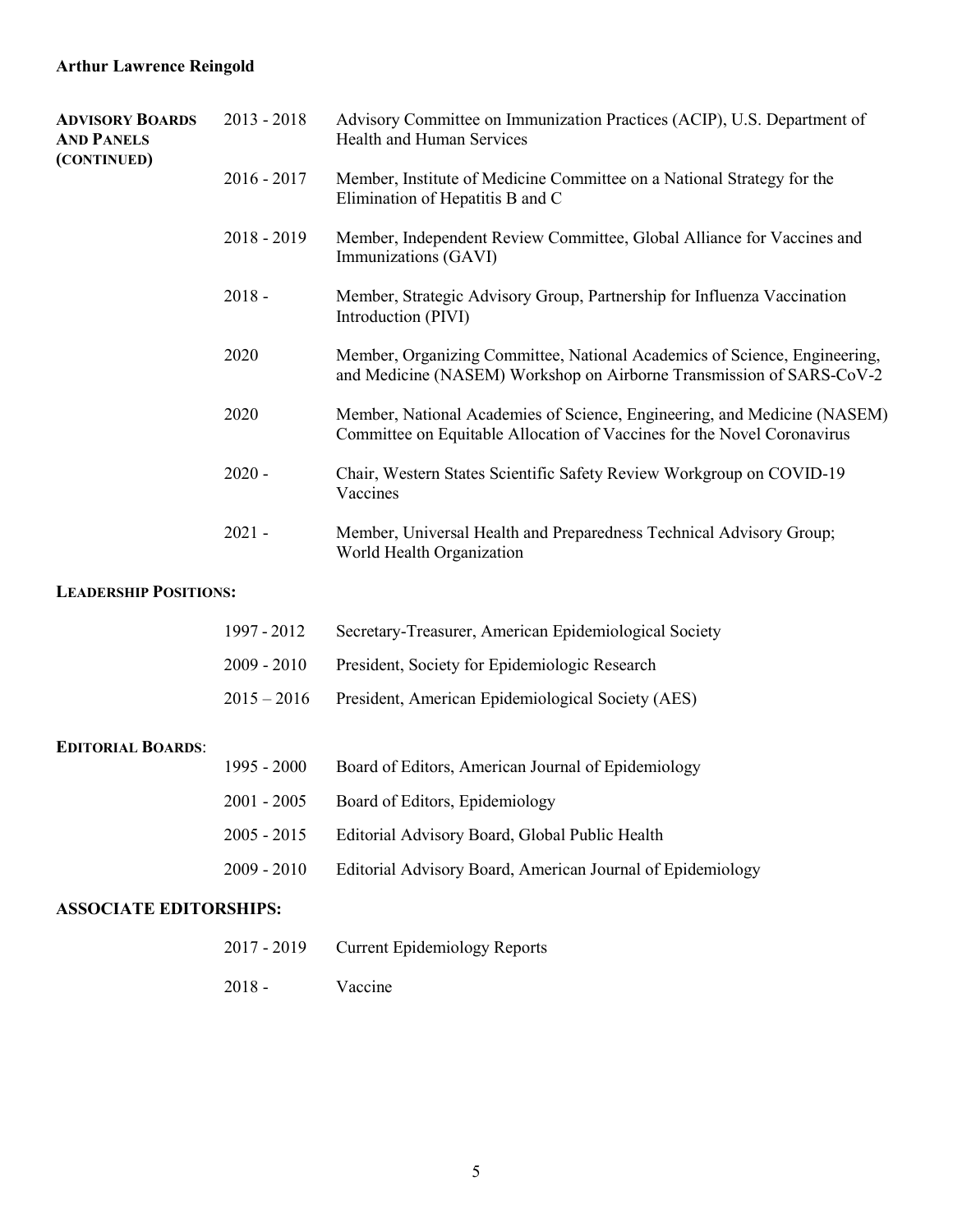#### PUBLICATIONS:

- 1. Hayes RV, Pottenger LA, Reingold AL, Getz GS, Wissler RW. Degradation of  $I^{125}$  labeled serum low density lipoprotein in normal and estrogen-treated male rats. Biochem Biophys Res Comm 1971;44:1471- 1477.
- 2. Reingold AL, Kane MA, Murphy BL, Checko P, Francis DP, Maynard JE. Transmission of hepatitis B by an oral surgeon. J Infect Dis 1982;145:262-268.
- 3. Reingold AL, Dan BB, Shands KN, Broome CV. Toxic-shock syndrome not associated with menstruation: a review of 54 cases. Lancet 1982;1:1-4.
- 4. Bartlett P, Reingold AL, Graham DR, et al. Toxic-shock syndrome associated with surgical wound infections. JAMA 1982;247:1448-1450.
- 5. Reingold AL, Hargrett NT, Shands KN, et al. Toxic-shock syndrome surveillance in the United States, 1980-1981. Ann Intern Med 1982;96:875-880.
- 6. Reingold AL, Hargrett NT, Dan BB, Shands KN, Strickland BY, Broome CV. Nonmenstrual toxic-shock syndrome: a review of 130 cases. Ann Intern Med 1982;6:871-874.
- 7. Broome CV, Hayes PS, Ajello GW, Feeley JC, Gibson RJ, Graves LM, Hancock GA, Anderson RJ, Highsmith AK, Mackel DC, Hargrett NT, Reingold AL. In-vitro studies of interactions between tampons and Staphylococcus aureus. Ann Intern Med 1982;96:959-962.
- 8. Guinan ME, Dan BB, Guidotti RJ, Reingold AL, et al. Vaginal colonization with Staphylococcus aureus in healthy women: a review of four studies. Ann Intern Med 1982;96(pt.2):944-947.
- 9. Schlech WF III, Shands KN, Reingold AL, et al. Risk factors for development of toxic-shock syndrome: association with a tampon brand. JAMA 1982;248:835-839.
- 10. Reingold AL, Bank JD. Legionellosis. In: Easmon CSF, Jeljaszewicz J, eds. Medical Microbiology. London: Academic Press 1982 (I):217-239.
- 11. Reingold AL. Toxic-shock syndrome. In: Spittell JA Jr., ed. Clinical Medicine. Philadelphia: Harper & Row Publishers 1982 (II):1-6.
- 12. Kornblatt AN, Reingold AL. Legionellosis. In: Steele JH, Hillyer RV, Hopla CE, eds. CRC Handbook Series in Zoonoses. CRC Press 1982:313-324.
- 13. Wilkinson HW, Reingold AL, Brake JB, McGiboney DL, Gorman GW, Broome CV. Reactivity of serum from patients with suspected Legionellosis against 29 antigens of legionellaceae and Legionella-like organisms by indirect immunofluorescence assay. J Infect Dis 1983;147:23-31.
- 14. Meenhorst PL, Reingold AL, Gorman GW, et al. Legionella pneumonia in guinea pigs exposed to aerosols of concentrated potable water from a hospital with nosocomial Legionnaires' disease. J Infect Dis 1983;147:129-132.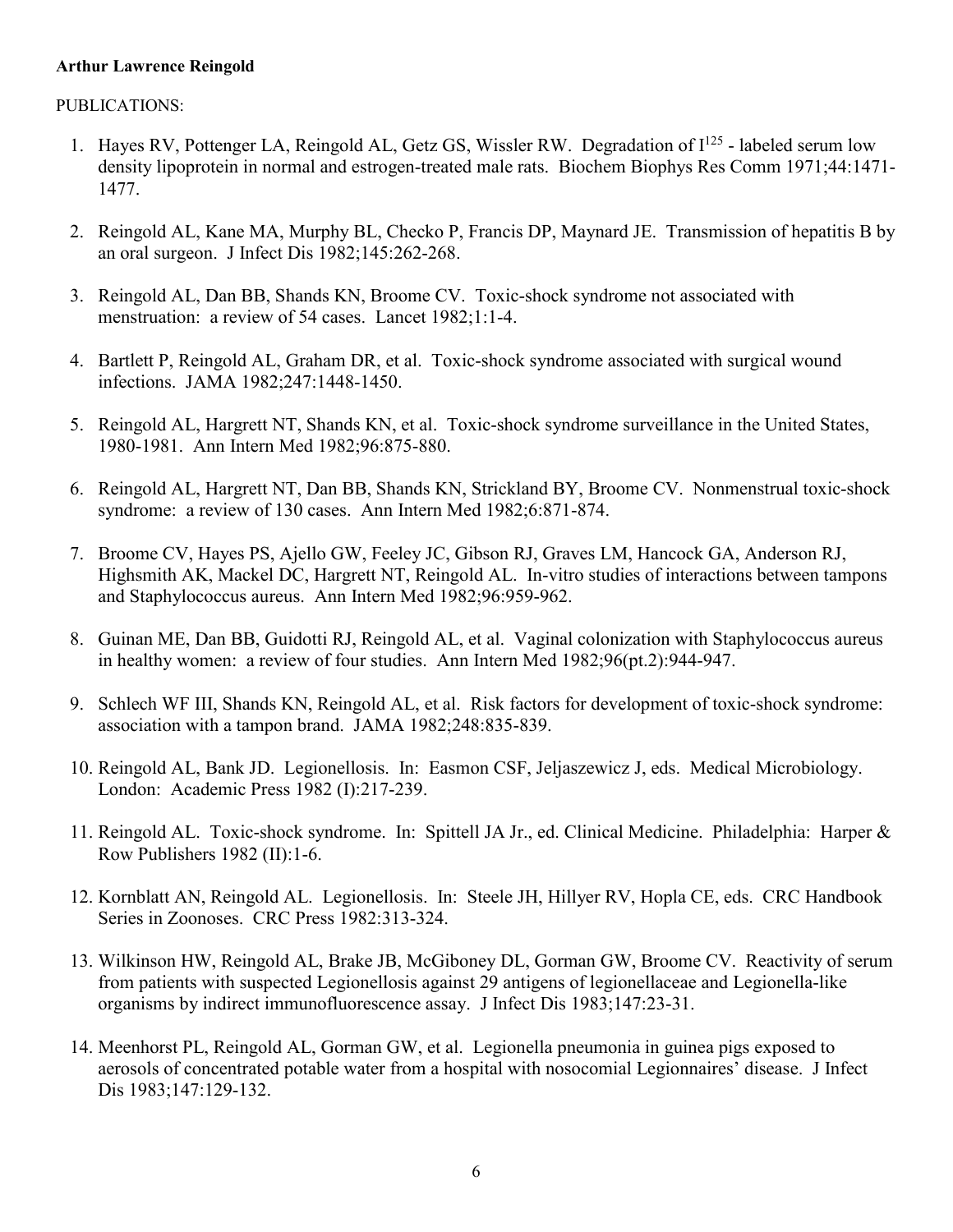- 15. Reingold AL. Nonmenstrual toxic-shock syndrome: the growing picture. JAMA 1983; 249:932 (editorial).
- 16. Reingold AL. Meningococcal meningitis. Nepal Paed Soc J 1983; 2:144-148.
- 17. Reingold AL, Broome CV, Phillips CJ, Meda H, Tiendrebeogo H, Yada A. Evidence of continuing protection against group A meningococcal disease one year after vaccination: a case-control approach. Med Trop 1983;43:225.
- 18. Reingold AL, Kane MA, Hightower AW. Disinfection procedures and infection control in the outpatient oral surgery practice. J Oral Maxillofac Surg 1984;42:568-572.
- 19. Broome CV, Reingold AL. Current issues in toxic-shock syndrome. In: Remington JS, Swartz MN, eds. Current clinical topics in infectious diseases. McGraw Hill 1984;65-85.
- 20. Herwaldt LA, Gorman GW, McGrath T, Toma S, Brake B, Hightower AW, Jones J, Reingold AL, et al. A new Legionella species, Legionella feeleii species nova, causes Pontiac fever in an automobile plant. Ann Intern Med 1984;100:333-338.
- 21. Ajello GW, Feeley JC, Hayes PS, Reingold AL, Bolan G, et al. Trans-isolate medium: a new medium for primary culturing and transport of Neisseria meningitidis, Streptococcus pneumoniae, and Haemophilus influenzae. J Clin Microbial 1984;20:55-58.
- 22. Hayes PS, Graves LM, Feeley JC, Hancock GA, Cohen ML, Reingold AL, et al. Production of toxicshock-associated protein(s) in Staphylococcus aureus strains isolated from 1956 through 1982. J Clin Microbial 1984;20:42-46.
- 23. Reingold AL, Thomason BM, Brake BJ, Thacker L, Wilkinson HW, Kuritsky JN. Legionella pneumonia in the United States: the distribution of serogroups and species causing human illness. J Infect Dis 1984;149:819.
- 24. Blaser M, Reingold AL, Alsever RN, Hightower A. Primary meningococcal pericarditis: A disease of adults associated with serogroup C Neisseria meningitidis. Rev Infect Dis 1984;6:625-632.
- 25. Jones EE, Alford PL, Reingold AL, et al. Predisposition to invasive pneumococcal illness following parainfluenza type 3 virus infection in chimpanzees. JAVMA 1984;185:1351-1353.
- 26. Reingold AL, Thomason BM, Kuritsky J. Results of Legionnaires' disease direct fluorescent-antibody testing at Centers for Disease Control, 1980-1982. In: Thornsberry C, Balows A, Feeley JC, and Jakubowski J, eds. Legionella, ASM 1984;21-22.
- 27. Kuritsky JN, Reingold AL, Hightower AW, Broome CV. Sporadic Legionellosis in the United States, 1970 to 1982. In: Thornsberry C, Balows A, Feeley JC, and Jakubowski J, eds. Legionella, ASM 1984;243-245.
- 28. Fleming DW, Reingold AL. Legionella. In: Braude AI ed. Medical Microbiology and Infectious Diseases, Second Edition W.B. Saunders 1985;352-358.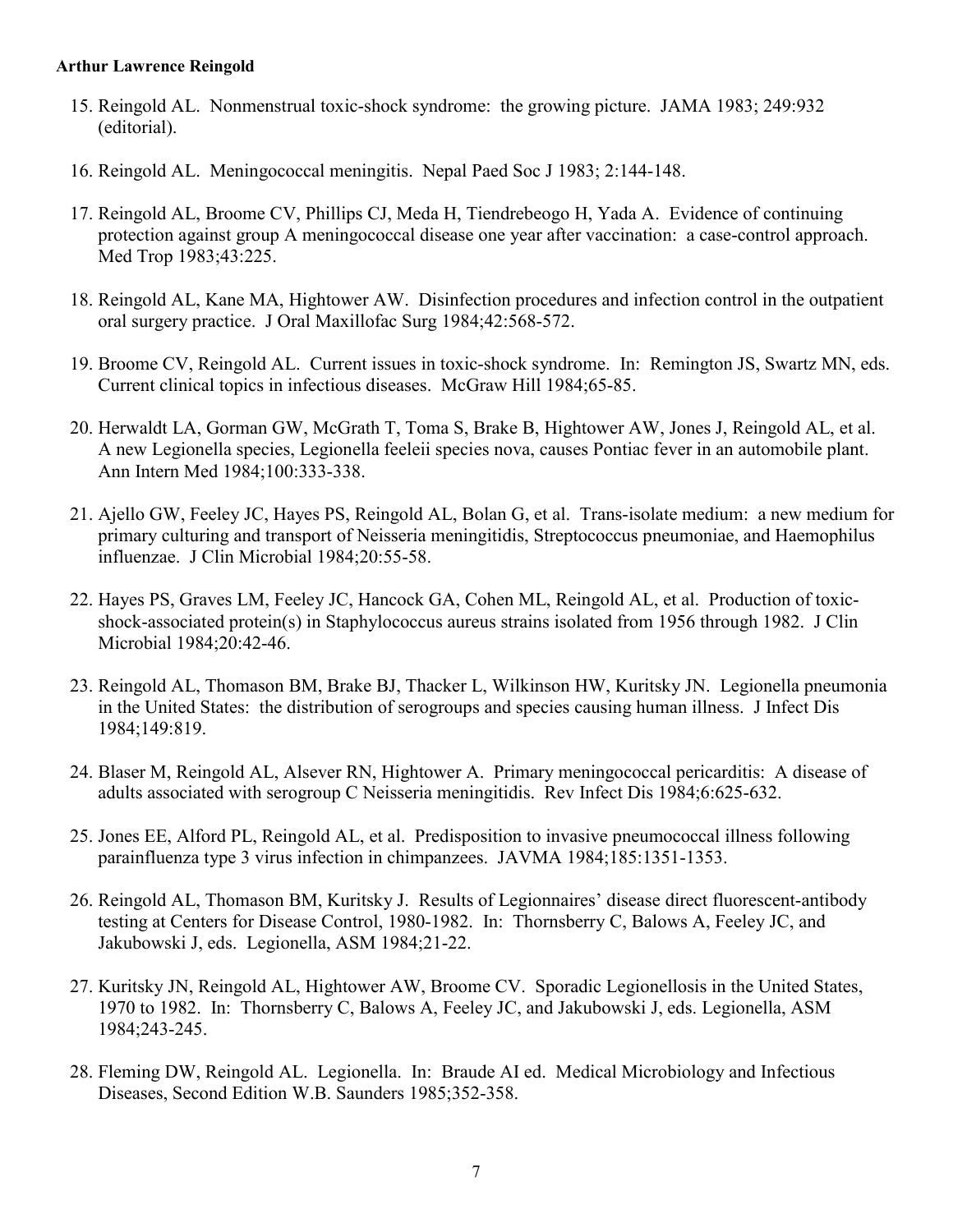- 29. Garbe PL, Arko RJ, Reingold AL, et al. Staphylococcus aureus isolates from patients with non-menstrual Toxic Shock Syndrome: Evidence for Additional Toxins. JAMA 1985;253:2538-2542.
- 30. Garbe PL, Davis BJ, Weisfeld J, Markowitz L, Miner P, Garrity F, Barbaree JM, Reingold AL. Nosocomial Legionnaires' Disease: Epidemiologic Demonstration of Cooling Towers as a Source. JAMA 1985;254:521-524.
- 31. Fleming DW, Cochi SL, MacDonald KL, Brondum J, Haves PS, Plikaytis BD, Holmes MB, Audurier A, Broome CV, Reingold AL. Pasteurized milk as a vehicle of infection in an outbreak of listeriosis. NEJM 1985;312:404-407.
- 32. Meenhorst P, Reingold AL, Groothius DL, et al. Water-related nosocomial pneumonia caused by Legionella pneumophila serogroups 1 and 10. J Infect Dis 1985;152:356-364.
- 33. Bolan G, Reingold AL, Carson L, et al. Infections with Mycobacterium chelonei in patients receiving dialysis and using processed hemodialyzers. J Infect Dis 1985;152:1013-1019.
- 34. Reingold AL. Toxic-shock in the United States of America: epidemiology. Postgrad Med J 1985;61:21- 22.
- 35. Reingold AL, Broome CV, Hightower AW, et al. Age-specific differences in duration of clinical protection after vaccination with meningococcal polysaccharide A vaccine. Lancet 1985;II:114-118.
- 36. Petitti DB, Reingold AL, Chin J. The incidence of toxic-shock syndrome in Northern California: 1972- 1983. JAMA 1986;255:368-372.
- 37. Reingold AL. Toxic-shock syndrome and the contraceptive sponge. JAMA 1986;255:242-243 (editorial).
- 38. Berkley S, Reingold AL. Toxic-shock syndrome. In: Kass EH and Platt R, eds. Current Therapy in Infectious Disease. B.C. Decker, Inc. 1986;78-81.
- 39. Reingold AL. Toxic-shock syndrome. In: Wheat J and White A, eds. Infectious Diseases, University of Chicago Press, 1986.
- 40. Reingold AL, Broome CV. Nosocomial central nervous system infections. In: Bennett JV, Brachman PS, eds. Hospital Infections. Little Brown & Co. 1986;521-529.
- 41. Markowitz L, Reingold AL. Toxic-shock syndrome. In: Maxcy-Rosenau Public Health and Preventive Medicine, 12th edition Appleton-Century-Crofts 1986;456-459.
- 42. Reingold AL, Xiao DL, Plikaytis B, Ajello L. Systemic mycoses in the United States, 1980-1982. J Med Vet Mycol 1986;24:433-436.
- 43. Cochi SL, Markowitz L, Owens Jr RC, Stenhouse DH, Regmi DN, Shrestha RPB, Acharya IL, Manandhar M, Gurubacharya VL, Owens D, Reingold AL. Control of epidemic group A meningococcal meningitis in Nepal. Int J Epid 1987;16:91-97.
- 44. Markowitz LE, Hightower AW, Broome CV, Reingold AL. Toxic-shock syndrome: Evaluation of national surveillance data using a hospital discharge survey. JAMA 1987;258:75-78.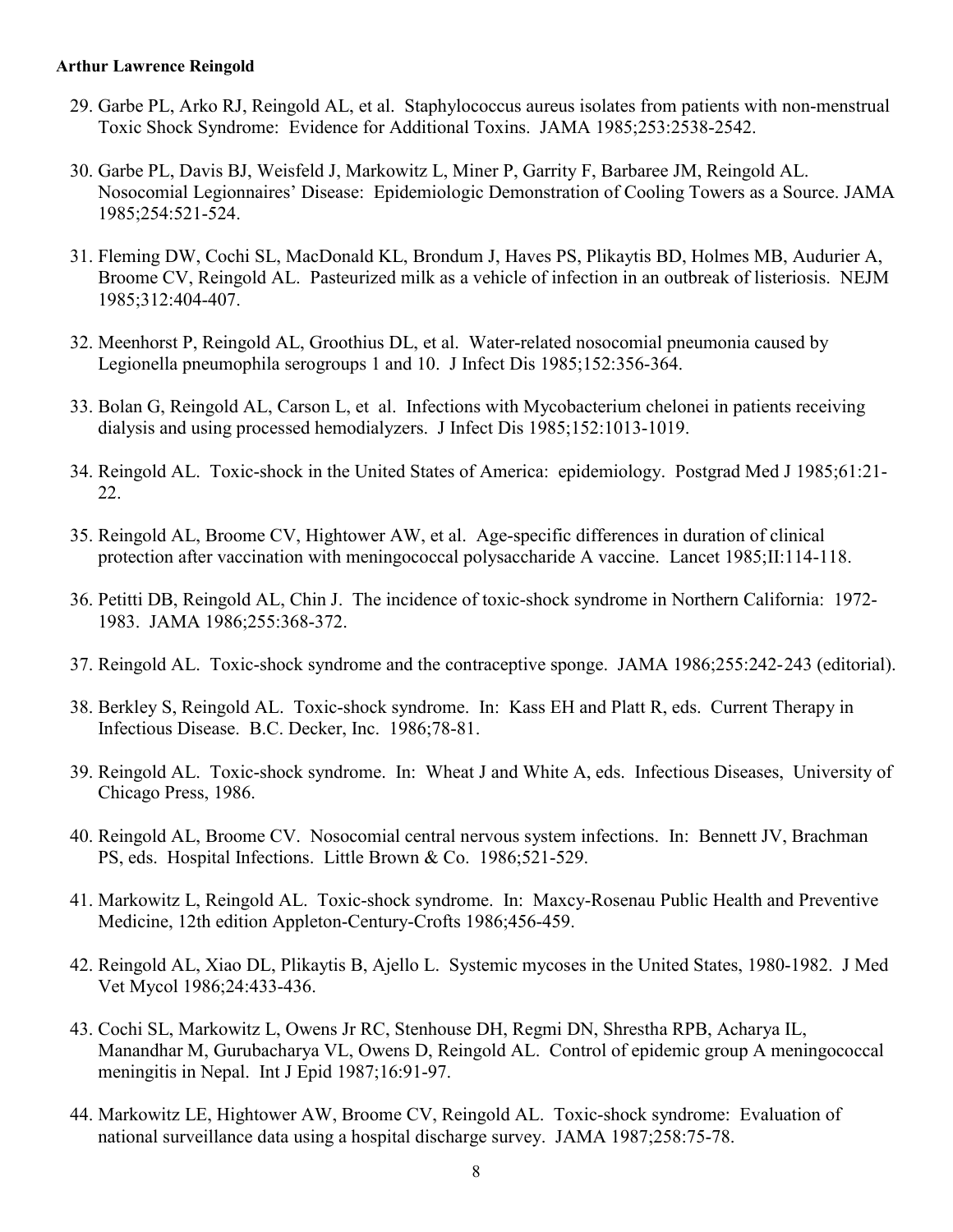- 45. Berkley SF, Hightower AW, Reingold AL, Broome CV. The relationship of tampon characteristics to menstrual toxic-shock syndrome. JAMA 1987;258:917-920.
- 46. Reingold AL, Kane MA, Hightower AW. Failure of gloves and other protective devices to prevent transmission of hepatitis B virus in oral surgeons. JAMA 1988;259:2558-2560.
- 47. Reingold AL. The role of Legionellae in acute infections of the lower respiratory tract. Rev Infect Dis 1988;10(5):1018-1028.
- 48. Harrison LH, Broome CV, Hightower AW, Hoppe CC, Makintubee S, Sitze SL, Taylor JA, Gaventa S, Wenger JD, Facklam RR, and the *Haemophilus Vaccine Efficacy Study Group* (includes A.L. Reingold). A day-care based study of the efficacy of Haemophilus influenzae B polysaccharide vaccine. JAMA 1988;260(10):1413-1418.
- 49. Schwartz B, Broome CV, Hightower AW, Brown GR, Ciesielski CA, Gaventa S, Gellin BG, Mascola L, and the *Listeriosis Study Group* (includes A.L. Reingold). Association of sporadic listeriosis with consumption of uncooked hot dogs and undercooked chicken. Lancet 1988;II:779-782.
- 50. Carson LA, Bland LA, Cusick LB, Favero MS, Bolan G, Reingold AL, et al. Prevalence of nontuberculous mycobacteria in water supplies of hemodialysis centers. Appl Environ Micro 1988; 54:3122-3125.
- 51. Petitti DB, Reingold AL. Update through 1985 on the incidence of toxic shock syndrome among members of a prepaid health plan. Rev Infect Dis 1989;11:S22-27.
- 52. Reingold AL, Broome CV, Gaventa S, Hightower SW, and the Toxic-Shock Syndrome Study Group. Risk factors for menstrual toxic-shock syndrome: results of a multi-state case-control study. Rev Infect Dis 1989;11:S35-42.
- 53. Gaventa S, Reingold AL, Hightower AW, et al. Active surveillance for toxic-shock syndrome in the United States, 1986. Rev Infect Dis 1989;11:S28-34.
- 54. Schwartz B, Gaventa S, Broome CV, Reingold AL, et al. Non-menstrual toxic-shock syndrome associated with barrier contraceptives: report of a case-control study. Rev Infect Dis 1989;11:S43-49.
- 55. Reingold AL, Hearst N. Identifying the health care needs of the community. In: Overall N, Williamson J, eds. Community Oriented Primary Care in Action: A Practice Manual for Primary Care Settings. U.S. Department of Health and Human Services.
- 56. Koo D, Bouvier B, Wesley M, Courtright P, Reingold AL. Epidemic keratoconjunctivitis in a university medical center ophthalmology clinic: need for re-evaluation of the design and disinfection of instruments. Inf Control and Hosp Epi 1989;10:547-552.
- 57. Harrison LH, Broome CV, Hightower AW, and the *Haemophilus Vaccine Efficacy Study Group* (includes A.L. Reingold). Haemophilus influenzae type b polysaccharide vaccine: an efficacy study. Pediatrics 1989;84:225-261.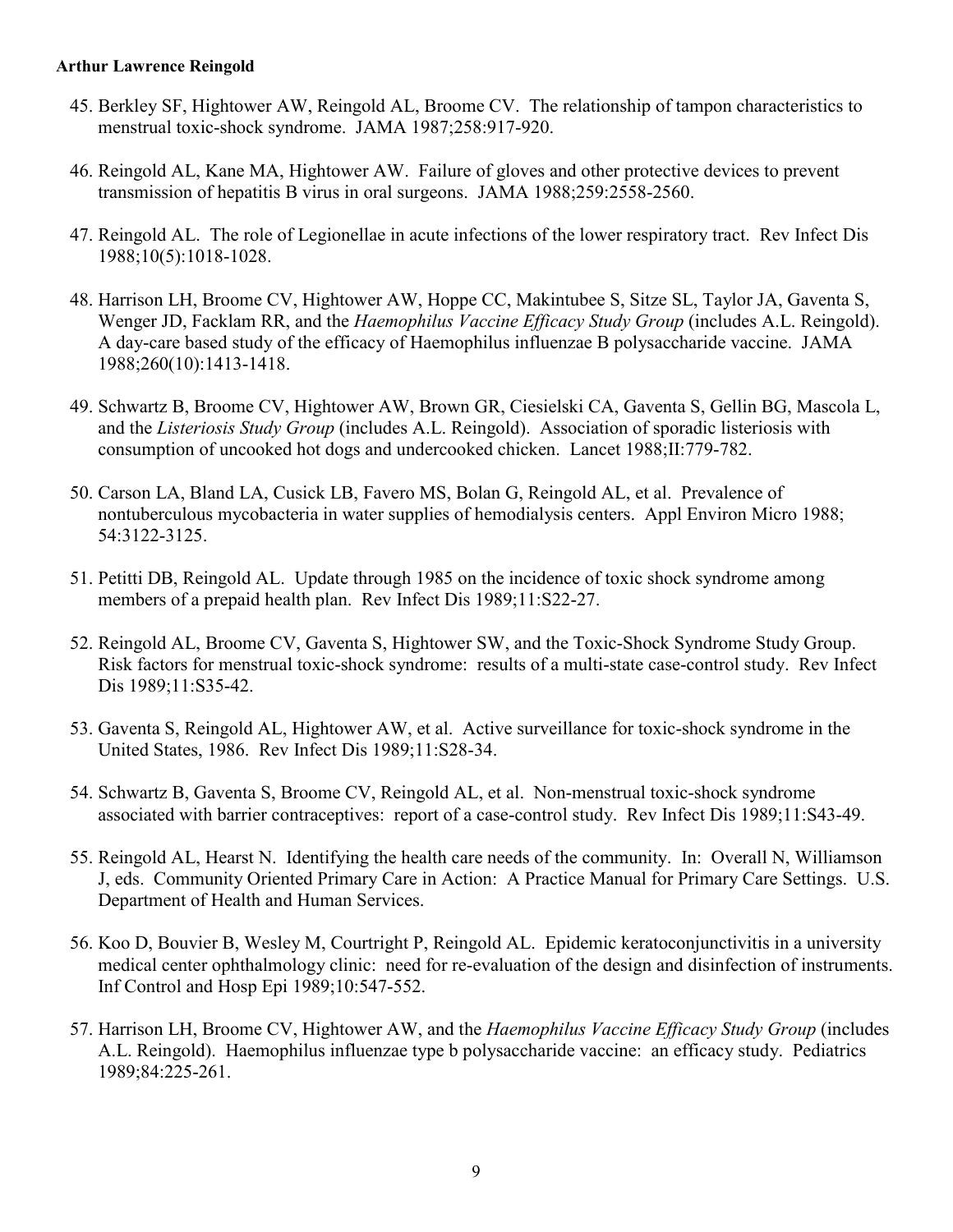- 58. Wenger JD, Harrison LH, Hightower A, Broome CV, *Haemophilus* influenzae Study Group (includes A.L. Reingold). Day care characteristics associated with Haemophilus influenzae disease. Am J Public Health 1990;80:1455-1458.
- 59. Morrow HW, Slaten DD, Reingold AL, et al. Risk factors associated with a school-related outbreak of serogroup C meningococcal disease. Pediatric Infect Dis J 1990;9:394-398.
- 60. Wenger JD, Hightower AW, Facklam RR, Gaventa S, Broome CV, *Bacterial Meningitis Study Group* (includes A.L. Reingold). Bacterial meningitis in the United States, 1986: Report on a multistate surveillance study. J Infect Dis 1990;162:1316-1323.
- 61. Reingold AL. Toxic-shock syndrome. In: Evans AS, Brachman PS, eds. Bacterial Infections of Humans. Plenum, 1991;727-743.
- 62. Gellin BG, Broome CV, Bibb WF, Weaver RE, Gaventa S, Mascola L, the *Listeriosis Study Group*. (includes A.L. Reingold). The epidemiology of listeriosis in the United States - 1986. Am J Epi 1991;133:392-401.
- 63. Reingold AL. Toxic-shock syndrome. In: Rakel RE, ed. Conn's Current Therapy. W. B. Saunders, 1991;1010-1012.
- 64. Reingold AL, Markowitz LE. Toxic-shock syndrome. In: Maxcy-Rosenau Public Health and Preventive Medicine, 13th Edition. Appleton-Century-Crofts, 1991;304-306.
- 65. Bauer HM, Ting Y, Greer CE, Chambers JC, Tashiro CJ, Chimera J, Reingold AL, Manos MM. Genital human papillomavirus infection in female university students as determined by a PCR-based method. JAMA 1991;265:472-477.
- 66. Sutrisna B, Frerichs RR, Reingold AL. Randomised, controlled trial of effectiveness of ampicillin in mild acute respiratory infections in Indonesian children. Lancet 1991;338:471-474.
- 67. Reingold AL. Toxic-shock syndrome: an update. Am J Ob & Gyn 1991;165:1236-1239.
- 68. Pettiti DB, Reingold AL. Recent trends in the incidence of toxic-shock syndrome in Northern California. Am J Public Health 1991;81:1209-1211.
- 69. Ley C, Reingold AL, et al. Determinants of genital human papillomavirus infection in young women. JNCI 1991;83:997-1003.
- 70. Pinner RW, Gellin BG, Bibb WF, Baker CN, Weaver R, Hunter SB, Waterman SH, Mocca LF, Frasch CE, Broome CV, the *Meningococcal Disease Study Group* (includes A.L. Reingold). Meningococcal disease in the United States-1986. J Infect Dis 1991;164:368-374.
- 71. Wenger JD, Pierce R, Deaver KA, Plikaytis BD, Facklam RR, Broome CV, and the *Haemophilus influenzae Study Group* (includes A.L. Reingold). Efficacy of Haemophilus influenzae type b polysaccharide-diphtheria toxoid conjugate vaccine in U.S. children aged 18-59 months. Lancet 1991; 338:395-398.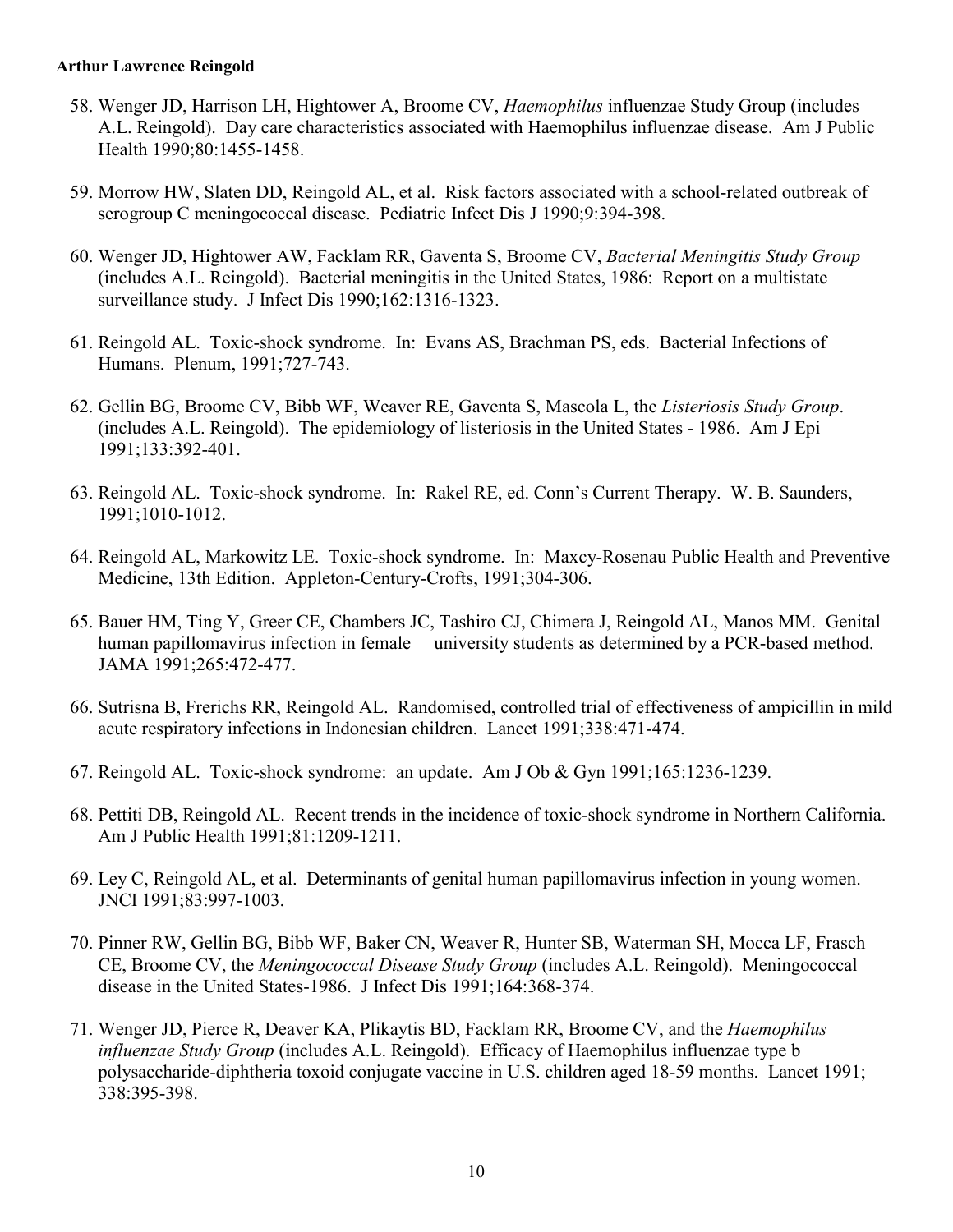- 72. Moore PS, Plikaytis BD, Bolan GA, Oxtoby MJ, Yada A, Zoubga A, Reingold AL, Broome CV. Detection of meningitis epidemics in Africa: a population-based analysis. International J Epi 1992;21:155-162.
- 73. Schuchat A, Deaver KA, Wenger JD, Plikaytis BD, Mascola L, Pinner RW, Reingold AL, Broome CV, and the Listeria Study Group. Role of foods in sporadic listeriosis. I. Case-control study of dietary risk factors. JAMA 1992;267:2041-2045.
- 74. Pinner RW, Schuchat A, Swaminathan B, Hayes PS, Deaver KA, Weaver RE, Plikaytis BD, Reeves M, Broome CV, Wenger JD, and the *Listeria Study Group* (includes A.L. Reingold). Role of foods in sporadic listeriosis. II. Microbiologic and epidemiologic investigation. JAMA 1992; 267:2046-2050.
- 75. Wenger JD, Pierce R, Deaver K, Franklin R, Bosley G, Pigott N, Broome CV, and the *Listeria Study Group* (includes A.L. Reingold). Invasive Haemophilus influenzae disease: A population-based evaluation of the role of capsular polysaccharide serotype. J Infect Dis 1992;165(suppl 1):S34-5.
- 76. Steinhart R, Reingold AL, Taylor F, Anderson G, Wenger JD. Invasive Haemophilus influenzae infections in men with HIV infection. JAMA 1992;268:3350-3352.
- 77. Hayes PS, Graves LM, Swaminathan B, Ajello GW, Malcolm GB, Weaver RE, Ransom R, Deaver K, Plikaytis BD, Schuchat A, Wenger JD, Pinner RW, Broome CV, and the *Listeria Study Group* (includes A.L. Reingold). Comparison of three selective enrichment methods for the isolation of Listeria monocytogenes naturally contaminated foods. J of Food Protection, 1992; 55:952-959.
- 78. Osmond DH, Charlebois E, Sheppard HW, Page KA, Winkelstein W Jr, Moss AR, Reingold AL. A comparison of risk factors for hepatitis C and hepatitis B virus infection in homosexual men. J Infect Dis, 1993;167:66-71.
- 79. Osmond DH, Padian N, Sheppard HW, Glass S, Shiboski SC, Reingold AL. Risk factors for hepatitis C virus seropositivity in heterosexual couples. JAMA 1993;269:361-365.
- 80. Tappero JW, Koehler JE, Berger TG, Reingold AL, et al. Bacillary angiomatosis and bacillary splenitis in immunocompetent adults. Ann Int Med, 1993;118:363-365.
- 81. Tappero JW, Mohle-Boetani J, Koehler JE, Reingold AL, et al. The epidemiology of bacillary angiomatosis and bacillary peliosis. JAMA 1993;269:770-775.
- 82. Weinstock HS, Bolan G, Reingold AL, Polish LB. Hepatitis C virus infection among patients attending a clinic for sexually transmitted diseases. JAMA 1993;269:392-394.
- 83. Yajko DM, Nassos PS, Sanders CA, Gonzalez PC, Reingold AL, et al. Comparison of four decontamination methods for recovery of Mycobacterium avium complex from stools. J Clin Micro, 1993;31:302-306.
- 84. Adams WG, Deaver KA, Cochi SL, Plikaytis BD, Zell ER, Broome CV, Wenger JD, and the *Haemophilus influenzae Study Group* (includes A.L. Reingold). Decline of childhood Haemophilus influenzae type b (Hib) disease in the Hib vaccine era. JAMA 1993;269:221-226.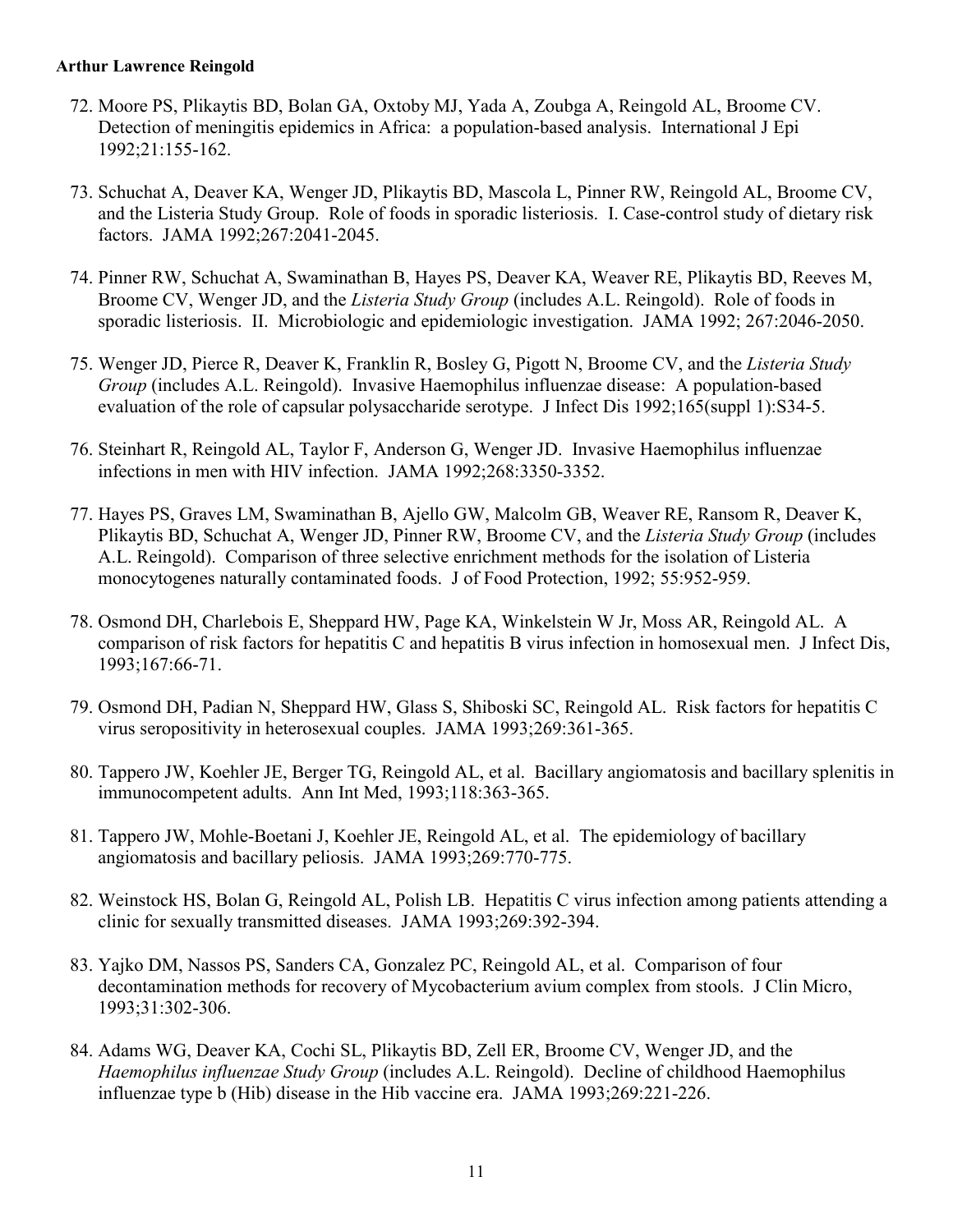- 85. Sutrisna B, Reingold AL, Kresno S, Harrison G, Utomo. Care-seeking for fatal illnesses in young children in Indramayu, West Java, Indonesia. Lancet 1993;342:787-789.
- 86. Sudarti K, Harrison GG, Sutrisna B, Reingold AL. Acute respiratory infection in children under five years in Indramayu, West Java, Indonesia: a rapid ethnographic assessment. Medical Anthropology. 1994;15:1-10.
- 87. Ley C, Olshen EM, Chin L, Reingold AL. The use of serologic tests for Lyme disease in a prepaid health plan in California. JAMA 1994;271:460-463.
- 88. Ley C, Davila I, Mayer N, Murray R, Reingold AL. Lyme disease in Northwestern coastal California. Western J Med, 1994;160:534-539.
- 89. Chin DP, Reingold AL, Stone EN, Vittinghoff E, Horsburgh Jr CR, et al. The impact of Mycobacterium avium complex bacteremia and its treatment on survival of AIDS patients-a prospective study. J Infect Dis 1994;170:578-584.
- 90. Horsburgh CR, Chin DP, Yajko DM, Hopewell PC, Reingold AL, et al. Environmental risk factors for acquisition of Mycobacterium avium complex in persons with human immunodeficiency virus infection. J Infect Dis 1994;170:362-367.
- 91. Chin DP, Reingold AL, Horsburgh CR, Yajko DM, et al. Predicting Mycobacterium avium complex bacteremia in patients with human immunodeficiency virus - a prospectively validated model. Clin Infect Dis 1994;19:668-674.
- 92. Chin DP, Hopewell PC, Yajko DM, Vittinghoff E, Horsburgh CR, Hadley WK, Stone EN, Nassos PS, Ostroff SM, Jacobson MA, Matkin CC, Reingold AL. Mycobacterium avium complex in the respiratory or gastrointestinal tract and the risk of M. avium complex bacteremia in patients with human immunodeficiency virus infection. J Infect Dis 1994;169:289-295.
- 93. Jackson LA, Tenover FC, Baker C, Plikaytis BD, Reeves MW, Stocker SA, Weaver RE, Wenger JD, and the *Meningococcal Disease Study Group* (includes A.L. Reingold). Prevalence of Neisseria meningitidis relatively resistant to penicillin in the United States, 1991. J Infect Dis 1994; 169:438-441.
- 94. Schuchat A, Deaver-Robinson K, Plikayatis BD, Zangwill KM, Mohle-Boetani J, Wenger JD, and the Active Surveillance Study Group (includes A.L. Reingold). Multistate case-control study of maternal risk factors for neonatal Group B streptococcal disease. Pediatric Infect Dis J 1994; 13:623-629.
- 95. Weinstock HS, Bolan G, Moran JS, Peterman TA, Polish L, Reingold AL. Routine hepatitis B immunization in a clinic for sexually transmitted diseases. AJPH 1995;85:846-849.
- 96. Wang F, So Y, Vittinghoff E, Malani H, Reingold A, et al. Incidence proportion of and risk factors for AIDS patients diagnosed with HIV dementia, central nervous system toxoplasmosis, and cryptococcal meningitis. J AIDS 1995;8:75-82.
- 97. Espinal M, Reingold AL, Koenig E, Lavandera M, Sanchez S. Screening for active tuberculosis in HIV testing centre. Lancet 1995;345:890-893.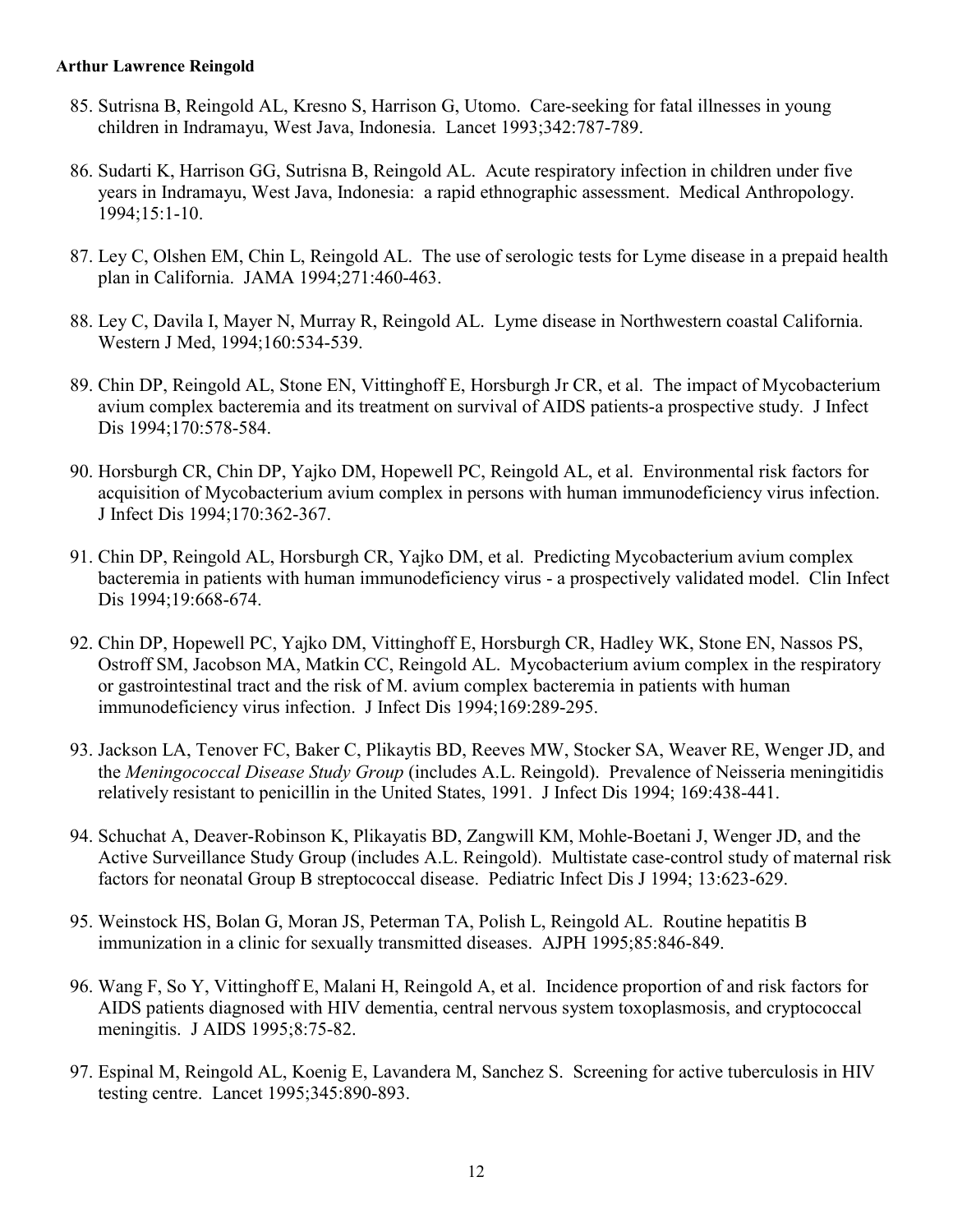- 98. Yajko DM, Chin DP, Gonzalez PC, Nassos PS, Hopewell PC, Reingold AL, et al. Mycobacterium avium complex in water, food, and soil samples collected from the environment of HIV-infected individuals. J AIDS 1995;9:176-182.
- 99. Lurie P, Fernandes M, Hughes V, Arevalo E, Hudes E, Reingold A, et al. Socioeconomic status and risk for HIV-1, syphilis and hepatitis B infection among sex workers in São Paulo State, Brazil. AIDS 1995 9(suppl 1):S31-S37.
- 100. Jackson L, Hilsdon R, Farley M, Harrison L, Reingold A, et al. Risk factors for Group B streptococcal disease in adults. Ann Int Med 1995;123:415-420.
- 101. Tappero J, Schuchat A, Deaver K, Mascola L, Wenger JD, and the Listeriosis Study Group (includes A.L. Reingold). Reduction in the incidence of human listeriosis in the United States – Effectiveness of prevention efforts? JAMA 1995;273:1118-1122.
- 102. Brandt ME, Hutwagner LC, Kuykendall RJ, Pinner RW, and the Cryptococcal Disease Active Surveillance Group (includes A.L. Reingold). Comparison of multilocus enzyme electrophoresis and random amplified polymorphic DNA analysis for molecular subtyping of Cryptococcus neoformans. J Clin Microbiol 1995:33:1890-1895.
- 103. Ley C, Olshen EM, Reingold AL. Case-control study of risk factors for incident Lyme disease in California. Am J Epi 1995:142; Suppl:S39-S47.
- 104. Espinal MA, Reingold AL, Lavandera M. Effect of pregnancy on the risk of developing active tuberculosis. J Inf Dis 1996;173:488-491.
- 105. Perkins BA, Flood JM, Danila R, Holman RC, Reingold AL, et al. Unexplained deaths due to possibly infectious causes in the United States: Defining the problem and design of surveillance and laboratory approaches. Emerg Inf Dis 1996;Vol 2:47-53.
- 106. Hessol NA, Priddy FH, Bolan G, Baumrind N, Vittinghoff E, Reingold AL, Padian NS. Management of pelvic inflammatory disease by primary care physicians: A comparison with Centers for Disease Control and Prevention guidelines. Sex Trans Dis 1996;Mar-Apr:157-163.
- 107. Mohle-Boetani JC, Koehler JE, Berger TG, LeBoit PE, Kemper CA, Reingold AL, et al. Bacillary angiomatosis and bacillary peliosis in patients infected with human immunodeficiency virus: Clinical characteristics in a case-control study. Clin Inf Dis 1996;22:794-800.
- 108. Espinal MA, Reingold AL, Pérez G, et al. Human immunodeficiency virus infection in children with tuberculosis in Santo Domingo, Dominican Republic: Prevalence, clinical findings, and response to antituberculosis treatment. J AIDS 1996;13:155-159.
- 109. Brandt ME, Hutwagner LC, Klug LA, Baughman WS, Rimland D, Graviss EA, Hamill RJ, Thomas C, Pappas PG, Reingold AL, et al. Molecular subtype distribution of Cryptococcus neoformans in four areas of the United States. J Clin Microbiol, 1996;34:912-917.
- 110. Bradford WZ, Martin JN, Reingold AL, et al. The changing epidemiology of acquired drug-resistant tuberculosis in San Francisco, USA. Lancet 1996;348:928-931.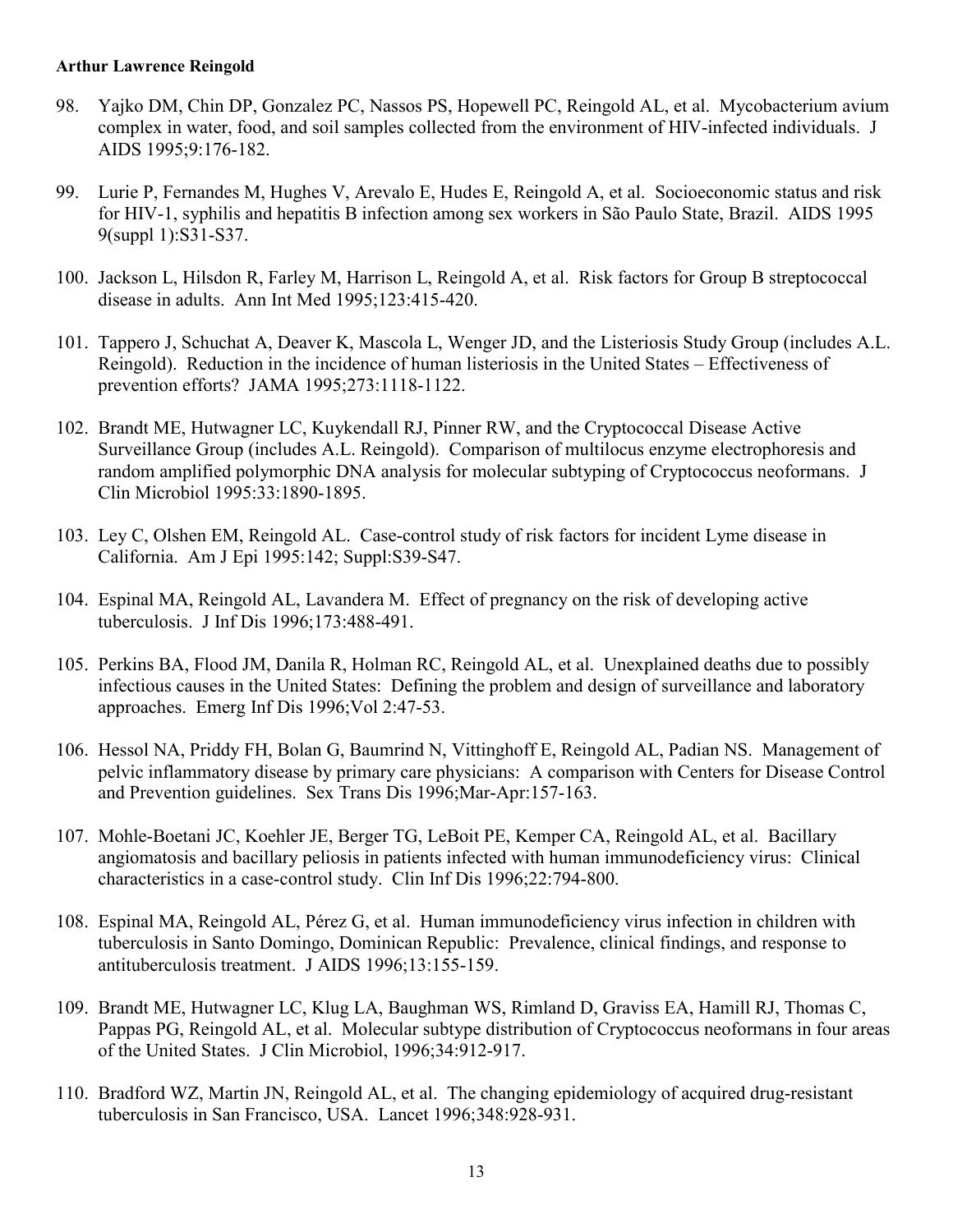- 111. Passaro DJ, Waring L, Armstrong R, Bolding F, Bouvier B, Rosenberg J, Reingold AL, et al. Beauty and the beast: Postoperative Serratia marcescens wound infections traced to an out-of-hospital source. J Inf Dis 1997;175:992-995.
- 112. Urwin G, Krohn JA, Deaver-Robinson K, Wenger JD, Farley MM, and the Haemophilus influenzae Study Group (includes A.L. Reingold). Invasive disease due to Haemophilus influenzae serotype f: Clinical and epidemiologic characteristics in the H. influenzae serotype b vaccine era. Clin Inf Dis, 1996;22:1069-76.
- 113. Sabino EC, Diaz RC, Brigido LF, Learn GH, Mullins JI, Reingold AL, et al. Distribution of HIV-1 subtypes seen in an AIDS clinic in São Paulo City, Brazil. AIDS 1996; 10:1579-1584.
- 114. Brandt ME, Pfaller MA, Hajjeh RA, Graviss EA, Rees J, Spitzer ED, Pinner RW, Mayer LW, and the Cryptococcal Disease Active Surveillance Group (includes A.L. Reingold). Molecular subtypes and antifungal susceptibilities of serial Cryptococcus neoformans isolates in human immunodeficiency virus associated cryptococcosis. J Inf Dis 1996;174:812-820.
- 115. Whitney CG, Pllikaytis BD, Gozansky WS, Wenger JD, Schuchat A, and the Neonatal Group B Streptococcal Disease Study Group (includes A.L. Reingold). Prevention practices for perinatal group B streptococcal disease: A multi-site surveillance analysis. Obstet & Gyn 1997;89:28-32.
- 116. McFarland W, MvereD, Shandera W, Reingold A. The epidemiology and prevention of transfusionassociated Human Immunodeficiency Virus transmission in Sub-Saharan Africa. Vox Sanguinis 1997; 72:85-92.
- 117. Mazurek GH, Chin DP, Hartman S, Reddy V, Horsburgh Jr, CR, Green TA, Yajko DM, Hopewell PC, Reingold AL, et al. Genetic similarity among Mycobacterium avium isolates from blood, stool, and sputum of persons with AIDS. J Inf Dis 1997; 176:1-8.
- 118. Schuchat A, Robinson K, Wenger JD, Harrison LH, Farley M, Reingold AL, et al. Bacterial meningitis in the United States in 1995. N Eng J Med 337:970-976, 1997.
- 119. DeRiemer K, Chin DP, Schecter GF, Reingold AL. Tuberculosis among immigrants and refugees. Arch Int Med, 1998; 158:753-760.
- 120. Glaser CA, Safrin S, Reingold AL, Newman TB. The association between Cryptosporidium infection and animal exposure in HIV-infected individuals. J AIDS 17:79-82, 1998.
- 121. Reingold AL. Outbreak investigations: A perspective. Emerg Inf Dis 4:21-27, 1998.
- 122. Bradford WZ, Koehler J, El-Hajj H, Hopewell PC, Reingold AL, et al. Dissemination of Mycobacterium tuberculosis across the San Francisco Bay area. J Inf Dis 177:1104-1107, 1998.
- 123. Rees JR, Pinner RW, Hajjeh RA, Brandt ME, Reingold AL. The epidemiological features of invasive mycotic infections in the San Francisco Bay Area 1992-1993: Results of population-based laboratory active surveillance. Clin Inf Dis, 27:1138-1147, 1998.
- 124. Ragland DR, Buffler PA, Reingold AL, Syme SL, Winkelstein WW Jr, Buffler M. Disease and injury in California with projections to the year 2007: Implications for medical education. West J Med, 168:1-23, 1998.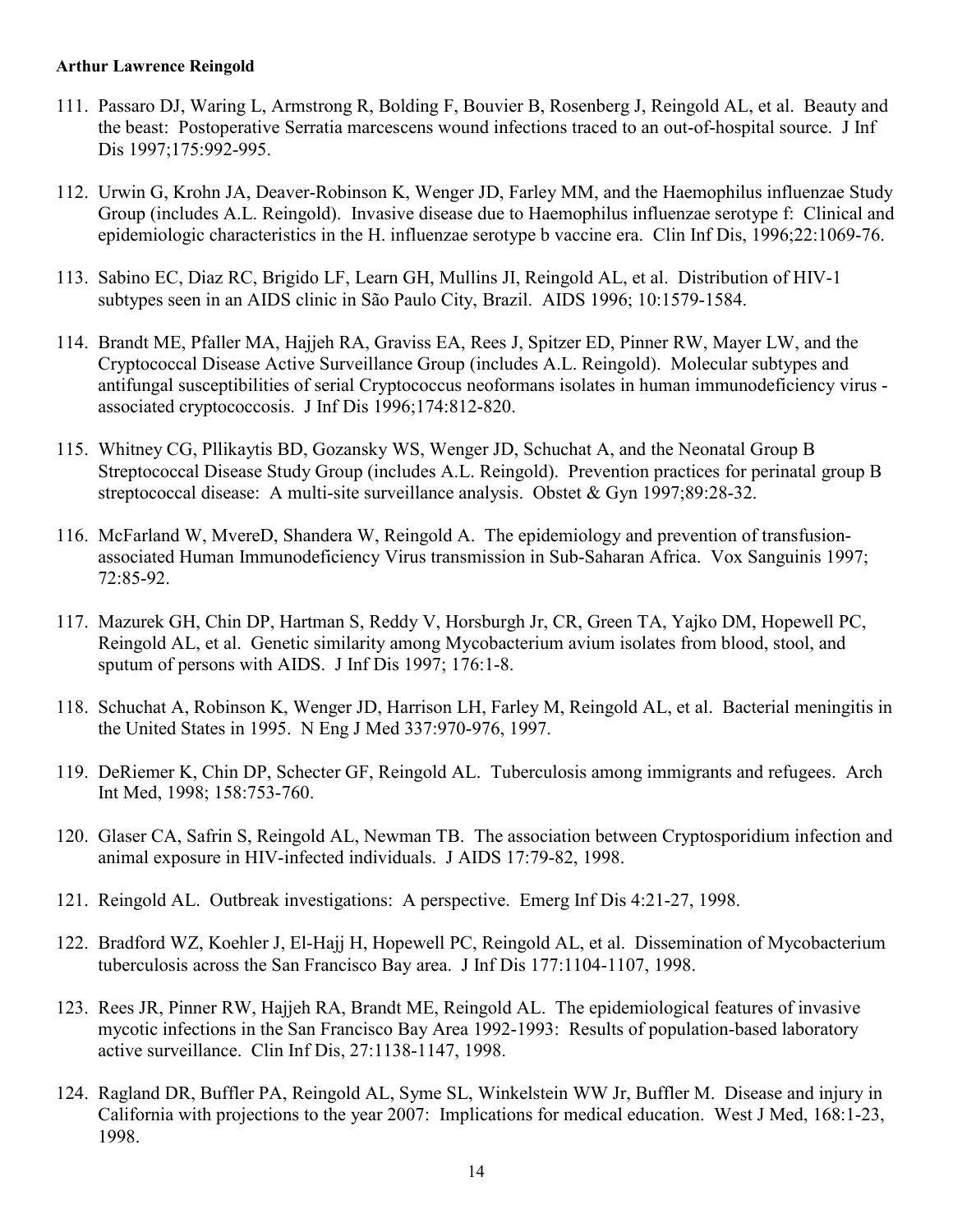- 125. Espinal MA, Báez J, Soriano G, Garcia V, Laszlo A, Reingold AL, Sanchez S. Drug-resistant tuberculosis in the Dominican Republic: Results of a nationwide survey. Int J Tuberc Lung Dis, 2:490- 498, 1998.
- 126. Bindman AB, Osmond D, Hecht FM, Lehman S, Vranizan K, Keane D, Reingold A, et al. Multistate evaluation of anonymous HIV testing and access to medical care. JAMA, 280:1416-1420, 1998.
- 127. Bloch KC, Zwerling L, Pletcher MJ, Hahn JA, Gerberding JL, Ostroff SM, Vugia DJ, Reingold AL. Incidence and clinical implications of isolation of Mycobacterium kansasii: Results of a 5-year, population-based study. Ann Intern Med 129:698-704, 1998.
- 128. Hajjeh RA, Conn LA, Stephens DS, Baughman W, Hamill R, Graviss E, Pappas PG, Thomas C, Reingold AL, et al. Cryptococcosis: Population-based multistate active surveillance and risk factors in Human Immunodeficiency Virus-infected persons. J Inf Dis, 179:449-454, 1999.
- 129. DeRiemer K, Daley CL, Reingold AL. Preventing tuberculosis among HIV-infected persons: A survey of physicians' knowledge and practices. Prev Med, 28:437-444, 1999.
- 130. Jafari HS, Adams WG, Robinson KA, Plikaytis BD, Wenger JD, and the Haemophilus influenzae Study Group(includes A.L. Reingold). Efficacy of Haemophilus influenzae type b conjugate vaccines and persistence of disease in disadvantaged populations. AJPH, 89:364-368, 1999.
- 131. Fonseca LAM, Reingold AL, Casseb JR, Brigido LFM, Duarte AJS. AIDS incidence and survival in a hospital-based cohort of asymptomatic HIV seropositive patients in São Paulo, Brazil. J Inf Dis 28:1156- 1160, 1999.
- 132. Reingold AL, Phares C. Communicable Diseases (chapter). In: Introduction to International Health (M. Merson, ed.).
- 133. Kao AS, Brandt ME, Pruitt WR, Conn LA, Perkins BA, Stephens DS, Baughman WS, Reingold AL, et al. The epidemiology of candidemia in two United States cities: Results of a population-based active surveillance. Clin Inf Dis 29:1164-1170, 1999.
- 134. Rosenstein NE, Perkins BA, Stephens D, Lefkowitz L, Cartter M, Danila R, Cieslak P, Shutt KA, Popovic T, Schuchat A, Harrison LH, Reingold AL, et al. The changing epidemiology of meningococcal disease in the United States, 1992-1996. J Inf Dis, 180:1894-1901, 1999.
- 135. Hajjeh RA, Reingold AL, Weil A, Shutt K, Schuchat A, Perkins BA. Toxic shock syndrome in the United States: Surveillance update, 1979-1996. Emerg Inf Dis J 5:807-810, 1999.
- 136. Osmond DH, Bindman AB, Vranizan K, Lehman JS, Hecht FM, Keane D, Reingold AL. Name-based surveillance and public health interventions for persons with HIV infection. Ann Int Med 131:775-779, 1999.
- 137. Baer JT, Vugia DJ, Reingold AL, Aragon T, Angulo FJ, Bradford WZ. HIV infection as a risk factor for shigellosis. Emerg Inf Dis 6:820-823, 1999.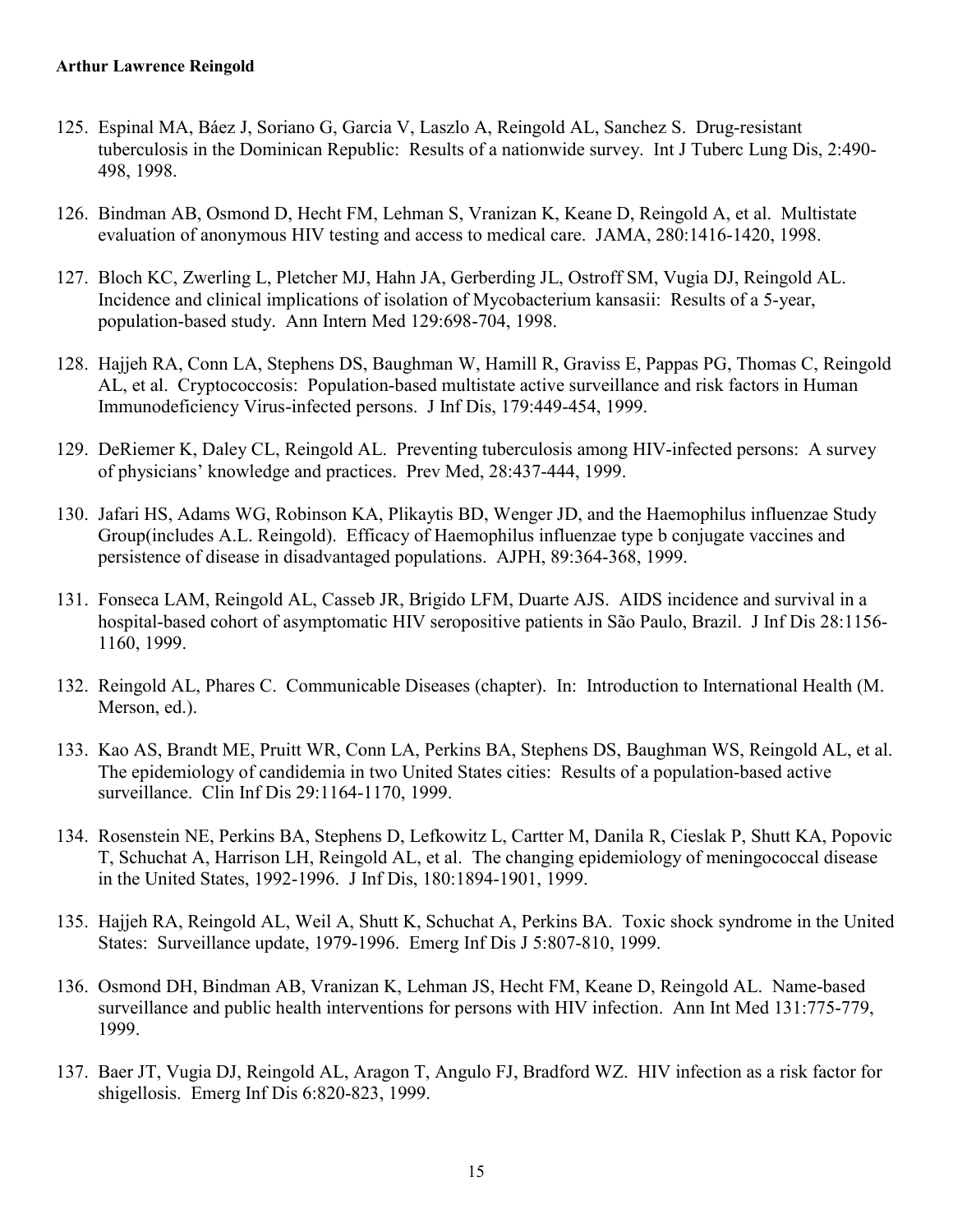- 138. Reingold AL. Infectious disease epidemiology in the twenty-first century will it be eradicated or will it re-emerge? Epi Reviews 22:57-63, 2000.
- 139. Kahane SM, Watt JP, Smith NJ, Wight S, Reingold AL, Newell K, et al. Immunization levels and risk factors for low immunization coverage among private practices. Pediatrics, 2000;105:73-.
- 140. Espinal MA, Pérez EN, Báez J, Henriquez L, Fernandez K, Lopez M, Olivo P, Reingold AL. Infectiousness of Mycobacterium tuberculosis in HIV-1-infected subjects with tuberculosis: A prospective study. Lancet 355:275-280, 2000.
- 141. Schrag SJ, Zywicki S, Farley M, Reingold AL, et al. Group B streptococcal disease in the era of intrapartum antibiotic prophylaxis. New Eng J Med 342:15-20, 2000.
- 142. Nuorti JP, Butler JC, Gelling L, Kool JL, Reingold AL, et al. Epidemiologic relation between HIV and invasive pneumococcal disease in San Francisco County, California. Ann Int Med 132: 182-190, 2000.
- 143. Hecht FM, Chesney MA, Lehman JS, Osmond D, Vranizan K, Colman S, Keane D, Reingold A, et al. Does HIV reporting by name deter testing? AIDS 14:1801-1808, 2000.
- 144. Breiman RF, Keller DW, Phelan MA, Sniadack DH, Stephens DS, Rimland D, Farley MM, Schuchat A, Reingold AL. Evaluation of effectiveness of the 23-valent pneumococcal capsular polysaccharide vaccine for HIV-infected patients. Arch Int Med 160:2633-2638, 2000.
- 145. Whitney CG, Farley MM, Hadler J, Harrison LH, Lexau C, Reingold A, Lefkowitz L, et al. Increasing prevalence of multi-drug resistant Streptococcus pneumoniae in the United States. N Engl J Med 343:1917-1924, 2000.
- 146. Alpers L, Chrouser K, Halabi S, Moeti T, Reingold A, Binkin N, Kenyon T. Validation of the surveillance system for tuberculosis in Botswana. Int J Tuberc Lung Dis, 2000; 4:737-743.
- 147. Factor SH, Whitney CG, Zywicki S, Schuchat A. for the ABC Surveillance Team (includes Reingold, A.). Effects of hospital policies on the 1996 group B streptococcal consensus guidelines. Obstet Gynecol 2000; 95:377-382.
- 148. Factor SF, Whitney CG, Zywicki SS, Schuchat A, Active Bacterial Core Surveillance Team (includes Reingold, AL). Effects of hospital policies based on 1996 group B streptococcal disease consensus guidelines. Hospital Policies 2000; 95:377-382.
- 149. Robinson KA, Baughman W, Rothrock G, Barrett NL, Pass M, Lexau C, Damske B, Stefonek K, Barnes B, Patterson J, Zell ER, Schuchat A, Whitney CG for the Active Bacterial Core Surveillance (ABCs)/Emerging Infections Program Network (includes Arthur L. Reingold, MD). Epidemiology of invasive Streptococcus pneumoniae Infections in the United States, 1995-1998: Opportunities for prevention in the conjugate vaccine era. JAMA 285:1729-1735, 2001.
- 150. Rosenstein NE, Emery KW, Werner SB, Kao A, Johnson R, Rogers D, Vugia D, Reingold A et al. Risk factors for severe pulmonary and disseminated coccidioidomycosis: Kern County, California, 1995-1996. Clin Inf Dis 32:708-715, 2001.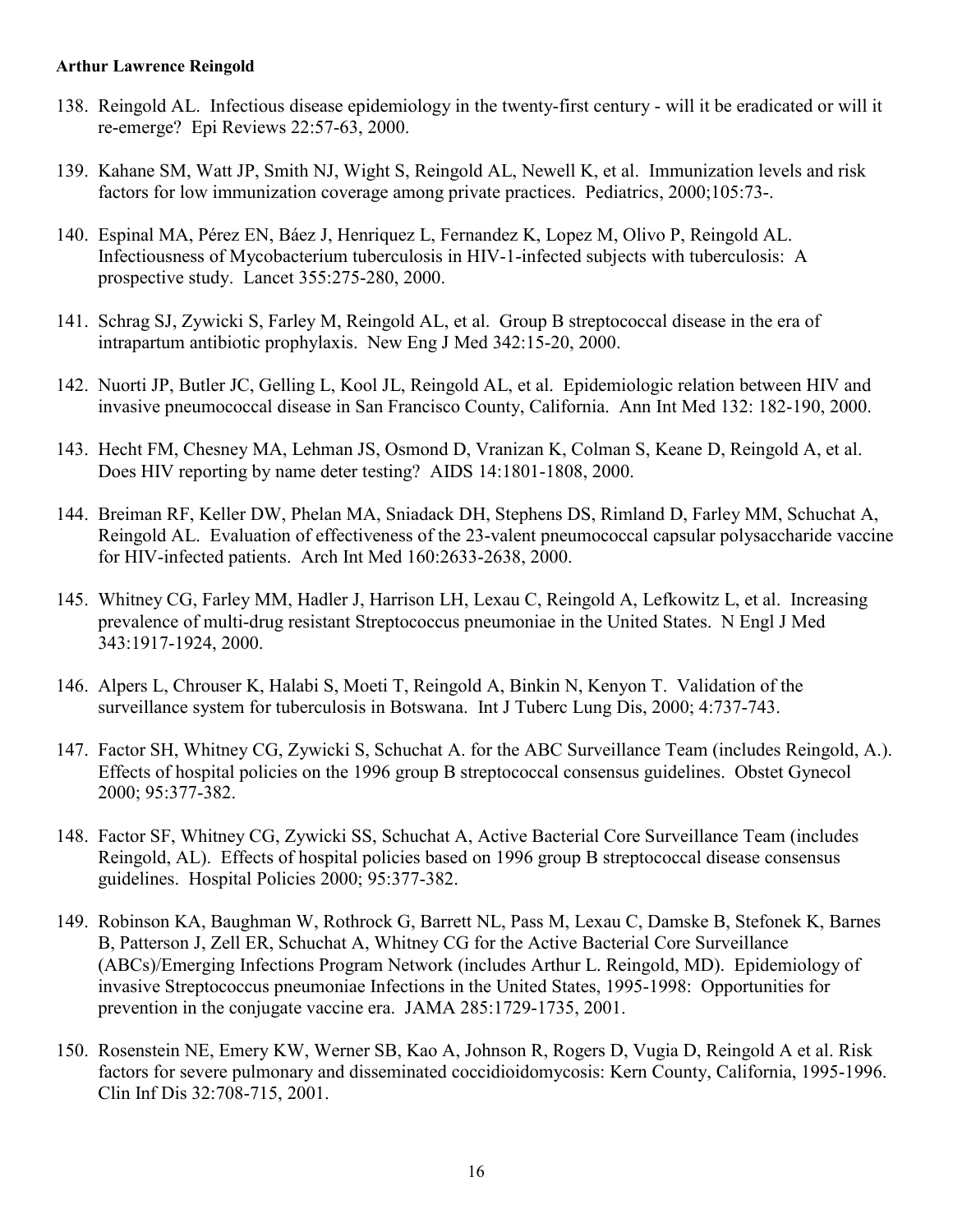- 151. Kellam S, Pascopella L, Desmond E, Reingold A, Chin DP. Use of recommended laboratory testing methods among patients with tuberculosis in California. J Clin Micro 39:1969-1971, 2001.
- 152. Mesquita F, Kral A, Reingold A, Bueno R, Trigueiros D, Araujo PJ, and the SMR Collaborative Study Group. Trends of HIV infection among injecting drug users in Brazil in the 1990's - the impact of changes in patterns of drug use. J AIDS, 2001; 28:298-302.
- 153. Mesquita F, Kral A, Reingold A, Haddad I, Sanches M, Turienzo G, Piconez D, Araujo P, Bueno R. Overdoses among cocaine users in Brazil. Addiction, 2001; 96:1809-1813
- 154. Larson JI, Ridzon R, Hannan MM, Conde MB, Mello FCQ, Reingold AL, Daley CL, Kritski AL. Sputum induction vs. fiberoptic bronchoscopy in the diagnosis of tuberculosis. Am J Respir Crit Care Med, 2001;163:1279-1280.
- 155. Schuchat A, Hilger T, Zell E, Farley MM, Reingold A, Harrison L, Lefkowitz L, Danila R, Stefonek K, Barrett N, Morse D, Pinner R. Active bacterial core surveillance of the Emerging Infections Program network. Emerg Inf Dis, 2001; 7:92-99.
- 156. Brandt ME, Pfaller MA, Hajjeh RA, Hamill RJ, Pappas PG, Reingold AL, Rimland D, et al. Trends in antifungal drug susceptibility of Cryptococcus neoformans isolates in the United States: 1992 to 1994 and 1996 to 1998. Antimicrobial Agents and Chemotherapy 2001;45:3065-3069.
- 157. Hajjeh RA, Relman D, Cieslak PR, Sofair AN, Passaro D, Flood J, et al. and the Critical Illness Working Group (includes Reingold, AL.). Surveillance for unexplained deaths and critical illnesses due to possibly infectious causes, United States, 1995-1998. Emerg Inf Dis, 2002;8:145-153.
- 158. Huang SS, Labus BJ, Samuel MC, Wan DT, Reingold AL. Antibiotic resistance patterns of bacterial isolates from blood in San Francisco county, 1996-1999. Emerg Inf Dis, 2002; 8:195-201.
- 159. Conde MB, Loivos AC, Rezende VM, Soares SLM, Mello FCQ, Reingold AL, Daley CL, Kritski AL. The yield of sputum induction in the diagnosis of pleural tuberculosis. Am J Respir and Crit Care Med, 2002; 167:723-725.
- 160. Handley MA, Reingold AL, Shiboski S, Padian NS. Incidence of acute urinary tract infection in young women and use of male condoms with and without nonoxynol-9 spermicides. Epidemiology, 2002;13:431-436.
- 161. Hyde TB, Hilger TM, Reingold A, Farley MM, O'Brien KL, Schuchat A. for the Active Bacterial Core surveillance (ABCs) of the Emerging Infections Program Network. Trends in the incidence and antimicrobial resistance of early-onset sepsis: Population-based surveillance in San Francisco and Atlanta. Pediatrics, 2002;110:690-695.
- 162. Schrag SJ, Zell ER, Lynfield R, Roome A, Arnold KE, Craig A, Harrison L, Reingold A, Stefonek K, Smith G, Gamble M, Schuchat A for the Active Bacterial Core Surveillance team. A population-based comparison of strategies to prevent early-onset group B streptococcal disease in neonates. New Engl J Med 2002;347:233-239.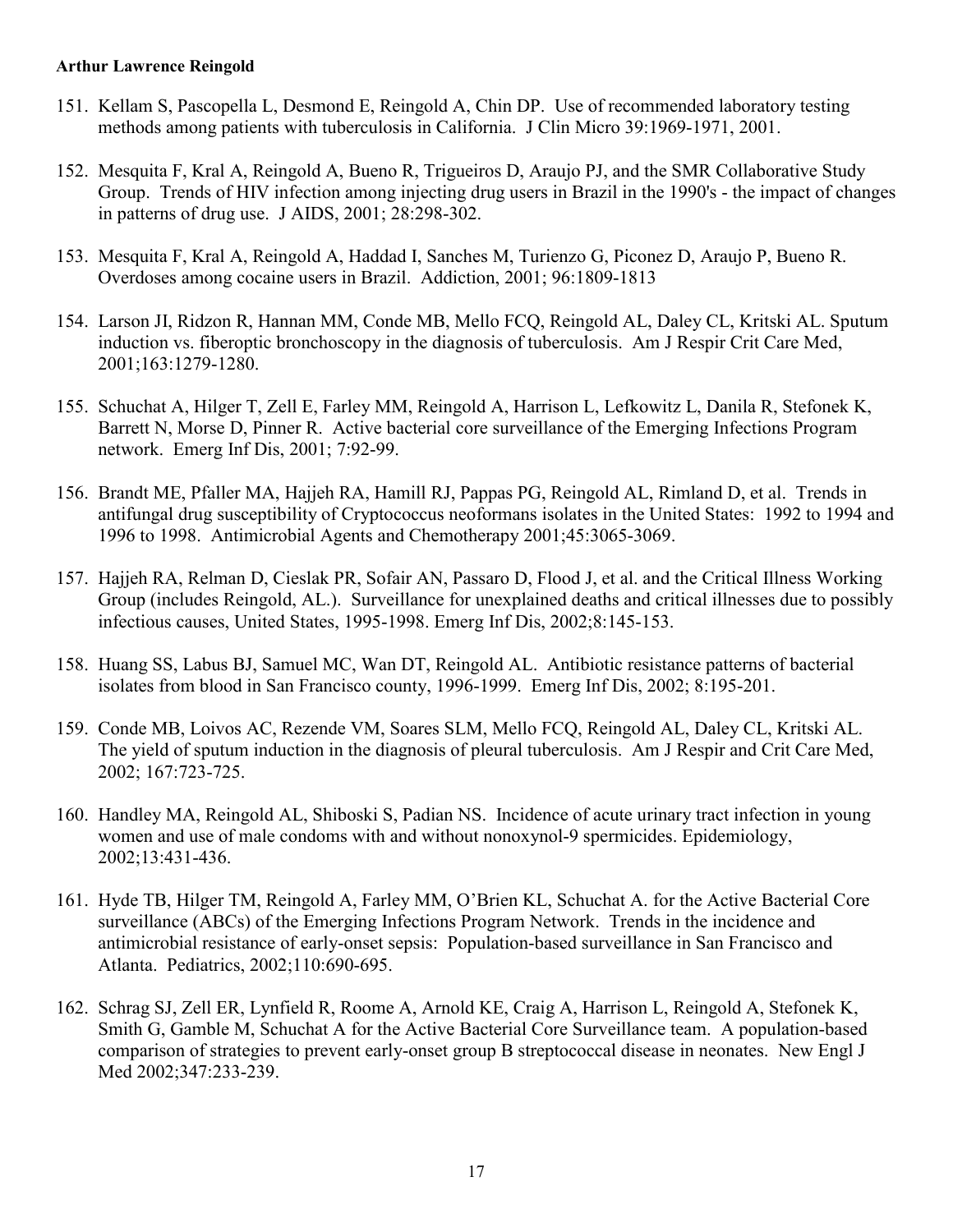- 163. O'Brien KL, Beall B, Barrett NL, Cieslak P, Reingold A, Farley MM, Danila R, Zell ER, Facklam R, Schwartz B, Schuchat A for the Active Bacterial Core Surveillance team. Epidemiology of invasive group A streptococcus disease in the United States, 1995-1999. Clin Infect Dis, 2002;35:268-276.
- 164. Morita JY, Zell ER, Danila R, Farley MM, Hadler JH, Harrison LH, Lefkowitz L, Reingold A, Kupronis B, Schuchat A, Whitney CG. Association between antimicrobial resistance among pneumococcal isolates and burden of invasive pneumococcal disease in the community. Clin Infect Dis, 2002;35:420-427.
- 165. Chuang I, Van Beneden C, Beall B, Schuchat A. and the ABCs/EIP network (includes Reingold, A.). Population-based surveillance for postpartum invasive group A streptococcal Infections, 1995-2000. Clin Infect Dis, 2002;35:665-670.
- 166. Passaro DJ, Smith DS, Hett EC, Reingold AL, Daily P, Van Beneden CA, Vugia DJ. Invasive Group A Streptococcal infections in the San Francisco Bay Area, 1989-1999. Epi&Infect, 2002; 129:471-478.
- 167. McCormick AW, Whitney CG, Farley MM, Lynfield R, Harrison LH, Bennett NM, Schaffner W, Reingold A, Hadler J, et al. Geographic diversity and temporal trends of antimicrobial resistance in Streptococcus pneumoniae in the United States. Nature Med 2003;doi:10.1038/nm839.
- 168. Whitney CG, Farley MM, Hadler J, Harrison LH, Bennett NM, Lynfield R, Reingold A, Cieslak PR, Pilishvili T, et al. Decline in invasive pneumococcal disease after the introduction of proteinpolysaccharide conjugate vaccine. N Engl J Med 2003;348:1737-1746.
- 169. Reingold A. If syndromic surveillance is the answer, what is the question? Biosecurity & Bioterrorism: Biodefense Strategy, Science, and Practice. 2003;1:1-5.
- 170. Koehler JE, Sanchez MA, Tye S, Garrido-Rowland CS, Chen FM, Maurer T, Cooper JL, Olson JG, Reingold AL, Hadley WK, Regnery RR, Tappero JW. Prevalence of Bartonella infection among HIVinfected patients with fever. Clin Inf Dis 2003;37:559-566.
- 171. Schrag SJ, Arnorld KE, Mohle-Boetani JC, Lynfield R, Zell ER, Stefonek K, Noga H, Craig AS, Thomson Sanza L, Smith G, Schuchat A, Active Bacterial Core Surveillance Team (includes Reingold AL). Prenatal screening for infectious diseases and opportunities for prevention. Obstet Gynecol 2003;102:753-760.
- 172. King MD, Whitney CG, Parekh F, Farley MM, Active Bacterial Core Surveillance Team/Emerging Infections Program Network (includes Reingold AL). Recurrent invasive pneumococcal disease: A population-based assessment. Clin Inf Dis 2003;37:1029-1036.
- 173. Carvalho HB, Seibel SD, Burattini MN, Massad E, Reingold A. Hepatitis B and C and Syphilis: Vulnerability Related Infections among Institutionalized Disadvantaged Youth in São Paulo, Brazil. J Bras Doenças Sex Transm 2003;15:41-45.
- 174. Louie JK, Hacker JK, Mark J, Gavali SS, Yagi S, Espinosa A, Schnurr D, Cossen CK, Isaacson ER, Glaser CA, Fischer M, Reingold AL, Vugia DJ. SARS and common viral infections, Emerg Inf Dis, 2004;10:1143-1146.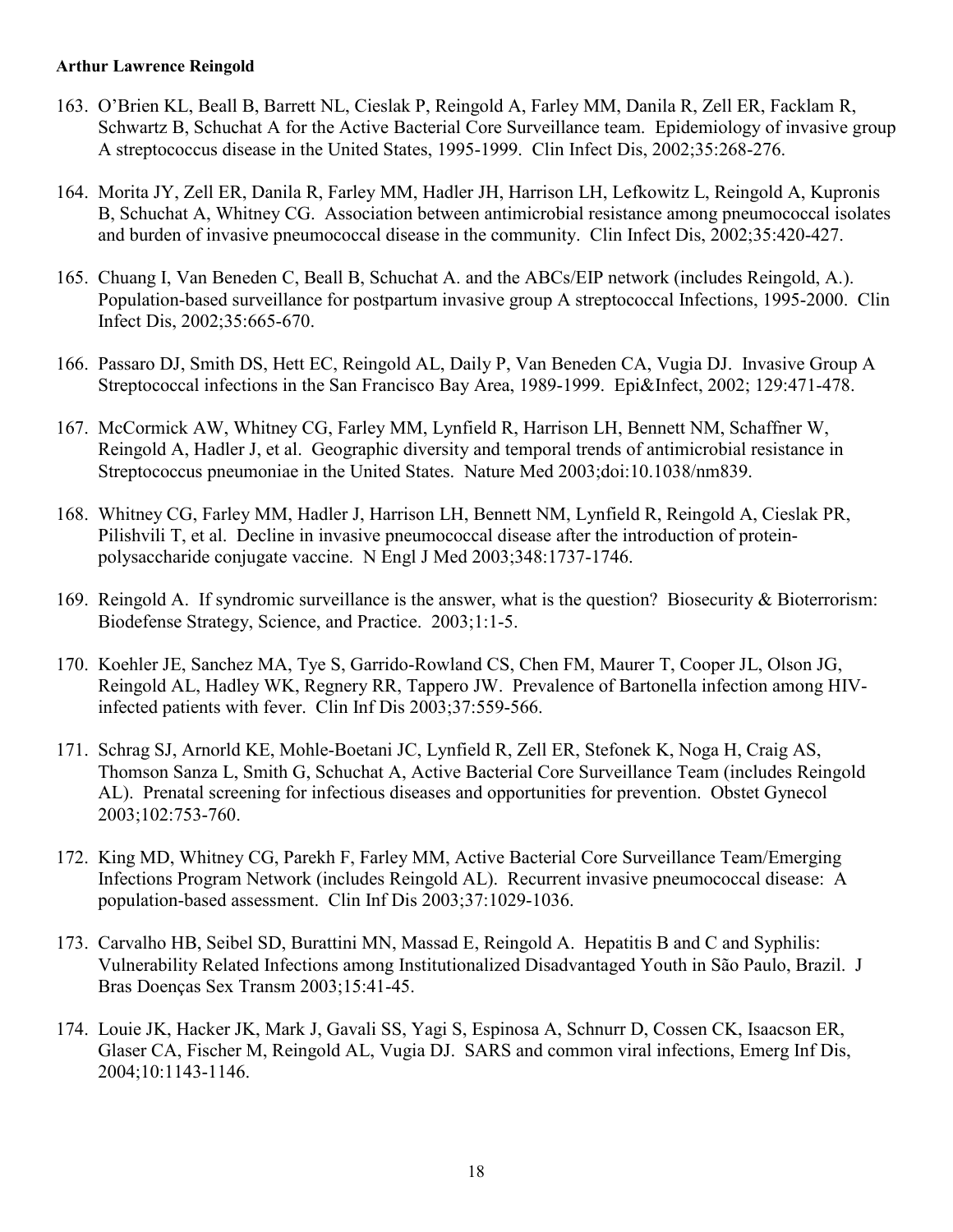- 175. Flanders SA, Stein J, Shochat G, Sellers K, Holland M, Maselli J, Drew WL, Reingold AL, Gonzales. Performance of a bedside c-reactive protein test in the diagnosis of community-acquired pneumonia in adults with acute cough. Amer J Med 2004;116:529-535.
- 176. Pascopella L, Kellam S, Ridderhof J, Chin DP, Reingold A, Desmond E, Flood J, Royce S. Laboratory reporting of tuberculosis test results and patient treatment initiation in California. J Clin Micro, 2004;42:4209-4213.
- 177. Nicas M, Hubbard AE, Jones RM, Reingold AL. The infectious dose of variola (smallpox) virus. Appl Biosafety 2004;9:118-127.
- 178. Flannery B, Schrag S, Bennett NM, Lynfield R, Harrison LH, Reingold A, Cieslak PR, Hadler J, Farley MM, Facklam RR, Zell ER, Whiteney CG. Impact of childhood vaccination on racial disparities in invasive Streptococcus pneumoniae infections. JAMA, 2004;291:2197-2203.
- 179. Facklam R, Elliott J, Shewmaker L, Reingold A. Identification and characterization of sporadic isolates of Streptococcus iniae isolated from human infections. J Clin Micro 2005; 43:933-937.
- 180. Heffernan RT, Barrett NL, Gallagher KM, Hadler JL, Harrison LH, Reingold AL, Khoshnood K, Holford TR, Schuchat A. Declining incidence of invasive Streptococcus pneumoniae infections among persons living with AIDS in an era of highly-active antiretroviral therapy (HAART), 1995-2000. J Inf Dis, 2005;191:2038-2045.
- 181. Bakyaita N, Dorsey G, Yeka A, Banek K, Staedke SG, Kamya MR, Talisuna A, Kironde F, Nsobya S, Kilian A, Reingold A, Rosenthal PJ, Wabwire-Mangen F. Sulfadoxine-pyrimethamine plus chloroquine or amodiaquine for uncomplicated falciparum malaria: A randomized, multisite trial to guide national policy in Uganda. Am J Trop Med Hyg 2005;72:573-580.
- 182. Pai M, Gokhale K, Joshi R, Dogra S, Kalantri SP, Mendiratta DK, Narang P, Daley CL, Granich RM, Mazurek GH, Reingold AL, Riley LW, Colford Jr, JM. Mycobacterium tuberculosis infection in health care worker in rural India: Comparison of whole-blood interferon ϒ assay with tuberculin skin testing. JAMA 2005;293:2746-2755.
- 183. Pai M, Kalantri S, Pascopella L, Riley LW, Reingold AL. Bacteriophage-based assays for the rapid detection of rifampicin resistance in Mycobacterium tuberculosis: a meta-analysis. Journal of Infection 2005;51:175-187.
- 184. Lexau CA, Lynfield R, Danila R, Pilishvili T, Facklam R, Farley MM, Harrison LH, Schaffner W, Reingold AL, Bennett NM, Hadler J, Cieslak PR, Whiteny CG (for the Active Bacterial Core Surveillance Team). Changing epidemiology of invasive pneumococcal disease among older adults in the era of pediatric pneumococcal conjugate vaccine. JAMA 2005;294:2043-2051.
- 185. Kalantri S, Pai M, Pascopella L, Riley L, Reingold A. Bacteriophage-based tests for the detection of Mycobacterium tuberculosis in clinical specimens: a systematic review and meta-analysis. BMC Inf Dis 2005;5:59; doi:10.1186/1471-2334-5-59.
- 186. Feikin DR, Klugman KP, Facklam RR, Zell ER, Schuchat A, Whitney CA for the Active Bacterial Core surveillance/Emerging Infections Program Network (includes Reingold AL). Increased prevalence of pediatric pneumococcal serotypes in elderly adults. Clin Inf Dis 2005;41:481-487.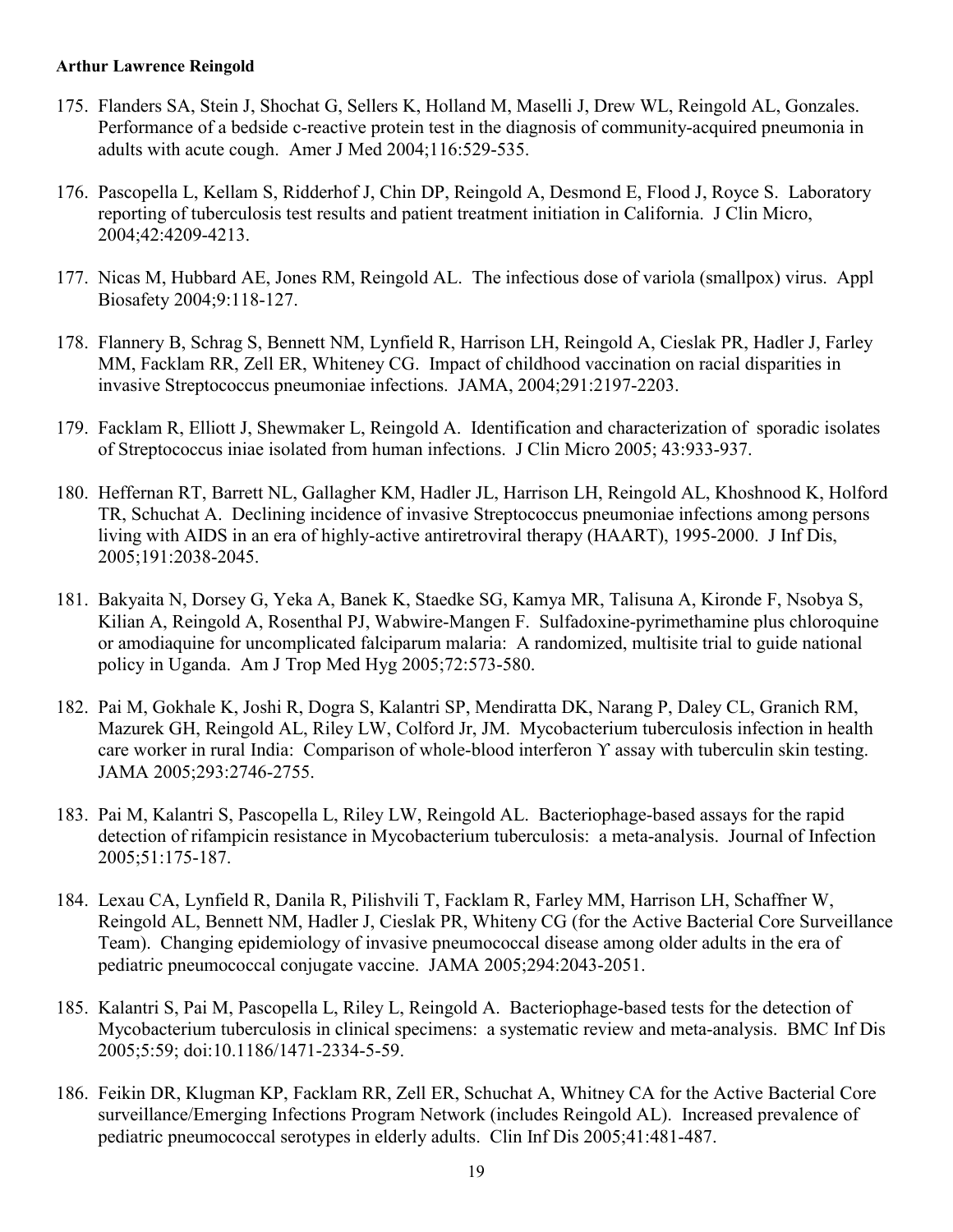- 187. Tappero JW, Bradford WZ, Agerton TB, Hopewell P, Reingold AL, Lockman S, Oyewo A, Talbot EA, et al. Serum concentrations of antimycobacterial drugs in patients with pulmonary tuberculosis in Botswana. Clin Inf Dis 2005;41:461-469.
- 188. Kyaw MH, Rose CE, Fry AM, Singleton JA, Moore Z, Zell ER, Whitney CG for the Active Bacterial Core surveillance program of the Emerging Infections Program Network (includes Reingold AL). The influence of chronic illnesses on the incidence of invasive pneumococcal diseases in adults. J Inf Dis 2005;192:377-386.
- 189. Flannery B, Heffernan RT, Harrison LH, Ray SM, Reingold AL, Hadler J, Schaffner W, Lynfield R, Thomas AR, Jianmin Li DPE, Campsmith DDS, Whitney CG, Schuchat A. Changes in invasive pneumococcal disease among HIV-infected adults living in the era of childhood pneumococcal immunization. Ann Int Med 2006; 144:1-9.
- 190. Pai M, Joshi R, Dogra S, Mendiratta DK, Narang P, Kalantri S, Reingold AL, Colford JM Jr, Riley LW, Menzies D. Serial testing of health care workers for tuberculosis using interferon- $\Box$  assay. Amer J Resp Crit Care Med 2006;doi:10.1164/rccm.200604-4720C.
- 191. Kyaw MH, Lynfield R, Schaffner W, Craig AS, Hadler J, Reingold A, Thomas AR, Harrison LH, et al. Effect of introduction of the pneumococcal conjugate vaccine on drug-resistant Streptococcus pneumoniae. New Eng J Med 2006;354:1455-1463.
- 192. Poehling KA, Talbot TR, Griffin MR, Craig AS, Whitney CG, Zell E, Lexau CA, Thomas AR, Harrison LH, Reingold AL, Hadler JL, et al. Invasive pneumococcal disease among infants before and after introduction of pneumococcal conjugate vaccine. JAMA 2006;295:1668-1674.
- 193. Jones RM, Nicas M, Hubbard AE, Reingold AL. The infectious dose of Coxiella burnetii (Q Fever). Appl Biosafety 2006;11:32-41.
- 194. Whitney CG, Pilishvili T, Farley MM, Schaffner W, Craig AS, Lynfield R, Nyquist A-C, Gershman K, Vazquez M, Bennett NM, Reingold A, Thomas A, et al. Effectiveness of seven-valent pneumococcal conjugate vaccine against invasive pneumococcal disease: a matched case-control study. Lancet 2006; 368:1495-1502.
- 195. Hwang J, Bitarakwate E, Pai M, Reingold A, Rosenthal PJ, Dorsey G. Chloroquine or amodiaquine combined with sulfadoxine-pyrimethamine for uncomplicated malaria: a systematic review. Trop Med & Int Hlth 2006;11:789-799.
- 196. Joshi R, Reingold AL, Menzies D, Pai M. Tuberculosis among health-care workers in low- and middleincome countries: A systematic review. PLoS Med 2006;3(12):e494. Doi:10.1371/journal.pmed. 0030494
- 197. Pai NP, Lawrence J, Reingold AL, Tulsky JP. Structured treatment interruptions (STI) in chronic unsuppressed HIV infection in adults. Cochrane Database Syst Rev. 2006;3:CD006148.
- 198. Schrag SJ, Hadler JL, Arnold KE, et al. Risk factors for invasive, early-onset Escherichia coli infections in the era of widespread intrapartum antibiotic use. Pediatrics. 2006;118(2):570-576.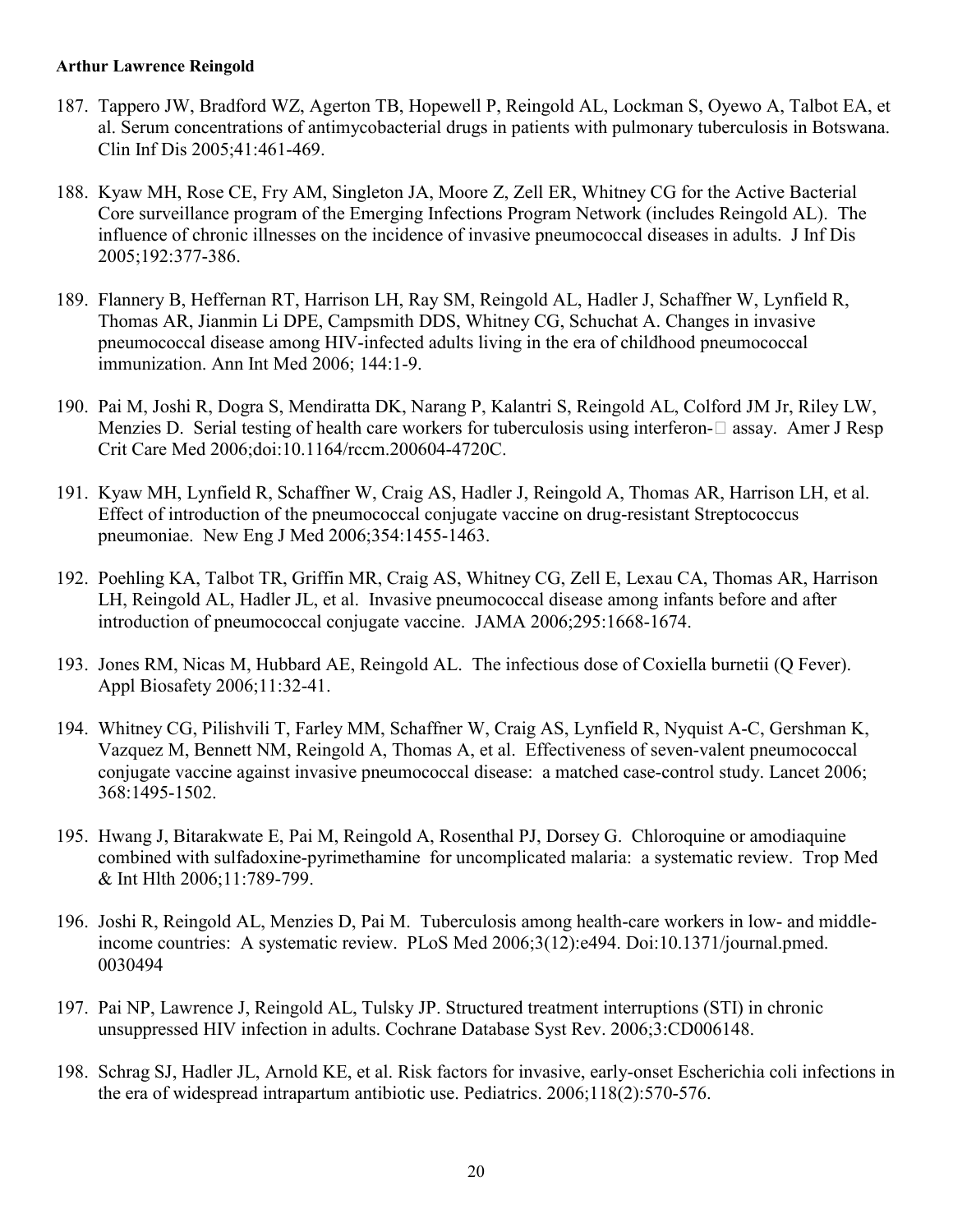- 199. Malamba SS, Mermin J, Reingold A, et al. Effect of cotrimoxazole prophylaxis taken by human immunodeficiency virus (HIV)-infected persons on the selection of sulfadoxine-pyrimethamine-resistant malaria parasites among HIV-uninfected household members. Am. J. Trop. Med. Hyg. 2006;75(3):375- 380.
- 200. Winkelstein W Jr, Reingold AL. Alex Langmuir and CDC. Emerging Infect. Dis. 2006;12(10):1619; author reply 1619.
- 201. Klevens RM, Morrison MA, Fridkin SK, et al. Community-associated methicillin-resistant Staphylococcus aureus and healthcare risk factors. Emerging Infect. Dis. 2006;12(12):1991-1993.
- 202. Aragón TJ, Vugia DJ, Shallow S, Samuel MC, Reingold A, Angulo FJ, Bradford WZ. Case-control study of shigellosis in San Francisco: The role of sexual transmission and HIV infection. Clin Inf Dis 2007;44:327-334.
- 203. Dogra S, Narang P, Mendiratta DK, Chaturvedi P, Reingold AL, Colford JM, Riley LW, Pai M. Comparison of a whole blood interfon- $\Box$  assay with tuberculin skin testing for the detection of tuberculosis infection in hospitalized children in rural India. J Inf 2007;54:267-276.
- 204. Nunes CLX, Andrade T, Galvão-Castro B, Bastos FI, Reingold A. Assessing risk behaviors and prevalence of sexually transmitted and blood-borne infections among female crack cocaine users in Salvador--Bahia, Brazil. Braz J Infect Dis. 2007;11(6):561-566.
- 205. Pai N, Peterson Tulsky J, Cohan D, Colford Jr JM, Reingold AL. Rapid point-of-care HIV testing in pregnant women: A systematic review and meta-analysis. Trop Med and Int Hlth 2007;12:1-12.
- 206. Madhivanan P, Krupp K, Chandrasekaran V, et al. The epidemiology of Herpes simplex virus type-2 infection among married women in Mysore, India. Sex Transm Dis. 2007;34(11):935-937.
- 207. Chainani-Wu N, Silverman Jr S, Reingold A, Bostrom A, McCulloch C, Lozada-Nur F, Weintraub J. A randomized, placebo-controlled, double-blind clinical trial of curcuminoids in oral lichen planus. Phytomed 2007;14:437-446.
- 208. Veras Maria Ameli SM, Enanoria WTA, Castilho EA, Reingold AL. Effectiveness of the polysaccharide pneumococcal vaccine among HIV-infected persons in Brazil: A case control study. BMC Inf Dis 2007;7:119.
- 209. Krupp K, Madhivanan P, Karat C, Chandrasekaran V, Sarvode M, Klausner J, Reingold A. Novel recruitment strategies to increase participation of women in reproductive health research in India. Glob Pub Hlth 2007;4:395-403.
- 210. Lippman SA, Pulerwitz J, Chinaglia M, Hubbard A, Reingold AL, Diaz J. Mobility and its liminal context: Exploring sexual partnering among truck drivers crossing the Southern Brazilian border. Soc Sci & Med 2007;doi:10.1016.
- 211. Hicks LA, Harrison LH, Flannery B, Hadler JL, Schaffner W, Craig AS, Jackson D, Thomas A, Beall B, Lynfield R, Reingold AL, Farley MM, et al. Incidence of pneumococcal disease due to nonpneumococcal conjugate vaccine (PCV7) serotypes in the United States during the era of widespread PCV7 vaccination, 1998-2004. J Inf Dis 2007;196:1346-1354.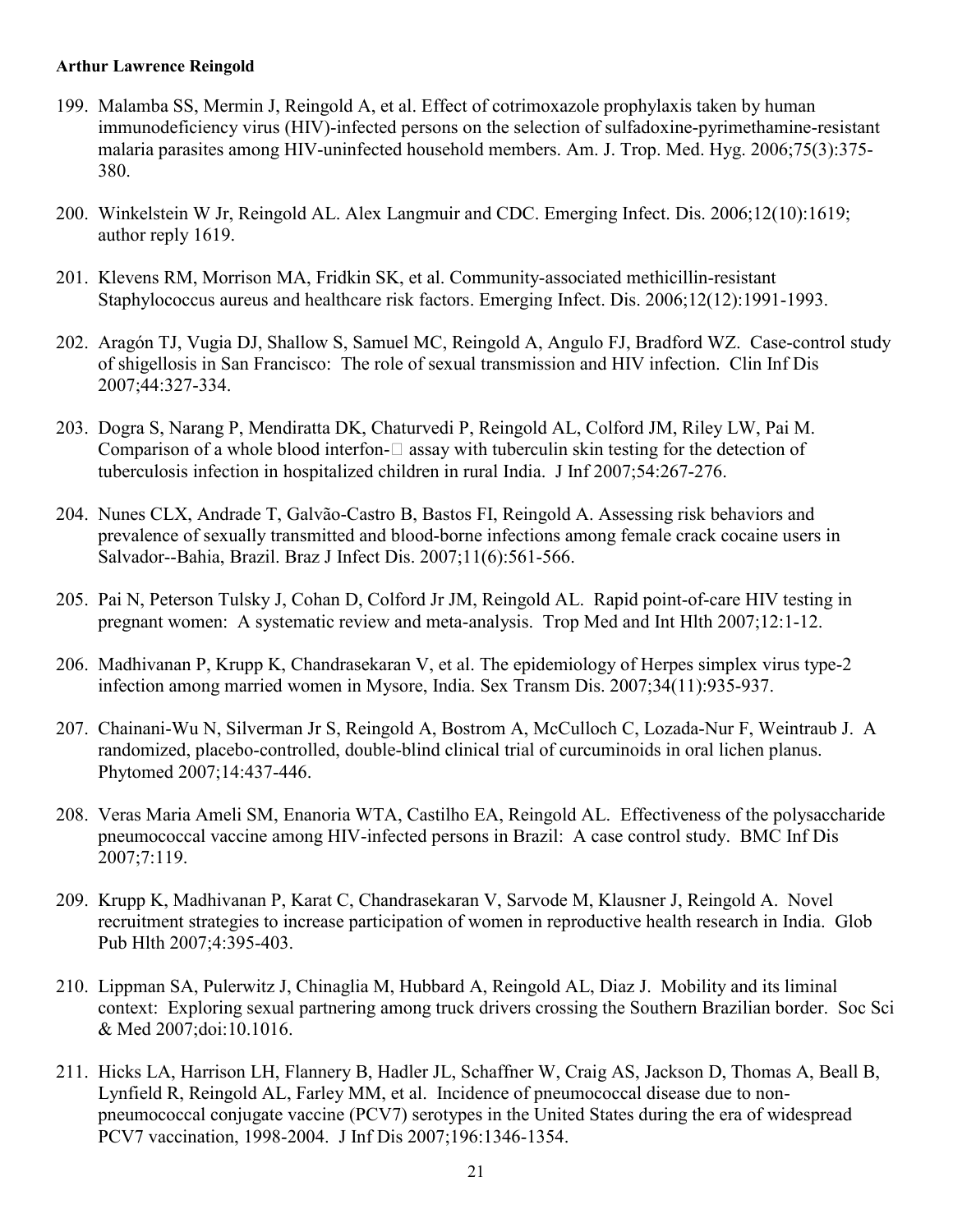- 212. O'Loughlin RE, Roberson A, Cieslak PR, Lynfield R, Gershman K, Craig A, Albanese BA, Farley MM, Barrett NL, Spina NL, Beall B, Harrison LH, Reingold AL, Van Beneden C, et al. The epidemiology of invasive group A streptococcal infection and potential vaccine implications: United States, 2000-2004. Clin Inf Dis 2007;45:853-862.
- 213. Thigpen MC, Richards Jr CL, Lynfield R, Barrett NL, Harrison LH, Arnold KE, Reingold A, Bennett NM, et al. Invasive group A streptococcal infection in older adults in long-term care facilities and the community, United States, 1998-2003. Emerg Inf Dis 2007;13:1852-1859.
- 214. Malamba S, Hladik W, Reingold AL, Banage F, McFarland W, Rutherford G, Mimbe D, Nzaro E, Downing R, Mermin J. The effect of HIV on morbidity and mortality in children with severe malarial anaemia. Malaria J 2007;6:143.
- 215. Pant Pai N, Joshi R, Dogra S, Taksande B, Kalantri SP, Pai M, Narang P, Tulsky JP, Reingold AL. Evaluation of diagnostic accuracy, feasibility, and client preference for rapid oral fluid-based diagnosis of HIV infection in rural India. PLos One 2007;2(4): e367.doi.10.1371/journal.pone.0000367.
- 216. Chainani-Wu N, Silverman S Jr, Reingold A, Bostrom A, Lozada-Nur F, Weintraub J. Validation of visual analogue scale, numeric rating scale, change in symptoms scale and modified oral mucousitis index for measurement of symptoms and signs of oral lichen planus. Oral Surg Med Oral Pathol Oral Radiol Endod 2008;105:51-58.
- 217. Koo D, Birkhead GS, Reingold AL. Competency-based epidemiologic training in public health practice. Pub Hlth Rep 2008 (Suppl 1);123:1-3.
- 218. Joshi R, Colford Jr JM, Reingold AL, Kalantri S. Nonmalarial acute undifferentiated fever in a rural hospital in Central India: Diagnostic uncertainty and overtreatment with anti-malarial agents. Am J Trop Med Hyg 2008;78:393-399.
- 219. Moore MR, Gertz RE, Woodbury RL, Barkocy-Gallagher GA, Schaffner W, Lexau C, Gershman K, Reingold AL, Farley M, Harrison LH, et al. Population snapshot of emergent Streptococcus pneumoniae Serotype 19A in the United States, 2005. J Inf Dis 2008; 197:1016-1027.
- 220. Madhivanan P, Krupp K, Chandrasekaran V, Karat SC, Reingold AL, Klausner JD. Acceptability of male circumcision among mothers with male children in Mysore, India. AIDS 2008; 22:983-988.
- 221. Blumenshine P, Reingold A, Egerter S, Mockenhaupt R, Braveman P, Marks J. Pandemic influenza planning in the United States from a health disparities perspective. Emerg Inf Dis 2008; 14:5.
- 222. Madhivanan P, Krupp K, Chandrasekaran V, Karat C, Arun A, Cohen CR, Reingold AL, Klausner JD. Prevalence and correlates of bacterial vaginosis among young women of reproductive age in Mysore, India. Ind J Med Microbiol 2008; 26:132-137.
- 223. Pant Pai N, Joshi R, Moodie E EM, Taksande B, Kalantri SP, Pai M, Tulsky JP, Reingold AL. Profile of adults seeking voluntary HIV testing and counseling in rural Central India: Results from a hospital-based study. AIDS Care 2009;21:294-300.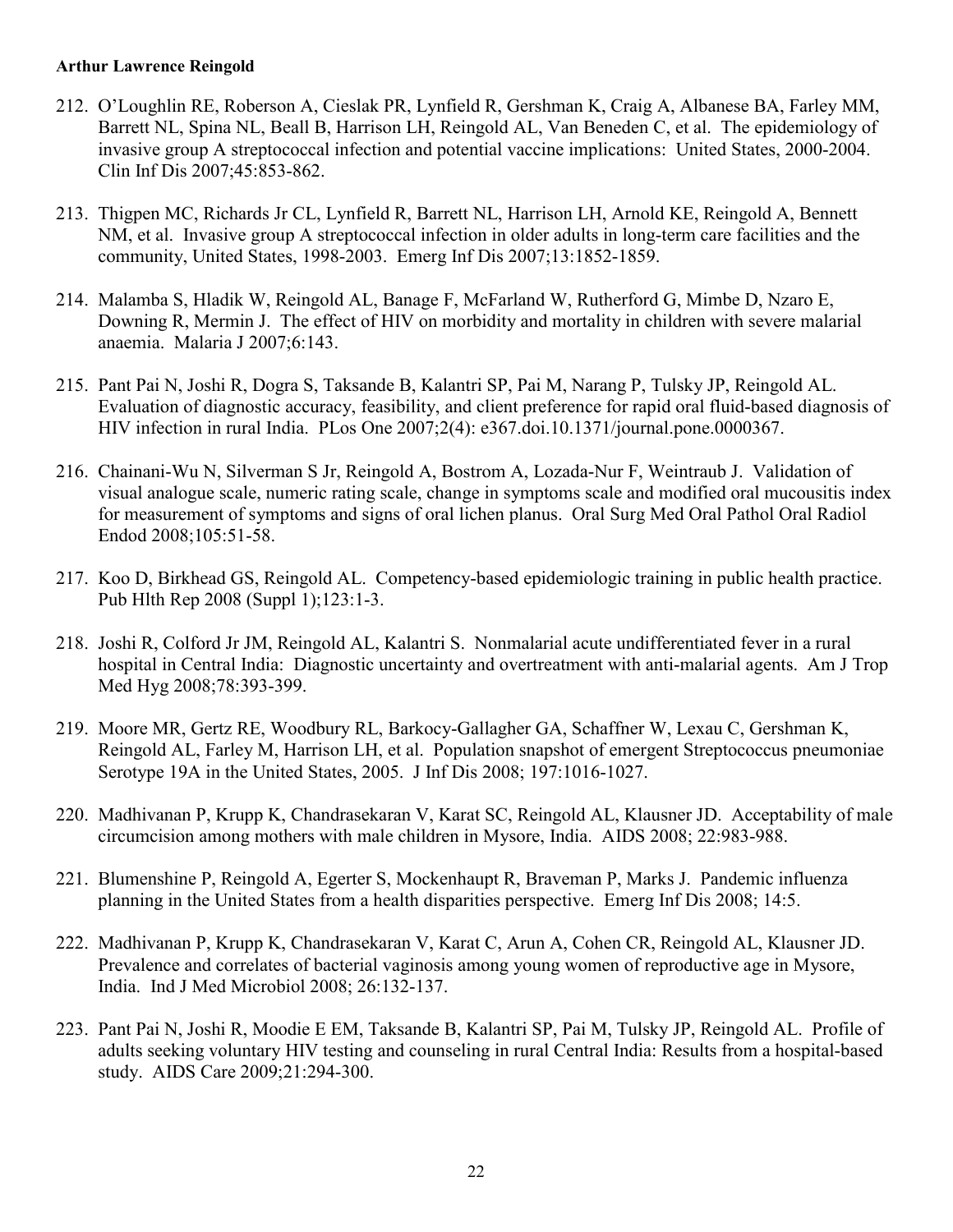- 224. Hsu HE, Shutt KA, Moore MR, Beall BW, Bennett NM, Craig AS, Farley MM, Jorgensen JH, Lexau CA, Petit S, Reingold A, Schaffner W, Thomas A, Whitney CG, Harrison LH. Effect of pneumococcal conjugate vaccine on pneumococcal meningitis. NEJM 2009;360:244-256.
- 225. Gordon A, Ortega O, Kuan G, Reingold A, Saborio S, Balmaseda A, Harris E. Prevalence and seasonality of influenza-like illness in children, Nicaragua, 2005-2007. Emerg Inf Dis 2009;15:408-414.
- 226. Broyles LN, Van Beneden C, Beall B, Facklam R, Shewmaker PL, Malpiedi P, Daily P, Reingold A, Farley MM. Population-based study of invasive disease due to  $\Box$ -hemolytic streptococci of groups other than A and B. Clin Inf Dis 2009;48:706-712.
- 227. Madhivanan P, Krupp K, Hardin J, Karat C, Klausner JD, Reingold AL. Simple and inexpensive point-ofcare tests improve diagnosis of vaginal infections in resource constrained settings. Trop Med & Int Hlth 2009;14:703-708.
- 228. Madhivanan P, Krupp K, Yashodha MN, Marlow L, Klausner JD, Reingold AL. Attitudes toward HPV vaccination among parents of adolescent girls in Mysore, India. Vaccine 2009;27:5203-5208.
- 229. Madhivanan P, Bartman MT, Pasutti L, et al. Prevalence of Trichomonas vaginalis infection among young reproductive age women in India: implications for treatment and prevention. Sex Health. 2009;6(4):339- 344.
- 230. Chideya S, Winston CA, Peloquin CA, Bradford WZ, Hopewell PC, Wells CD, Reingold AL, Kenyon TA, Moeti TL, Tappero JW. Isoniazid, Rifampin, Ethambutol, and Pyrazinamide, pharmokinetics and treatment outcomes among a predominantly HIV-infected cohort of adults with tuberculosis from Botswana. Clin Inf Dis 2009;48:1685-1694.
- 231. Carvalho M da G, Pimenta FC, Gertz RE Jr, Joshi HH, Trujillo AA, Keys LE, et al. PCR-based quantitation and clonal diversity of the current prevalent invasive serogroup 6 pneumococcal serotype, 6C, in the United States in 1999 and 2006 to 2007. J. Clin. Microbiol. 2009 Mar;47(3):554–9.
- 232. Gordon A, Videa E, Saborio S, et al. Performance of an influenza rapid test in children in a primary healthcare setting in Nicaragua. PLoS ONE. 2009;4(11):e7907.
- 233. Pai NP, Estes M, Moodie EEM, Reingold AL, Tulsky JP. The impact of antiretroviral therapy in a cohort of HIV infected patients going in and out of the San Francisco county jail. PLoS ONE. 2009;4(9):e7115.
- 234. Ahmad Y, Gertz RE Jr, Li Z, et al. Genetic relationships deduced from emm and multilocus sequence typing of invasive Streptococcus dysgalactiae subsp. equisimilis and S. canis recovered from isolates collected in the United States. J. Clin. Microbiol. 2009;47(7):2046-2054.
- 235. Eisenberg JNS, Aiello AE, Spicknall IH, Monto AS, Reingold A. Protecting the herd from H1N1. Science. 2009;326(5955):934; author reply 934.
- 236. Pilishvili T, Lexau C, Farley MM, Hadler J, Harrison LH, Bennett NM, Reingold A, et al. Sustained reductions in invasive pneumococcal disease in the era of conjugate vaccine. J Inf Dis 2010;201:32-41.
- 237. Krupp K, Marlow LAV, Kielmann K, et al. Factors associated with intention-to-recommend human papillomavirus vaccination among physicians in Mysore, India. J Adolesc Health. 2010;46(4):379-384.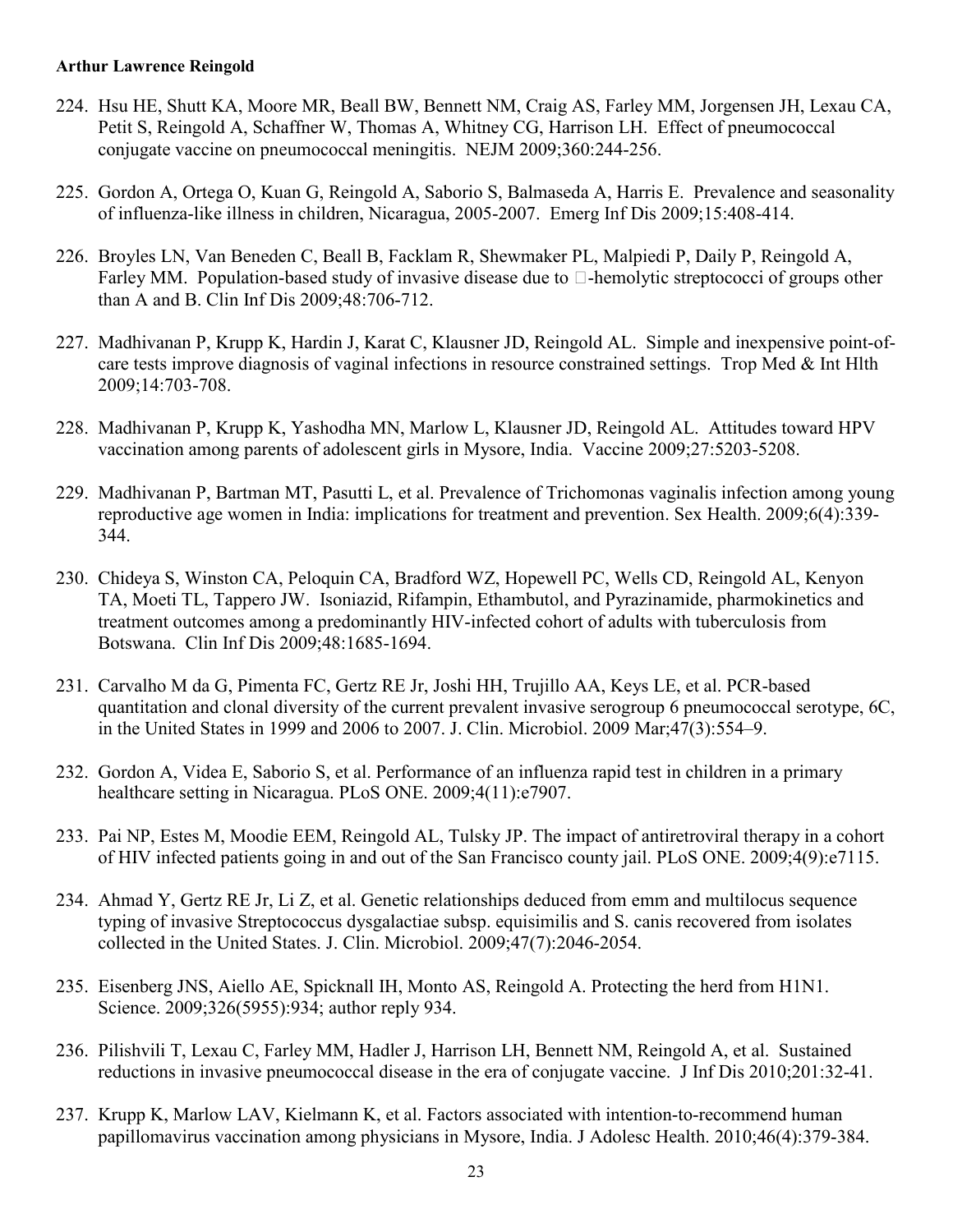- 238. Lippman SA, Donini A, Díaz J, et al. Social-environmental factors and protective sexual behavior among sex workers: the Encontros intervention in Brazil. Am J Public Health. 2010;100 Suppl 1:S216-223.
- 239. Durrheim DN, Reingold A. Modifying the GRADE framework could benefit public health. J Epidemiol Community Health. 2010;64(5):387.
- 240. Pilishvili T, Zell ER, Farley MM, et al. Risk factors for invasive pneumococcal disease in children in the era of conjugate vaccine use. Pediatrics. 2010;126(1):e9-17.
- 241. Malamba S, Sandison T, Lule J, Reingold A, Walker J, Dorsey G, Mermin J. Plasmodium falciparum dihydrofolate reductase and dihyropteroate syntase mutations and the use of trimethoprimsulfamethoxazole prophylaxis among persons infected with human immunodeficiency virus. Am J Trop Med Hyg 2010;82:766-771.
- 242. Dawood FS, Fiore A, Kamimoto L, Nowell M, Reingold A, Gershman K, Meek J, et al. Influenzaassociated pneumonia in children hospitalized with laboratory-confirmed influenza, 2003-2008. Ped Inf Dis 2010;29:585-590.
- 243. Kallen AJ, Mu Y, Bulens S, Reingold A, Petit S, Gershman K, Ray SM, Harrison LH, et al. Health careassociated invasive MRSA infections, 2005-2008. JAMA 2010;304:641-648.
- 244. Cohn AC, MacNeil JR, Harrison LH, et al. Changes in Neisseria meningitidis disease epidemiology in the United States, 1998-2007: implications for prevention of meningococcal disease. Clin. Infect. Dis. 2010;50(2):184-191.
- 245. Cohen AL, Harrison LH, Farley MM, et al. Prevention of invasive pneumococcal disease among HIVinfected adults in the era of childhood pneumococcal immunization. AIDS. 2010;24(14):2253-2262.
- 246. Dao CN, Kamimoto L, Nowell M, et al. Adult hospitalizations for laboratory-positive influenza during the 2005-2006 through 2007-2008 seasons in the United States. J. Infect. Dis. 2010;202(6):881-888.
- 247. Cochran LW, Black S, Klein NP, et al. Vaccine effectiveness against laboratory-confirmed influenza in infants: A matched case control study. Hum Vaccin. 2010;6(9). Available at: http://www.ncbi.nlm.nih.gov/pubmed/20855940. Accessed September 26, 2011.
- 248. Burton DC, Flannery B, Bennett NM, et al. Socioeconomic and racial/ethnic disparities in the incidence of bacteremic pneumonia among US adults. Am J Public Health. 2010;100(10):1904-1911.
- 249. Dawood FS, Fiore A, Kamimoto L, et al. Burden of seasonal influenza hospitalization in children, United States, 2003 to 2008. J. Pediatr. 2010;157(5):808-814.
- 250. Thigpen MC, Whitney CG, Messonnier NE, Zell ER, Lynfield R, Hadler JL, Harrison LH, Farley MM, Reingold AL, et al. Bacterial meningitis in the United States, 1998-2007. New Engl J Med 2011; 364:2016-2025.
- 251. Pinho AA, Chinaglia M, Lippman SA, Reingold AL, Diaz RS, Sucupira MC, Page K, Diaz J. Prevalence and factors associated with HSV-2 and hepatitis B infections among truck drivers crossing the southern Brazilian border. Sex Trans Infect 2011; doi:10.1136/sextrans-2011-050186.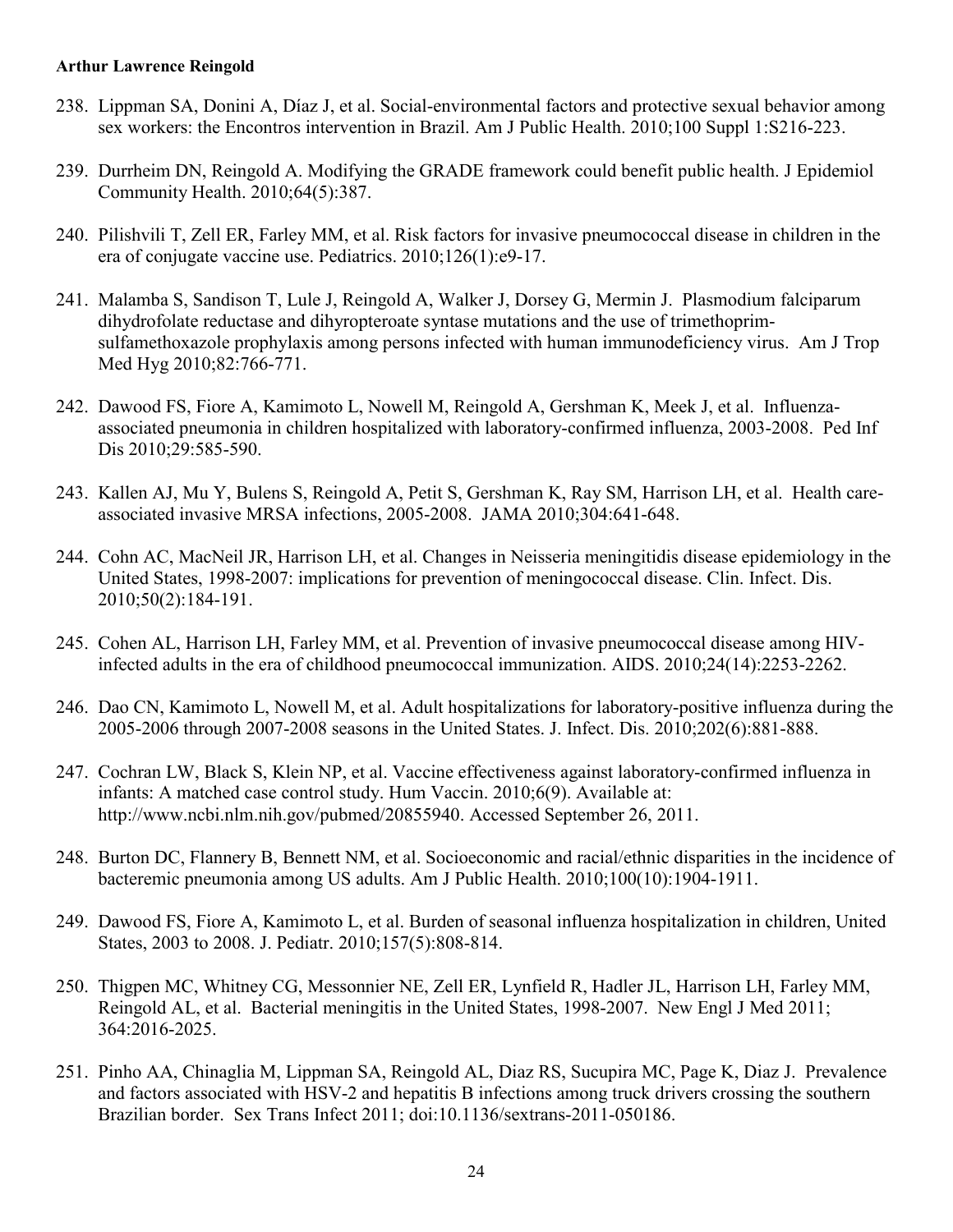- 252. Veras MA de SM, Ribeiro MCA, Jamal LF, et al. The "AMA-Brazil" cooperative project: a nation-wide assessment of the clinical and epidemiological profile of AIDS-related deaths in Brazil in the antiretroviral treatment era. Cad Saude Publica. 2011;27 Suppl 1:S104-113.
- 253. Madhivanan P, Chen Y-H, Krupp K, et al. Incidence of Herpes simplex virus type 2 in young reproductive age women in Mysore, India. Indian J Pathol Microbiol. 2011;54(1):96-99.
- 254. Creanga AA, Kamimoto L, Newsome K, et al. Seasonal and 2009 pandemic influenza A (H1N1) virus infection during pregnancy: a population-based study of hospitalized cases. Am. J. Obstet. Gynecol. 2011;204(6 Suppl 1):S38-45.
- 255. Weston EJ, Pondo T, Lewis MM, et al. The burden of invasive early-onset neonatal sepsis in the United States, 2005-2008. Ped Inf Dis. 2011. Available at: http://www.ncbi.nlm.nih.gov/pubmed/21654548. Accessed September 26, 2011.
- 256. Dawood FS, Kamimoto L, D'Mello TA, et al. Children with asthma hospitalized with seasonal or pandemic influenza, 2003-2009. Pediatrics. 2011;128(1):e27-32.
- 257. Rosen JB, Thomas AR, Lexau CA, et al. Geographic variation in invasive pneumococcal disease following pneumococcal conjugate vaccine introduction in the United States. Clin. Infect. Dis. 2011;53(2):137-143.
- 258. Rathod SD, Krupp K, Klausner JD, et al. Bacterial vaginosis and risk for Trichomonas vaginalis infection: A longitudinal analysis. Sex Transm Dis. 2011;38(9):882-886.
- 259. Adamson PC, Krupp K, Freeman AH, Klausner JD, Reingold AL, Madhivanan P. Prevalence & correlates of primary infertility among young women in Mysore, India. Indian J. Med. Res. 2011 Oct;134:440–6.
- 260. Madhivanan P, Krupp K, Reingold A. Correlates of Intimate Partner Physical Violence Among Young Reproductive Age Women in Mysore, India. Asia-Pacific journal of public health / Asia-Pacific Academic Consortium for Public Health [Internet]. 2011 Dec 20 [cited 2012 Jun 18]; Available from: http://www.ncbi.nlm.nih.gov/pubmed/22186382
- 261. MacNeil JR, Cohn AC, Farley M, Mair R, Baumbach J, Bennett N, et al. Current epidemiology and trends in invasive Haemophilus influenzae disease--United States, 1989-2008. Clin. Infect. Dis. 2011 Dec; 53(12): 1230–6.
- 262. Doshi S, Kamimoto L, Finelli L, Perez A, Reingold A, Gershman K, et al. Description of antiviral treatment among adults hospitalized with influenza before and during the 2009 pandemic: United States, 2005-2009. J. Infect. Dis. 2011 Dec 15;204(12):1848–56.
- 263. MacNeil JR, Cohn AC, Zell ER, Schmink S, Miller E, Clark T, et al. Early estimate of the effectiveness of quadrivalent meningococcal conjugate vaccine. Pediatr. Infect. Dis. J. 2011 Jun;30(6):451–5.
- 264. Lippman SA, Chinaglia M, Donini AA, Diaz J, Reingold A, Kerrigan DL. Findings from Encontros: a multilevel STI/HIV intervention to increase condom use, reduce STI, and change the social environment among sex workers in Brazil. Sex Transm Dis. 2012 Mar;39(3):209–16.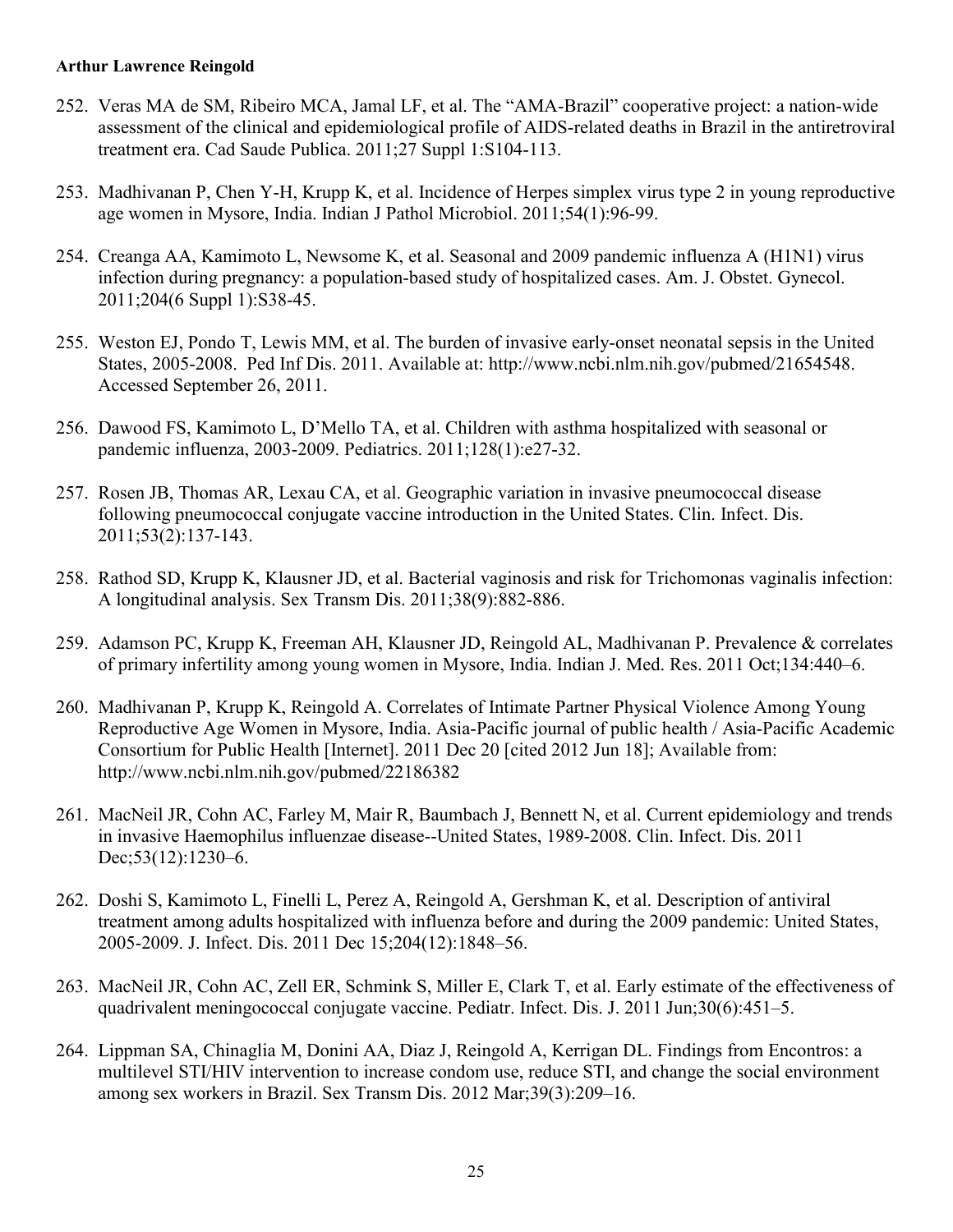- 265. Vandermeer ML, Thomas AR, Kamimoto L, Reingold A, Gershman K, Meek J, et al. Association between use of statins and mortality among patients hospitalized with laboratory-confirmed influenza virus infections: a multistate study. J. Infect. Dis. 2012 Jan 1;205(1):13–9.
- 266. Wise ME, Viray M, Sejvar JJ, Lewis P, Baughman AL, Connor W, et al. Guillain-Barre Syndrome during the 2009-2010 H1N1 influenza vaccination campaign: Population-based surveillance among 45 million Americans. Am. J. Epidemiol. 2012 Jun 1;175(11):1110–9.
- 267. Luckhaupt SE, Sweeney MH, Funk R, Calvert GM, Nowell M, D'Mello T, et al. Influenza-associated hospitalizations by industry, 2009-10 influenza season, United States. Emerging Infect. Dis. 2012 Apr;18(4):556–62.
- 268. Hampton LM, Farley MM, Schaffner W, Thomas A, Reingold A, Harrison LH, et al. Prevention of antibiotic-nonsusceptible Streptococcus pneumoniae with conjugate vaccines. J. Infect. Dis. 2012 Feb 1;205(3):401–11.
- 269. De Serres G, Pilishvili T, Link-Gelles R, Reingold A, Gershman K, Petit S, et al. Use of surveillance data to estimate the effectiveness of the 7-valent conjugate pneumococcal vaccine in children less than 5 years of age over a 9 year period. Vaccine. 2012 Jun 8;30(27):4067–72.
- 270. Reingold AL. Review: "Smallpox-The Death of a Disease: The Inside Story of Eradicating a Worldwide Killer" by D.A. Henderson. 2010; Am J Epidemiol 171:384-385.
- 271. Cohen AL, Taylor T Jr, Farley MM, Schaffner W, Lesher LJ, et al. An assessment of the screening method to evaluate vaccine effectiveness: The case of 7-valent pneumococcal conjugate vaccine in the United States. PLoS One 2012;7:341785. Doi:10.1371/journal.pone.0041785.
- 272. Henry JA, Reingold AL. Prehospital trauma systems reduce mortality in developing countries: A systematic review and meta-analysis. Trauma Acute Care Surg 2012;73:261-268.
- 273. Rathod SD, Klausner JD, Krupp K, Reingold AL, Madhivanan P. Epidemiologic features of vulvovaginal candidiasis among reproductive-age women in India. Inf Dis Obst Gyn 2012; Article ID 859071; doi:10.1155/2012/859071.
- 274. Duclos P, Durrheim DN, Reingold AL, Bhutta ZA, Vannice K, et al. Developing evidence-based immunization recommendations and GRADE\*. Vaccine 2012;31:12-19.
- 275. Joshi R, Kalantri SP, Reingold AR, Colford JM. Changing landscape of acute encephalitis syndrome in India: A systematic review. Nat Med J India 2012;25:212-220.
- 276. Muhammad RD, Oza-Frank R, Zell E, Link-Gelles R, Venkat Narayan KM, Schaffner W, Thomas A, Lexau C, Bennett NM, Farley MM, Harrison LH, Reingold A, et al. Epidemiologoy of invasive pneumococcal disease among high-risk adults since the introduction of pneumococcal conjugate vaccine for children. Clin Inf Dis 2013;56:e59-67.
- 277. Cox CM, D'Melio T, Perez A, Reingold A, Gershman K, et al. Increase in rates of hospitalization due to laboratory-confirmed influenza among children and adults during the 2009-2010 influenza pandemic. J Inf Dis 2012; 206:1350-1358.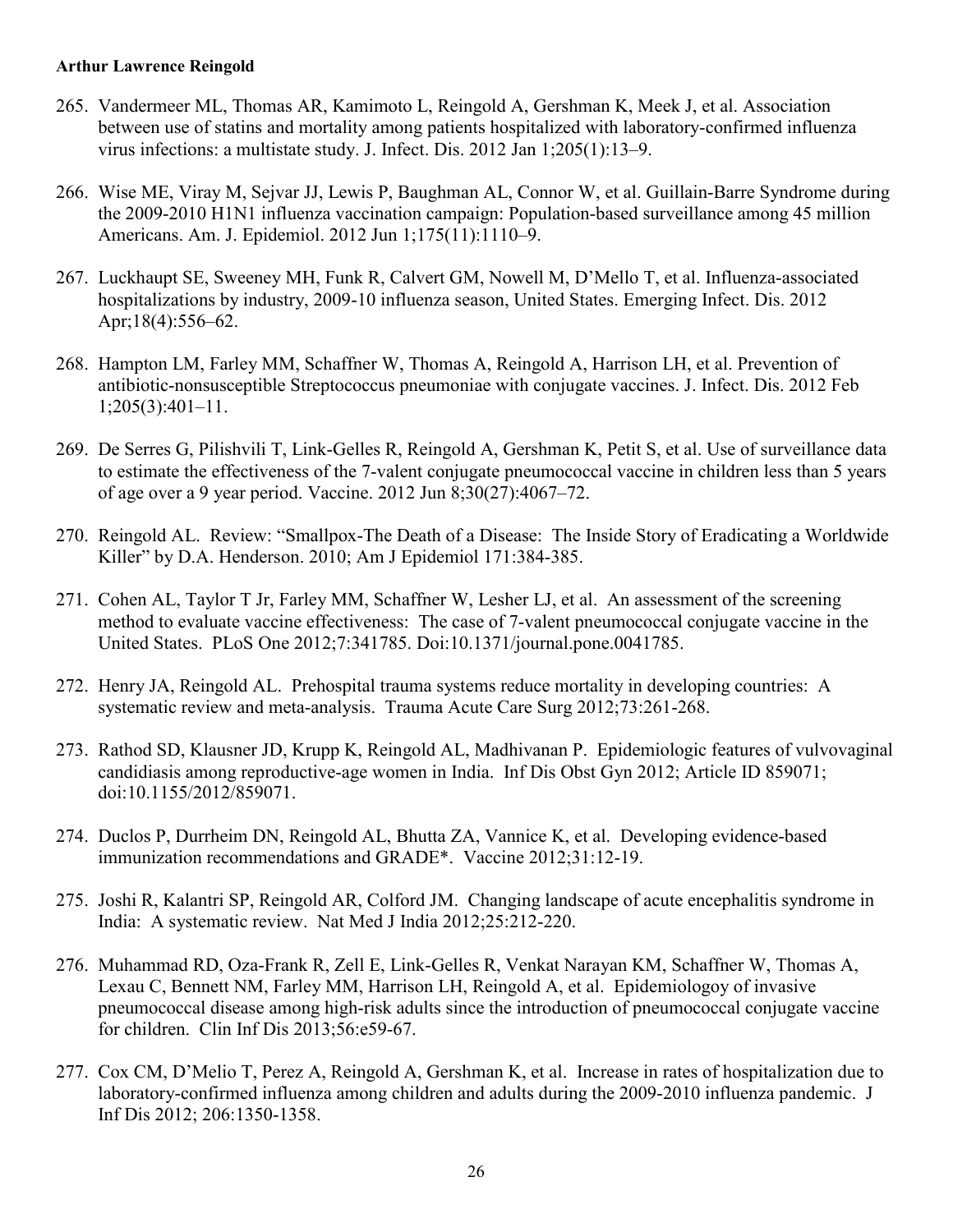- 278. Livorsi DJ, MacNeil JR, Cohn AC, Bareta J, Zansky S, Petit S, Gershman K, Harrison LH, Lynfield R, Reingold A, et al. Invasive Haemophilus influenzae in the United States, 1999-2008: Epidemiology and Outcomes. J Inf Dis 2012; 65:496-504.
- 279. \* Keller AC, Ansell CK, Reingold AL, Bourrier M, Hunter MD, Burrowes S, MacPhail TM. Improving Pandemic Response: A Sensemaking Perspective on the Spring 2009 H1N1 Pandemic. Risk, Hazards & Crisis in Public Policy: Vol. 3: Iss. 2, Article 1; 2012. DOI: 10.1515/1944-4079.1101.
- 280. Terrault NA, Dodge JL, Murphy EL, Tavis JE, Kiss A, Levin TR, Gish RG, Busch MP, Reingold AL, Alter MJ. Sexual transmission of hepatitis C virus among monogamous heterosexual couples: The HCV partners study. Hepatology; 2013;53:881-889.
- 281. Muhammed RD, Oza-Frank R, Zell E, Link-Gelles R, Venkat Narayan KM, Schaffner W, Thomas A, Lexau C, Bennett NM, Farley MM, Harrison LH, Reingold A, et al. Epidemiology of invasive pneumococcal disease among high-risk adults since the introduction of pneumococcal conjugate vaccine for children. Clin Inf Dis 2013;56:e59-e67.
- 282. Fleming-Dutra KE, Taylor T, Link-Gelles R, Garg S, Jhung MA, Finelli L, Jain S, Shay D, Chaves SS, Baumbach J, Hancock EB, Beall B, Bennett N, Zansky S, Petit S, Yousey-Hindes K, Farley MM, Gershman K, Harrison LH, Ryan P, Lexau C, Lynfield R, Reingold A, et al. Effect of the 2009 influenza A(H1N1) pandemic on invasive pneumococcal pneumonia. J Inf Dis 2013;207:1135-1143.
- 283. Kamimoto L, Euler GL, Lu P-J, Reingold A, Hadler J, Gershman K, et al. Seasonal influenza morbidity estimates obtained from telephone surveys, 2007. Am J Pub Hlth 2013;103:755-763.
- 284. Salmon DA, Proschan M, Forshee R, Gargiullo P, Bleser W, Burwen DR. . .H1N1 GBS Meta-Analysis Working Group (Reingold AL-member). Association between Guillain Barré syndrome and influenza A (H1N1) 2009 monovalent inactivated vaccines in the USA: A meta-analysis. Lancet 2013;381:1461- 1468.
- 285. Ssekitoleko R, Kamya MR, Reingold AL. Primary prophylaxis for cryptococcal meningitis and impact on mortality in HIV: A systematic review and meta-analysis. Future Virol 2013;8:doi: 10.2217/fvl.13.71.
- 286. Joshi R, Mishra PK, Joshi D, Santhosh SR, Parida MM, Desikan P, Gangane N, Kalantri SP, Reingold A, Colford JM Jr. Clinical presentation, etiology, and survival in adult acute encephalitis syndrome in rural Central India. Clin Neuro Neurosurg 2013;115:1753-1761.
- 287. Dawood FS, Chaves SS, Perez A, Reingold A, Meek J, Farley MM, et al. Complications and associated bacterial coinfections among children hospitalized with seasonal or pandemic influenza, United States, 2003-2010. J Inf Dis 2013; Epub DOI: 10.1093/infdis/jit473.
- 288. Thompson MG, Sokolow LZ, Almendares O, Openo K, Farley MM, Meek J, Ray J, Daily Kirley P, Reingold A, et al. Effectiveness of nonadjuvanted monovalent influenza A (H1N1) pdm09 vaccines for preventing reverse transcription polymerase chain reaction-confirmed pandemic influenza hospitalizations: Case-control study of children and adults at 10 U.S. influenza surveillance network sites. Clin Inf Dis 2013;11:1587-1592.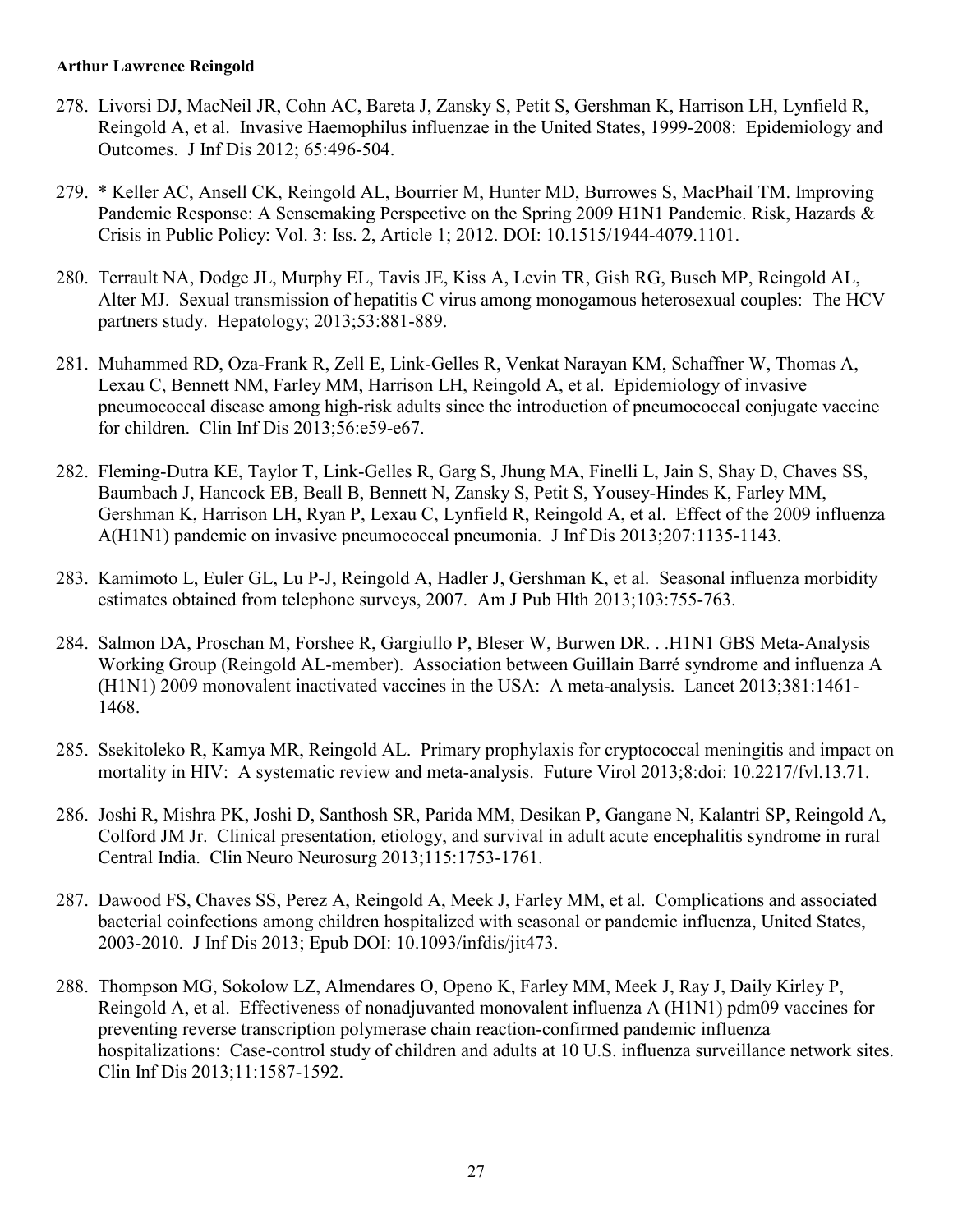- 289. Wiringa AE, Shutt KA, Marsh JW, Cohn AC, Messonnier NE, Zansky SM, Petit S, Farley MM, Gershman K, Lynfield R, Reingold A, et al. Geotemporal analysis of Neisseria meningitidis clones in the United States: 2000-2005. PLoS One 2013;8:e82048l doi:10.1371/journal.pone.0082048.
- 290. Woolf-King SE, Steinmaus CM, Reingold AL, Hahn JA. An update on alcohol use and risk of HIV infection in sub-Saharan Africa: Meta:analysis and future research directions. IJADR, 2013, 2(1), 99-110; doi: 10.7895/ijadr.v2il.45.
- 291. Jhung MA, D'Mello T, Perez A, Aragon D, Bennett NM, Cooper T, Farley MM, Fowler B, Grube SM, Hancock EB, Lynfield R, Morin C, Reingold A, et al. Hospital-onset influenza hospitalizations – United States, 2010-2011. Am J Inf Control 2014; 42:7-11.
- 292. Ayieko J, Abuogi L, Simchowitz B, Bukusi EA, Smith AH, Reingold A. Efficacy of isoniazid prophylactic therapy in prevention of tuberculosis in children: a meta-analysis. BMC Inf Dis 2014; 14:91; doi:10.1186/1471-2334-14-91.
- 293. Dharan NJ, Sokolow LZ, Cheng PY, Gargiullo P, Gershman K, Lynfield R, Morin C, Thomas A, Meek J, Farley MM, Arnold KE, Reingold A, et al. Child, household, and caregiver characteristics associated with hospitalization for influenza among children 6-59 months of age: an emerging infections program study. Pediatr Infect Dis J. 2014 Jun;33(6):e141-50. doi: 10.1097/INF.0000000000000283.PMID: 24642518.
- 294. Wortham JM, Zell ER, Pondo T, Harrison LH, Schaffner W, Lynfield R, Thomas A, Reingold A, et al. Racial disparities in invasive Streptococcus pneumoniae infections, 1998-2009. Clin Infect Dis. 2014 May;58(9):1250-7. doi: 10.1093/cid/ciu108. Epub 2014 Feb 27.PMID:24585565.
- 295. Madhivanan P, Raphael E, Rumphs A, Krupp K, Ravi K, Srinivas V, Arun A, Reingold AL, et al. Characterisation of culturable vaginal Lactobacillus species among women with and without bacterial vaginosis from the United States and India: A cross-sectional study. J Med Microbiol. 2014 Jul;63(Pt 7):931-5. doi: 10.1099/jmm.0.073080-0. Epub 2014 May 16.PMID :24836413.
- 296. Chaves SS, Perez A, Farley MM, Miller L, Schaffner W, Lindegren ML, Sharangpani R, Meek J, Yousey-Hindes K, Thomas A, Boulton R, Baumbach J, Hancock EB, Bandyopadhyay AS, Lynfield R, Morin C, Zansky SM, Reingold A,et al. The burden of influenza hospitalizations in infants from 2003 to 2012, United States. Pediatr Infect Dis J. 2014 Sep;33(9):912-9. doi:10.1097/INF.0000000000000321.PMID:24577042.
- 297. Blain A, MacNeil J, Wang X, Bennett N, Farley MM, Harrison LH, Lexau C, Miller L, Nichols M, Petit S, Reingold A, et al. Invasive Haemophilus Influenzae Disease in Adults ≥65 Years, United States, 2011. Open Forum Infect Dis (Summer 2014) 1 (2): first published online June 13, 2014. doi:10.1093/ofid/ofu044
- 298. Greenbaum A, Chaves S S, Perez A, Aragon D, Bandyopadhyay A, Bennett N, Fowler B, Hancock E, Lynfield R, McDonald-Hamm C, Reingold A, et al. Heavy alcohol use as a risk factor for severe outcomes among adults hospitalized with laboratory-confirmed influenza, 2005-2012. Infection (2014) 42:165-170. Doi 10.1007/s15010-013-0534-8.
- 299. Langley G, Schaffner W, Farley MM, Lynfield R, Bennett NM, Reingold A, et al. Twenty years of Active Bacterial Core surveillance. Emerg Infect Dis. 2015 Sept. http://dx.doi.org/10.3201/eid2109.141333.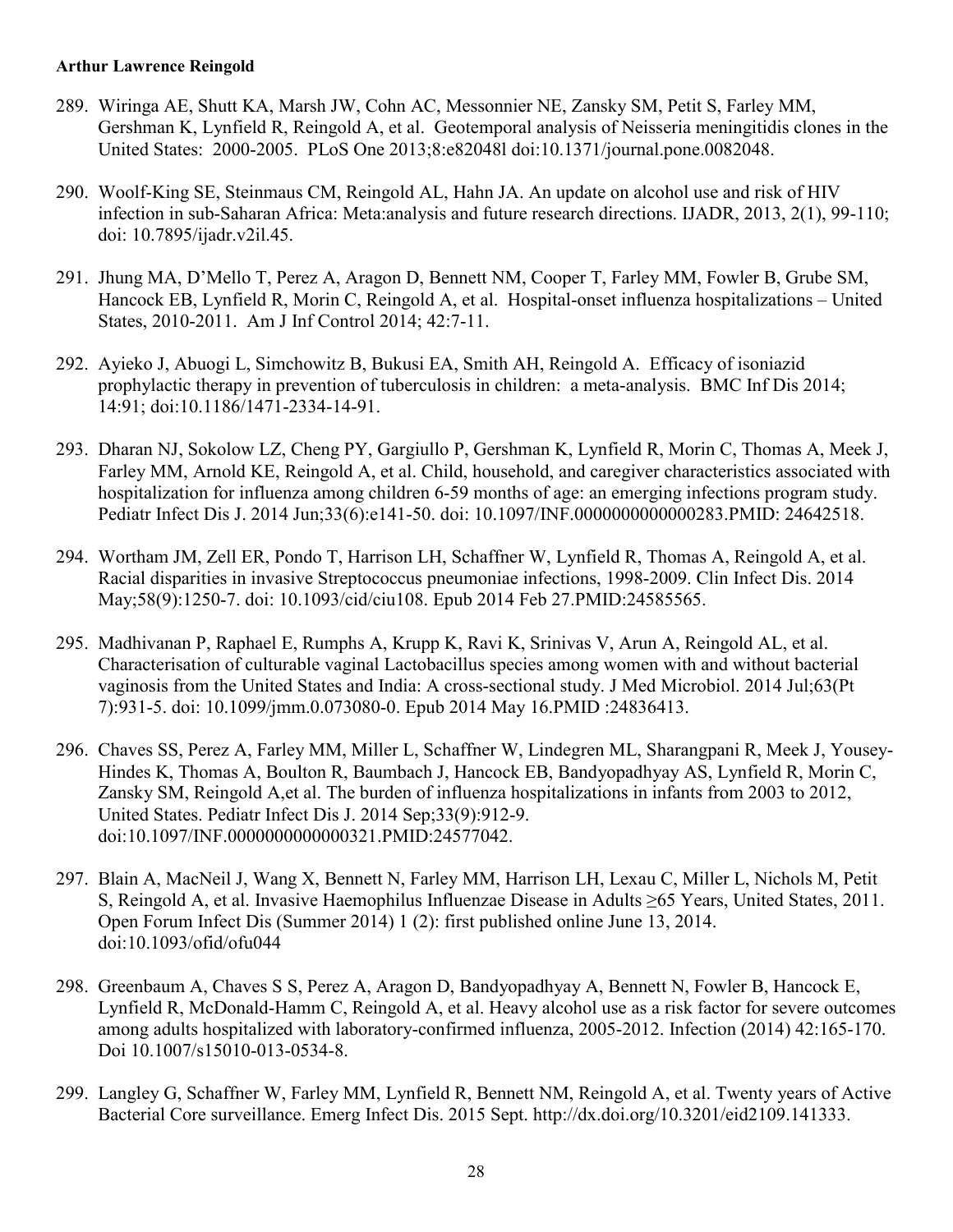- 300. Vugia DJ, Meek JI, Danila RN, Jones TF, Schaffner W, Baumbach J, Lathrop S, Farley MM, Tobin-D'Angelo M, Miller L, Harrison LH, Bennett NM, Cieslak PR, Cartter ML, Reingold A. Training in Infections Disease Epidemiology through the Emerging Infections Program Sites. Emerg Infect Dis. 2015 Sept. doi:http//dx.doi.org/10.3201/eid2109.150443.
- 301. MacNeil JR, Bennett N, Farley MM, Harrison LH, Lynfield R, Nichols M, Petit S, Reingold A, et al. Epidemiology of Infant Meningococcal Disease in the United States, 2006-2012. Pediatrics Volume 135, number 2, February 2015. doi:10.1542/peds.2014-2035.
- 302. Arriola CS, Anderson EJ, Baumbach J, Bennett N, Bohm S, Hill M, Lindegree ML, Lung K, Meek J, Mermel E, Miller L, Monroe ML, Morin C, Oni O, Reingold A, et al. Does Influenza Vaccination Modify Influenza Severity: Data on Older Adults Hospitalized With Infuluenza During the 2012-2013 Season in the United States. J. Infect Dis March 2015. doi: 10.10936/infdis/jiv200.
- 303. Moore MR, Link-Gelles R, Schaffner W, Lynfield R, Lexau C, Bennett NM, Petit S, Zanksy SM, Harrison LH, Reingold A, et al. Effect of use of 13-valent pneumococcal conjugate vaccine in children on invasive pneumococcal disease in children and adults in the USA: analysis of multisite, population-based surveillance. Lancet Infect Dis 2015; 15:301-09. http://dx.doi.org/10.1016/S1473-3099(14)71081-3.
- 304. Madhivanan P, Alleyn HN, Raphael E, Krupp K, Ravi K, Nebhrajani R, Arun A, Reingold A, et al. Identification of culturable vaginal Lactobacillus species among reproductive age women in Mysore, India. Med Micro (2015), 64. doi.10.1099/jmm.0.000070.
- 305. Brito AM, Kendall C, Kerr L, Salani Mota RM, Crosland Guimaraes MD, Dourado I, Pinho A, Schwartz Benzaken A, Brignol S, Reingold A. Factors Associated with Low Levels of HIV Testing among Men Who Have Sex with Men (MSM) in Brazil. PLOS One (2015). doi:10.1371/journal.pone.0130445.
- 306. Dorjee K, Dierberg K, Sadutshang TD, and Reingold A. First report of multi-drug resistant tuberculosis in a systemic lupus erythematosus patient. BMC Res Notes (2015) 8:337. doi 10.1186/s13104-015-1302-x.
- 307. Garg S, Jain S, Dawood F S, Jhung M, Perez A, D'Mello T, Reingold A, et al. Pneumonia among adults hospitalized with laboratory-confirmed seasonal influenze virus infection—United States, 2005-2008. BMC Infectious Diseases (2015) 15:369. Doi 10.1186/s12879-015-1004-y.
- 308. Shuster M, Eskola J, Duclos P, SAGE Working Group on Vaccine Hesitancy. Review of vaccine hesitancy: Rationale, remit, and methods. Elsevier Ltd. 2015. [http://dx.doi.org/10.1016/j.vaccine.2015.04.035.](http://dx.doi.org/10.1016/j.vaccine.2015.04.035)
- 309. MacDonald N, SAGE Working Group on Vaccine Hesitancy. Vaccine hesitancy: Definition, scope and determinants. Elsevier Ltd. 2015. [http://dx.doi.org/10.1016/j.vaccine.2015.04.36.](http://dx.doi.org/10.1016/j.vaccine.2015.04.36)
- 310. Larson H, Jarrett C, Schulz W, Chaudhuri M, Zhou Y, Dube E, Schuster M, MacDonald N, Wilson R, SAGE Working Group on Vaccine Hesitancy. Measuring vaccine hesitancy: The development of a survey tool. Elsevier Ltd. 2015. [http://dx.doi.org/10.1016/j.vaccine.2015.04.37.](http://dx.doi.org/10.1016/j.vaccine.2015.04.37)
- 311. Butler R, MacDonald N, SAGE Working Group on Vaccine Hesitancy. Diagnosing the determinants of vaccine hesitancy in specific subgroups: The Guide to Tailoring Immunization Programmes (TIP). Elsevier Ltd. 2015. [http://dx.doi.org/10.1016/j.vaccine.2015.04.038.](http://dx.doi.org/10.1016/j.vaccine.2015.04.038)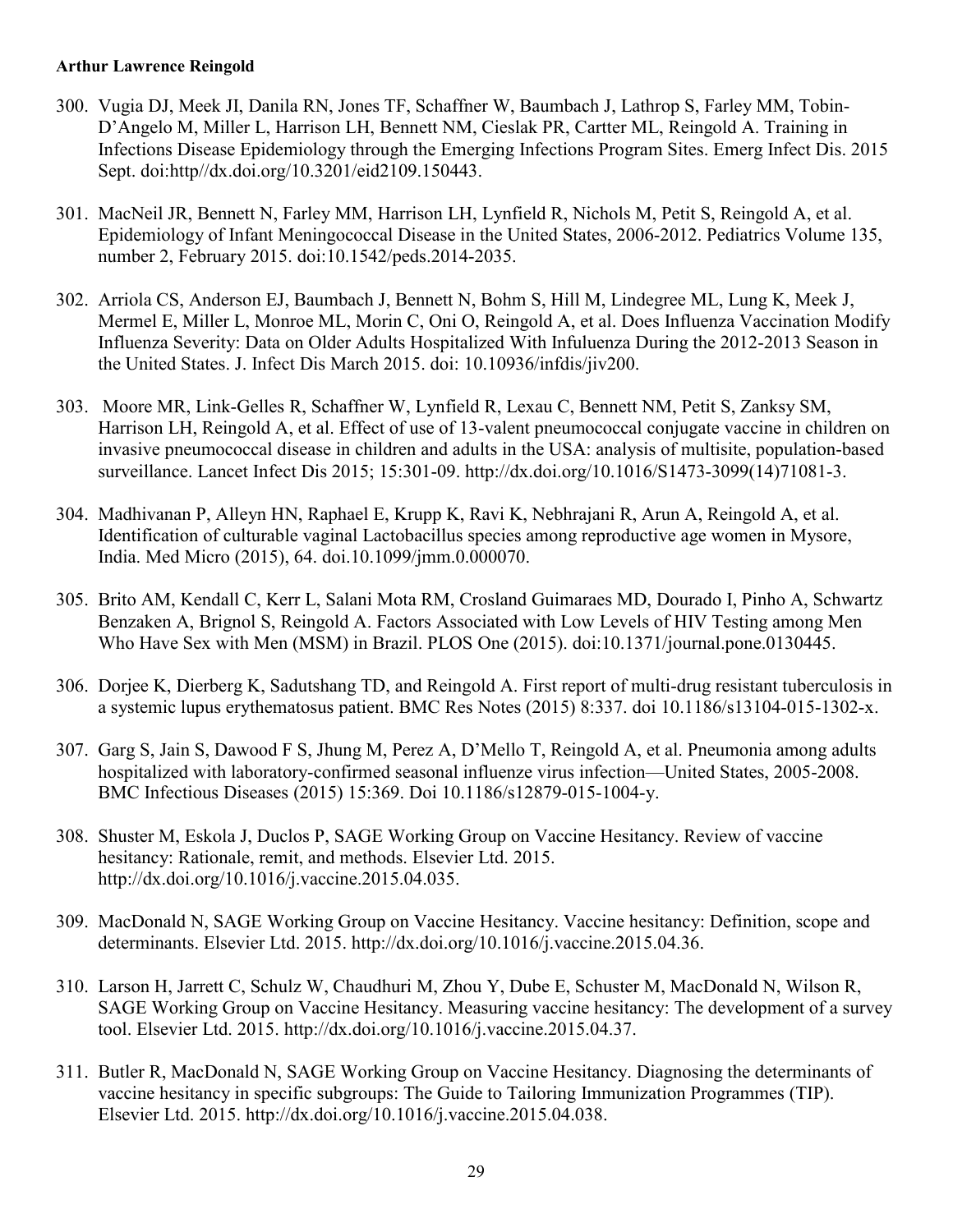- 312. Jarrett C, Wilson R, O'Leary M, Eckersberger E, Larson H, SAGE Working Group on Vaccine Hesitancy. Strategies for addressing vaccine hesitancy—A systematic review. Elsevier Ltd. 2015. [http://dx.doi.org/10.1016/j.vaccine.2015.04.040.](http://dx.doi.org/10.1016/j.vaccine.2015.04.040)
- 313. Dube E, Gagnon D, MacDonald N, SAGE Working Group on Vaccine History. Strategies intended to address vaccine hesitancy: Review of published reviews. Elsevier Ltd. 2015. [http://dx.doi.org/10.1016/j.vaccine.2015.04.0041.](http://dx.doi.org/10.1016/j.vaccine.2015.04.0041)
- 314.Nowak G, Gellin B, MacDonald N, Butler R, SAGE Working Group on Vaccine Hesitancy. Addressing vaccine hesitancy: The potential value of commercial and social marketing principles and practices. Nowak G, Gellin B, MacDonald N, Butler R, SAGE Working Group on Vaccine Hesitancy. Elesevier Ltd. 2015. [http://dx.doi.org/10.1016/j.vaccine.2015.04.039.](http://dx.doi.org/10.1016/j.vaccine.2015.04.039)
- 315.Goldstein S, MacDonald N, Guirguis S, SAGE Working Group on Vaccine Hesitancy. Health Communication and vaccine hesitancy. Elesvier Ltd. 2015. [http://dx.doi.org/10.1016/j.vaccine.2015.04.042.](http://dx.doi.org/10.1016/j.vaccine.2015.04.042)
- 316.Eskoka J, Duclos P, Schuster M, MacDonald N, SAGE Working Group on Vaccine Hesitancy. How to deal with vaccine hesitancy? Elsevier Ltd. 2015. [http://dx.doi.org/10.1016./j.vaccine.2015.04.043.](http://dx.doi.org/10.1016./j.vaccine.2015.04.043)
- 317.Rathod SD, Li T, Klausner JD, Hubbard A, Reingold AL, and Madhivanan P, Logic regression-derived algorithms for syndromic management of vaginal infections. Medical Informatics and Decision Making. 2015. 15:106. DOI 10.1186/s12911-015-0228-5.
- 318.Vugia DJ, Meek JI, Danila RN, Jones TF, Schaffner W, Baumbach J, Lathrop S, Farley MM, Tobin-D'Angelo M, Miller L, Harrison LH, Bennett NM, Cieslak PR, Cartter ML, Reingold AL. Training in Infectious Disease Epidemiology through the Emerging Infections Program Sites. Emerging Infectious Diseases. Vol. 21, No. 9; September 2015.
- 319.Smith EM, Khan MA, Reingold AL, Watt JP. Group B streptococcus infections of soft tissue and bone in California adults, 1995-2012. Epidemiol. Infect. (2015), 143, 3343-3350. Doi:10.1017/S0950268815000606.
- 320.Pekka N, Reingold A. Preventing pneumococcal infections in older adults. The Lancet, Vol 3 November 2015. [http://dx.doi.org/10.1016/52213-2600\(15\)00365-3.](http://dx.doi.org/10.1016/52213-2600(15)00365-3)
- 321.Tomczyk S, Lynfield R, Schaffner W, Reingold A, et al. Prevention of Antibiotic-Nonsusceptible Invasive Pneumococcal Disease With the 13-Valent Pneumococcal Conjugate Vaccine. Clin Infect Dis 2016;62(9):1119-25. DOI: 10.1093/cid/ciw067.
- 322.Cardosa CS, Sabino EC, Oliveira CdL, de Oliveira LC, Ferreira AM, Cunha-Neto E, Bierrenback AL, Ferreira JE, Haikal DS, Reingold AL, et al. Longitudinal study of patients with chronic Chagas cardiomyopathy in Brazil (SaMi-Trop project): a cohort profile. BMJ Open 2016;6:e011181. doi:10.1136/bmjopen-2016-011181.
- 323.Moore MR, Link-Gelles R, Schaffner W, Lynfield R, Haltzman C, Harrison LH, Zansky SM, Rosen JB, Reingold A, et al. Effectiveness of 13-valent pneumococcal conjugate vaccine for prevention of invasive pneumococcal disease in children in the USA: a matched case-control study. The Lancet, Vol 4 May 2016. http://dx.doi.org/10.1016/52213-2600(16)00052-7.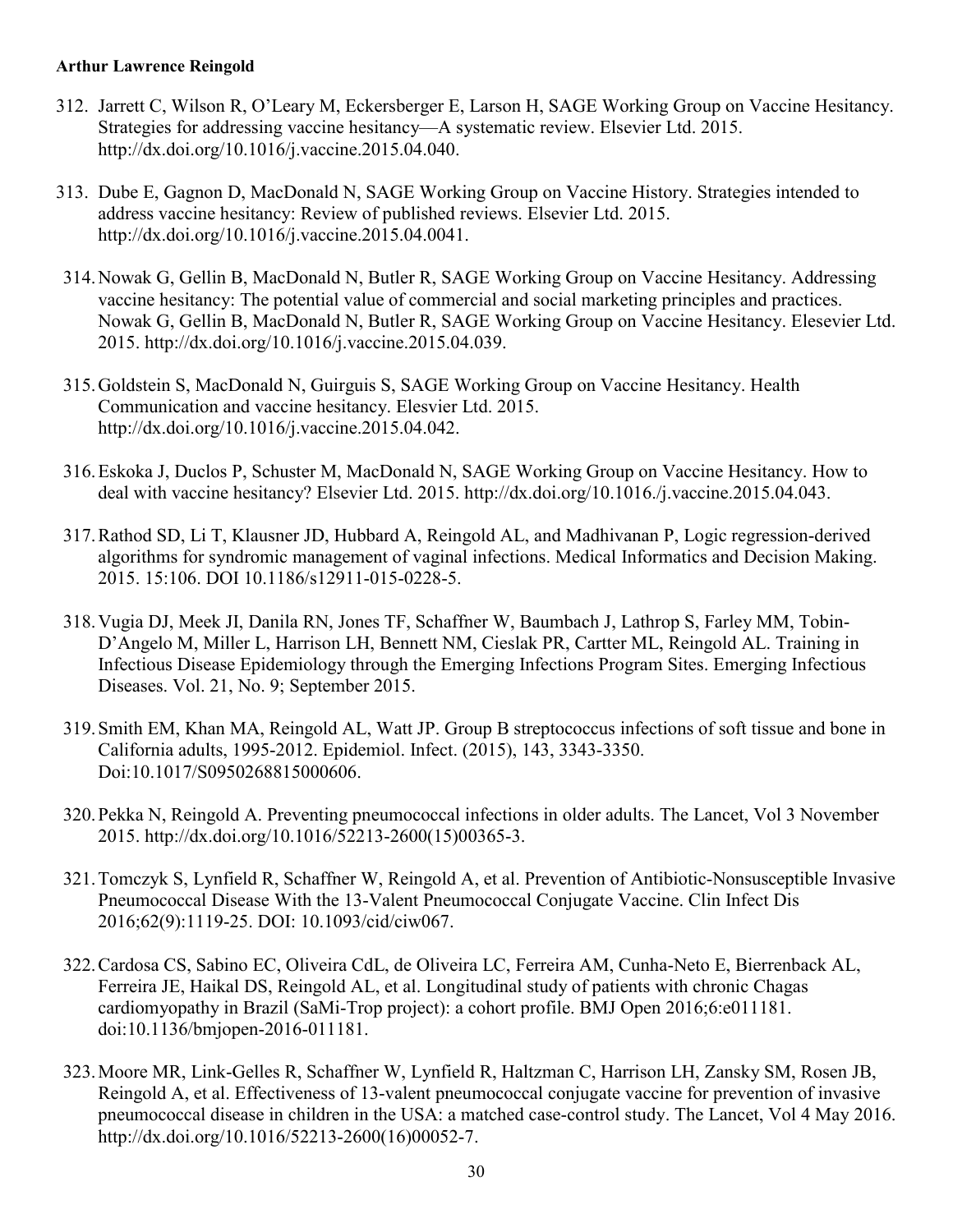- 324.Bramley AM, Chaves SS, Dawood FS, Doshi S, Reingold A, et al. Utility of keywords from chest radiograph reports for pneumonia surveillance among hospitalized patients with influenza: The CDC Influenza Hospitalization Surveillance Network, 2008-2009. Public Health Reports. May/Jun 2016, Vol. 131 Issue 3, p483-490.
- 325. Blain AE, Sema M, Wu H, MacNeail JR, Harrison LH, Farley MM, Lynfield R, Miller L, Nichols M, Petit S, Reingold A, et al. Penicillin use in meningococcal disease management: Active Bacterial Core Surveillance Sites, 2009. Open Forum Infectious Diseases. 11 July 2016. doi: 10.1093/ofid/ofw152.
- 326. Link-Gelles R, Westreich D, Aiello AE, Shang N, Weber DJ, Holtzman C, Scherzinger K, Reingold A, et al. Bias with respect to socioeconomic status: a closer look at zip code matching in a pneumococcal vaccine effectiveness study. 8 August 2016. Elsevier. [http://dx.doi.org/10.1016/j.ssmph.2016.08.005.](http://dx.doi.org/10.1016/j.ssmph.2016.08.005)
- 327. Higgins JPT, Soares-Weiser K, Lopez JA, Kakourou A, Chaplin K, Martin NK, Sterne JAC, Reingold A. Association of BCG, DTP, and measles containing vaccines with childhood mortality: systematic review. BMJ. 2016;355:i5170. doi:10.1136/bmj.i5170.
- 328. Andreuccetti G, Leyton V, Lemos NP, Miziara ID, Ye Y, Takitane J, Munoz DR, Reingold AL, et al. Alcohol use among fatally injured victims in São Paulo, Brazil: bridging the gap between research and health services in developing countries., 2016 Nov 6. doi: 10.1111/add.13688. [Epub ahead of print]
- 329. Harris CM, Wu HM, Li J, Hall HI, Lee A, Zell E, Harrison LH, Petit S, Farley MM, Lynfield R, Miller L, Nichols M, Reingold A, et al. Meningococcal disease in patients with human immunodeficiency virus infection: a review of cases reported through active surveillance in the United States, 2000-2008. Open Forum Infect Dis. 2016 Dec 20;3(4):ofw226. doi: 10.1093/ofid/ofw226.
- 330. Schrag SJ, Farley MM, Petit S, Reingold A, et al. Epidemiology of invasive early-onset neonatal sepsis, 2005 to 2014. Pediatrics. 2016 Dec; 138(6). pii: e20162013.
- 331. Metcalf BJ, Chochua S, Gertz RE, Li Z, et al. Using whole genome sequencing to identify resistance determinants and predict antimicrobial resistance phenotypes for year 2015 invasive pneumococcal disease isolates recovered in the United States, Clinical Microbiology and Infection, Volume 22, Issue 12,2016,Pages 1002.e1-1002.e8, https://doi.org/10.1016/j.cmi.2016.08.001.
- 332. Wesson P, Reingold A, McFarland W. Theoretical and empirical comparisons of methods to estimate the size of hard-to-reach populations: a systematic review. AIDS Behav 21, 2188-2206 (2017). doi: 10.1007/s10461-017-1678-9.
- 333. Cohn AC, MacNeil JR, Harrison LH, Lynfield R, Reingold AL, et al. Effectiveness and duration of protection of one dose of a meningococcal conjugate vaccine. Pediatrics. Volume 139, No. 2; February 2017.
- 334. Belongia EA, Karron RA, Reingold A, et al. The Advisory Committee on Immunization Practices recommendations regarding the use of live influenza vaccine: a rejoinder. Vaccine (2017), http://dx.doi.org/10.1016/j.vaccine.2017.06.017.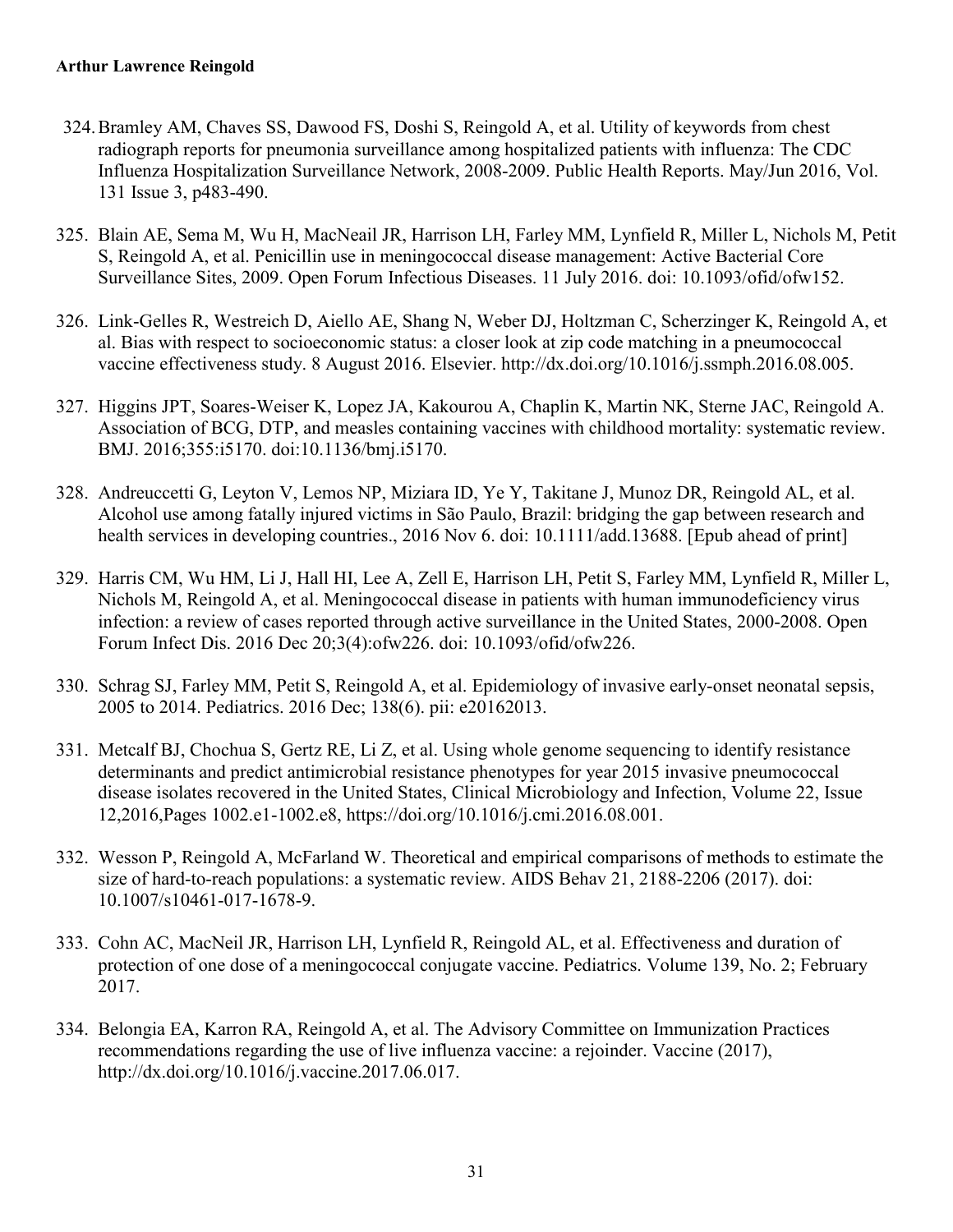- 335. Carmen SA, Garg S, Anderson EJ, Ryan PA, George A, Zansky SM, Bennett N, Reingold A, et al. Influenza vaccination modifies disease severity among community-dwelling adults hospitalized with influenza. Clin Infect Dis 2017 cix468. doi: 10.1093/cid/cix468.
- 336. Link-Gelles R, Westreich D, Aiello AE, Shang N, Weber DJ, Rosen JB, Motala T, Mascola L, Eason J, Scherzinger K, Holtzman C, Reingold AL, et al. Generalisability of vaccine effectiveness estimates: an analysis of cases included in a postlicensure evaluation of 13-valent pneumococcal conjugate vaccine in the USA. BMJ Open 2017; 7:e017715. doi:10.1136/bmjopen-2017-017715.
- 337. Metcalf BJ, Chochua S, GirtzJr. RE, et al. Short-read whole genome sequencing for determination of antimicrobial resistance mechanisms and capsular serotypes of current invasive Streptococcus agalactiae recovered in the USA, Clinical Microbiology and Infection, Volume 23, Issue 8, 18 Feb 2017,Pages 574.e7-574.e14, https://doi.org/10.1016/j.cmi.2017.02.021
- 338. Arriola C, Garg S, Anderson E, Ryan PA, George A, Zansky SM, Bennett N, Reingold A, et al. Influenza vaccination modifies disease severity among community-dwelling adults hospitalized with influenza. Clin Infect Dis May 2017;00(00):1-9. Doi:10.1093/cid/cix468.
- 339. Wong KK, Burdette E, Mahon B, et al. Recommendations of the Advisory Committee on Immunization Practices (ACIP) for use of cholera vaccine. MMWR 12 May 2017, 66(18):482-485). DOI: 10.15585/mmwr.mm6618a6.
- 340. Wesson P, Lechtenberg R, Reingold, A, et al. Evaluating the completeness of HIV surveillance using capture-recapture models, Alameda County, California. AIDS Behav 21 August 2017. Doi: 10.1007/s10461-017-1883-6.
- 341. Orenstein WA, Hinman A, Nkowane B, Olive JM, Reingold A. Measles and Rubella Global Strategic Plan 2012-2020 midterm review. Vaccine 36 (2018); A1-A34; https://doi.org/10.1016/j.vaccine.2017.09.026
- 342. Orenstein WA, Cairns L., Hinman .A, Nkowane B., J-M., Olive, Reingold A.L. Measles and Rubella Global Strategic Plan 2012-2020 midterm review report: background and summary. Vaccine 36 (2018) A35-A42: https://doi.org/10.1016/j.vaccine.2017.10.065.
- 343. Schille S, Vellozzi C, Reingold A, et al. Prevention of Hepatitis B Virus Infection in the United States: Recommendations of the Advisory Committee on Immunization Practices. (ACIP) MMWR:12 January 2018:  $67(1)$ ;1-31. https://www.cdc.gov.mmwr/volumes/ $67/rr/rr/rr6701a1$ .htm?s cid=rr6701a1 w
- 344. Gordon A, Reingold A. The burden of influenza: a complex problem. Current Epidemiology Reports: 05 February 2018. [https://doi.org/10.1007/s40471-018-0136-1.](https://doi.org/10.1007/s40471-018-0136-1)
- 345. Liang JL, Tiwari T, Moro P, et al. Prevention of pertussis, tetanus, and diphtheria with vaccines in the United States: recommendations of the Advisory Committee on Immunization Practices (ACIP). MMWR Recommendations and Reports. 27 April 2018;67(2):1-44. doi:10.15585/mmwr.rr6702a1.
- 346. G. Andreuccetti, C.J. Cherpitel, H.B. Carvalho, V. Leyton, I.D. Miziara, D.R. Munoz, A.L. Reingold, et al. Alcohol in combination with illicit drugs among fatal injuries in Sao Paulo, Brazil: An epidemiological study on the association between acute substance use and injury, Injury, Volume 49, Issue 12, 2018, Pages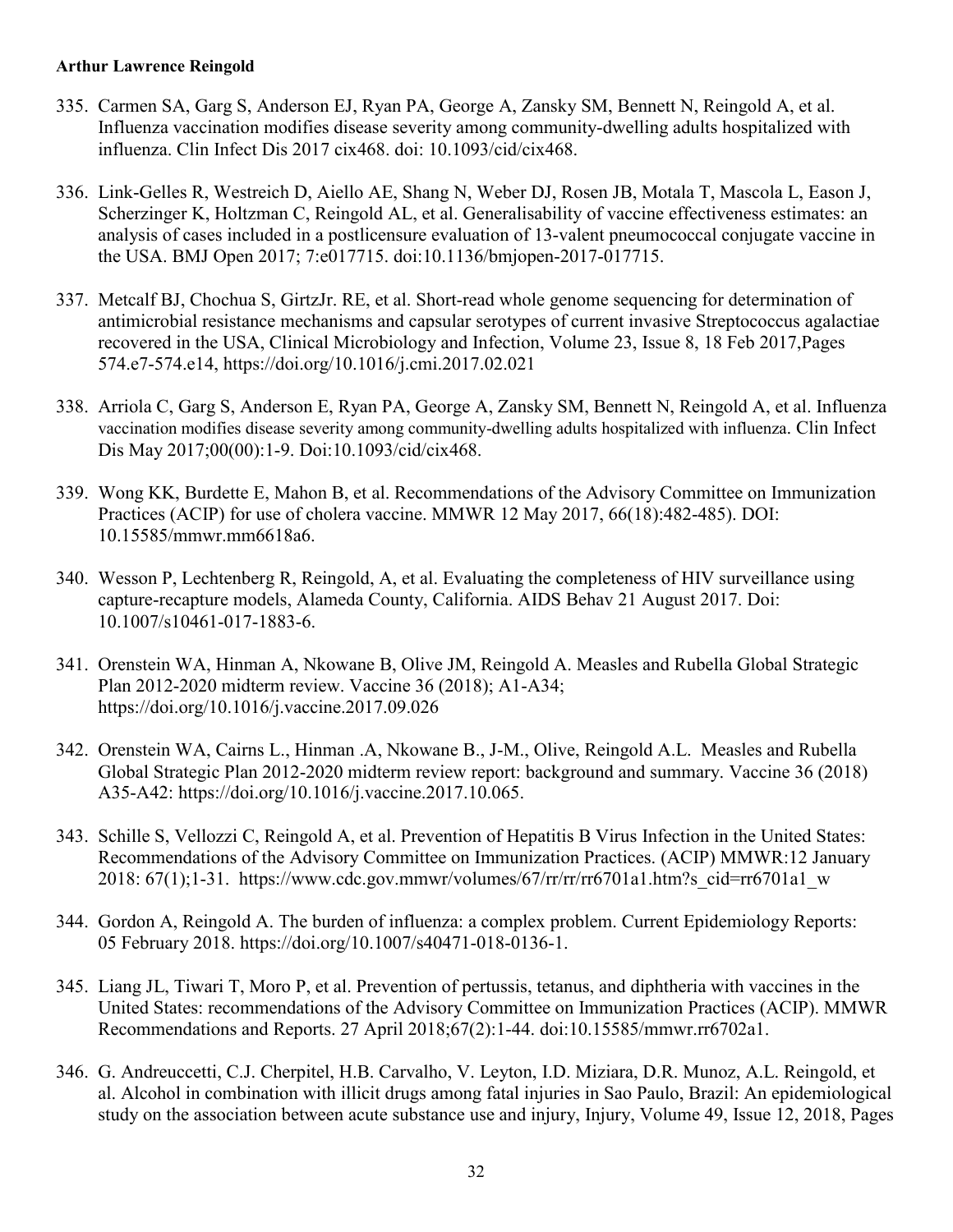2186-2192, ISSN 0020-1383, [https://doi.org/10.1016/j.injury.2018.09.035.](https://doi.org/10.1016/j.injury.2018.09.035) [\(http://www.sciencedirect.com/science/article/pii/S0020138318305400\)](http://www.sciencedirect.com/science/article/pii/S0020138318305400)

- 347. Soeters HM, Blain A, Pondo T, Doman B, Farley MM, Harrison LH, Lynfield R, Miller L, Petit S, Reingold A, et al. Current epidemiology and trends in invasive *Haemophilus influenzae* disease—United States, 2009–2015, Clin Infect Dis, Volume 67, Issue 6, 15 September 2018, Pages 881–889, <https://doi.org/10.1093/cid/ciy187>
- 348. O'Brien KS, Emerson P, Hooper PJ, Reingold AL, et al. Antimicrobial resistance following mass azithromycin distribution for trachoma: a systematic review. Lancet Infect. Dis 2018. October 3, 2018. [http://dx.doi.org/10.1016/S1473-3099\(18\)30444-4](http://dx.doi.org/10.1016/S1473-3099(18)30444-4)
- 349. Mendes Lobão W, Duarte FG, Burns JD, et al. Low coverage of HPV vaccination in the national immunization programme in Brazil: Parental vaccine refusal or barriers in health-service based vaccine delivery. PLoS One. 2018;13(11):e0206726. Published 2018 Nov 12. doi:10.1371/journal.pone.0206726
- 350. Duarte FG, da Silva Moreir S, da Conceicao C Almeida M, de Souza Teles CA, Andrade CS, Reingold A, et al. Sex differences and correlates of poor glycaemic control in type 2 diabetes: a cross-sectional study in Brazil and Venezuela. BMJ Open. 2019;9:e023401. Doi:10.1136/bmjopen-2018-023401
- 351. Lewnard JA, Reingold AL, Emerging challenges and opportunities in infectious disease epidemiology, Am J Epi. Volume 188, Issue 5, May 2019, Pages 873–882.<https://doi.org/10.1093/aje/kwy264>
- 352. Schaffner W, Nichol KL, Reingold AL, Preventing hepatitis in US adults through vaccination. Infect Dis in Clini Pract: November 2018, Volume 26, Issue 6 p 304-312. doi: 10.1097/IPC.0000000000000685.
- 353. Cardoso CS, Ribeiro ALP, Oliveira CDL, Oliveira LC, Ferreira AM, Bierrenbach AL, Silva JLP, Colosimo EA, Ferreira JE, Lee TH, Busch MP, Reingold AL, et al. Beneficial effects of benznidazole in chagas disease: NIH SaMi-Trop cohort study. 2018 PLoS Neglected Tropical Diseases, 12(11), p.e0006814.
- 354. Dorjee K, Choden T, Baxi SM, Steinmaus C, and Reingold AL, 2018. Risk of cardiovascular disease associated with exposure to abacavir among individuals with HIV: a systematic review and meta-analysis of results from 17 epidemiologic studies. Int J Antimicrobial Agents, 52(5), pp.541-553. [https://doi.org/10.1016/j.ijantimicag.2018.07.010.](https://doi.org/10.1016/j.ijantimicag.2018.07.010)
- 355. Ahmed SS, Pondo T, Xing W, McGee L, Farley M, Schaffner W, Thomas A, Reingold A, et al. 2019. Early impact of 13-valent pneumococcal conjugate vaccine use on invasive pneumococcal disease among adults with and without underlying medical conditions—United States. Clin Infect Dis. CID 2019:XX(XX):1-9. doi:10.1093/cid/ciz739.
- 356. Dorjee K., Baxi S.M., Reingold A. et al. 2017. Risk of cardiovascular events from current, recent, and cumulative exposure to abacavir among persons living with HIV who were receiving antiretroviral therapy in the United States: a cohort study. BMC Infect Dis 17, 708 [https://doi](https://doi-org.libproxy.berkeley.edu/10.1186/s12879-017-2808-8)[org.libproxy.berkeley.edu/10.1186/s12879-017-2808-8](https://doi-org.libproxy.berkeley.edu/10.1186/s12879-017-2808-8)
- 357. O'Brien KS, Byanju R, Kandel RP The Village-Integrated Eye Worker Trial Group, et al Village-Integrated Eye Worker trial (VIEW): rationale and design of a cluster-randomised trial to prevent corneal ulcers in resource-limited settings. BMJ Open 2018; 8:e021556. doi: 10.1136/bmjopen-2018-021556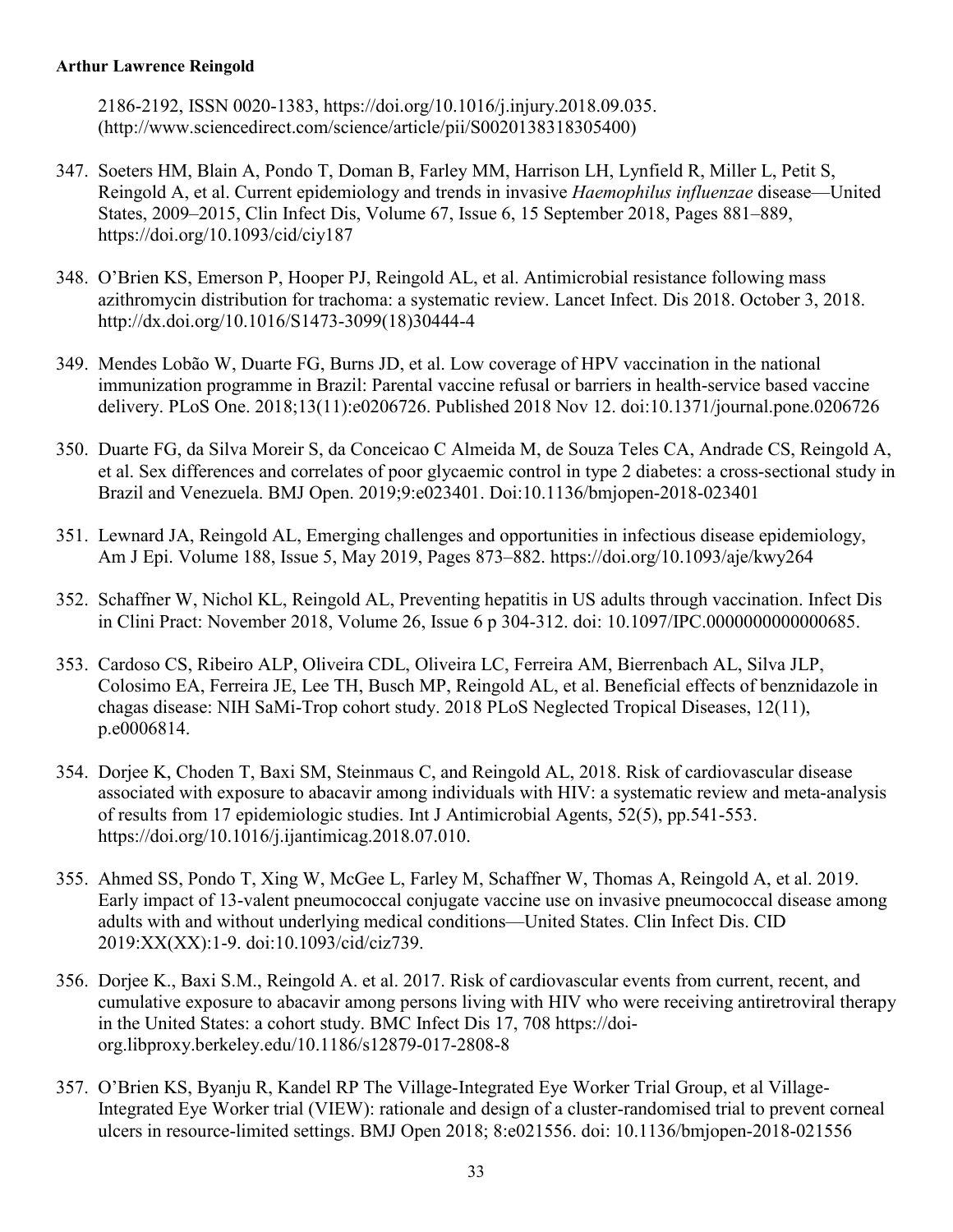- 358. Lee G, Carr W Updated framework for development of evidence-based recommendations by the Advisory Committee on Immunization Practices. MMWR Morb Mortal Wkly Rep 2018;67:1271–1272. DOI: <http://dx.doi.org/10.15585/mmwr.mm6745a4>
- 359. Arriola CS, Kim L, Langley G, Anderson EJ, Openo K, Martin AM, Lynfield R, Bye E, Como-Sabetti K, Reingold A, et al. Estimated burden of community-onset respiratory syncytial virus-associated hospitalizations among children aged <2 years in the United States, 2014-15. J Pediatric Infect Dis Soc. 2020 Nov 10;9(5):587-595. doi: 10.1093/jpids/piz087. PMID: 31868913; PMCID: PMC7107566.
- 360. Martinez L, Cords O, Horsburgh CR, Andrews J, Pediatric TB contact studies consortium. The risk of tuberculosis in children after close exposure: a systematic review and individual-participant meta-analysis. Lancet 2020; 395(10228): pp. 973-984. doi: [https://doi.org/10.1016/S0140-6736\(20\)30166-5](https://doi.org/10.1016/S0140-6736(20)30166-5)
- 361. Lewnard JA, Liu VX, Jackson ML, Schmidt MA, Jewell BL, Flores JP, Jentz C, Northrup GR, Mahmud A, Reingold AL, et al. Incidence, clinical outcomes, and transmission dynamics of severe coronavirus disease 2019 in California and Washington; prospective cohort study. BMJ 2020;369:m1923 http://dx.doi.org/10.1136/bmj.m1923.
- 362. Kim L, Whitaker M, O'Halloran A, Kambhampati A, Chai S, Reingold A, et al. Hospitalization Rates and Characteristics of Children Aged <18 Years Hospitalized with Laboratory-Confirmed COVID-19 – COVID-NET, 14 States, March 1- July 25, 2020. MMWR Morb Mortal Wkly Rep. 2020;69(32):1081- 1088. Aug 2020. doi:10.15585/mmwr.mm6932e3
- 363. Benjamin-Chung J, Arnold BF, Kennedy CJ, et al. Evaluation of a city-wide school-located influenza vaccination program in Oakland, California with respect to vaccination coverage, school absences, and laboratory-confirmed influenza: a matched cohort study. PLOS Med 2020; 17(8): e1003238. https://doi.org/10.1371/journal. pmed.1003238
- 364. Wu S, Mertens A, Crider Y, Nguyen A, Pokpongkiat N, Djajadi S, et al. Substantial underestimation of SARS-CoV-2 infection in the United States. Nat Commun. 2020 Sep 9;11(1):4507. doi: 10.1038/s41467- 020-18272-4. PMID: 32908126; PMCID: PMC7481226.
- 365. Mendes Lobão W, Duarte FG, Burns JD, de Souza Teles Santos CA, Chagas de Almeida MC, Reingold A, Duarte Moreira E Junior. Low coverage of HPV vaccination in the national immunization programme in Brazil: Parental vaccine refusal or barriers in health-service based vaccine delivery? PLoS One. 2018 Nov 12;13(11):e0206726. doi: 10.1371/journal.pone.0206726. PMID: 30418980; PMCID: PMC6231618.
- 366. Hatano Y, Kashima S, Kaihara M, Takase K, Hatakeyama S, Reingold AL, Matsumoto M. Predictive variables for hemodialysis and death in Japanese spotted fever, and the association between distance from rivers and incidence. Ticks Tick Borne Dis. 2021 Jan;12(1):101544. doi: 10.1016/j.ttbdis.2020.101544. Epub 2020 Aug 30. PMID: 33011438.
- 367. Ahmed SS, Pondo T, Xing W, McGee L, Farley M, Schaffner W, Thomas A, Reingold A, et al. Early impact of 13-valent pneumococcal conjugate vaccine use on invasive pneumococcal disease among adults with and without underlying medical conditions-United States. Clin Infect Dis. 2020 Jun 10;70(12):2484-2492. doi: 10.1093/cid/ciz739. PMID: 31402387.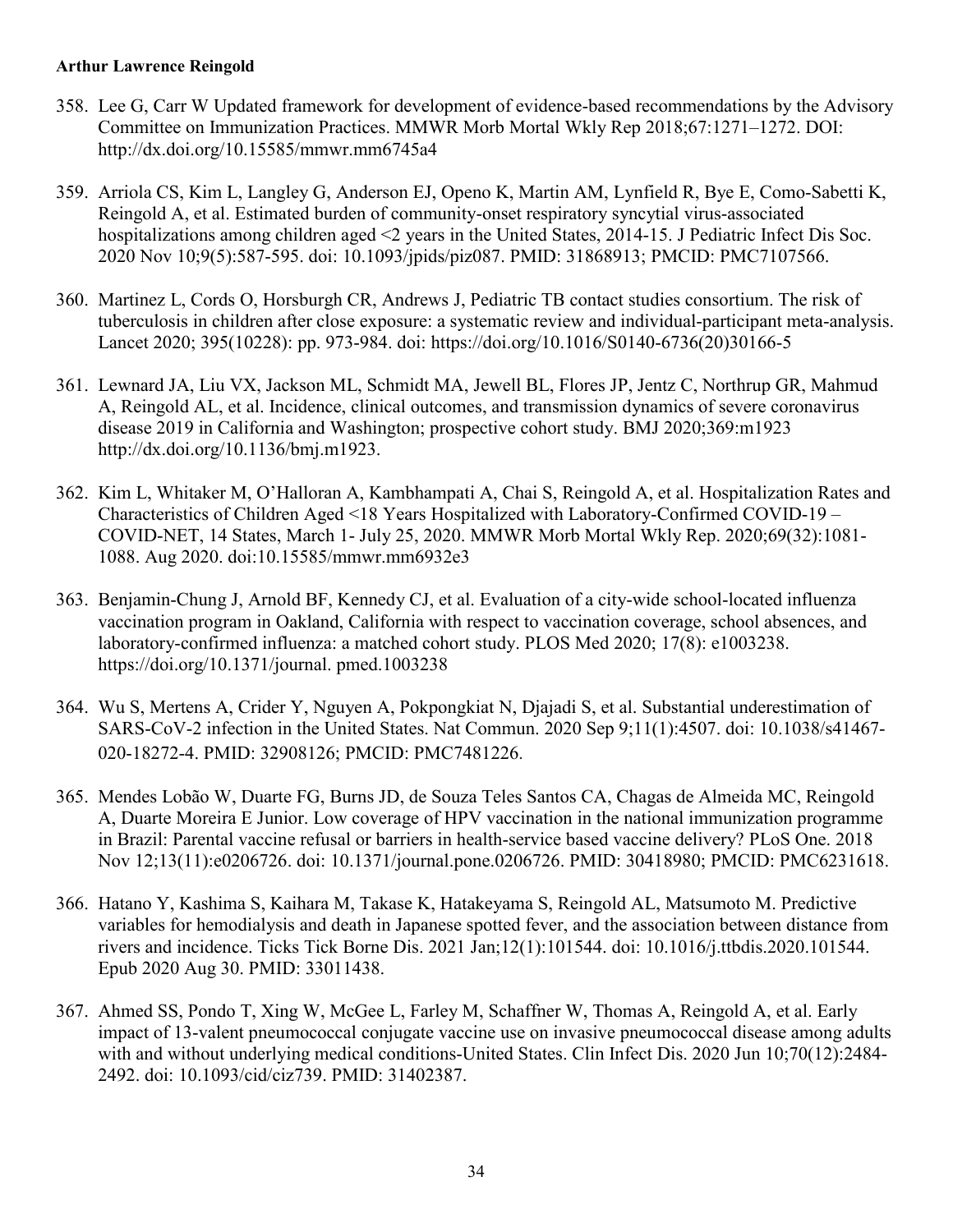- 368. Kim L, Garg S, O'Halloran A, Whitaker M, Pham H, Anderson EJ, Armistead I, Bennett NM, Billing L, Como-Sabetti K, Hill M, Kim S, Monroe ML, Muse A, Reingold AL, et al. Risk factors for intensive care unit admission and in-hospital mortality among hospitalized adults identified through the U.S. Coronavirus Disease 2019 (COVID-19)-Associated Hospitalization Surveillance Network (COVID-NET). Clin Infect Dis. 2020 Jul 16:ciaa1012. doi: 10.1093/cid/ciaa1012. Epub ahead of print. PMID: 32674114; PMCID: PMC7454425.
- 369. Owusu D, Kim L, O'Halloran A, Whitaker M, Piasecki AM, Reingold A, et al; COVID-NET Surveillance Team. Characteristics of adults aged 18-49 Years without underlying conditions hospitalized with laboratory-confirmed COVID-19 in the United States, COVID-NET - March-August 2020. Clin Infect Dis. 2020 Dec 3:ciaa1806. doi: 10.1093/cid/ciaa1806. Epub ahead of print. PMID: 33270136.
- 370. Lewnard JA, Liu VX, Jackson ML, Schmidt MA, Jewell BL, Flores JP, Jentz C, Northrup GR, Mahmud A, Reingold AL, et al. Incidence, clinical outcomes, and transmission dynamics of severe coronavirus disease 2019 in California and Washington; prospective cohort study. BMJ 2020;369:m1923 http://dx.doi.org/10.1136/bmj.m1923.
- 371. Owusu D, Kim L, O'Halloran A, Whitaker M, Piasecki AM, Reingold A, et al. Characteristics of adults aged 18-49 years without underlying conditions hospitalized with laboratory-confirmed coronavirus disease 2019 in the United States: COVID-NET-March-August 2020. Clin Infect Dis. 2021 Mar 1;72(5):e162-e166. doi: 10.1093/cid/ciaa1806. PMID: 33270136; PMCID: PMC7799269.
- 372. Packel L, Reingold A, Hunter L, Facente S, Li Y, Harte A, Nicolette G, Urnov FD, Lu M, Petersen M; IGI Testing Consortium. Piloting an integrated SARS-CoV-2 testing and data system for outbreak containment among college students: A prospective cohort study. PLoS One. 2021 Jan 26;16(1):e0245765. doi: 10.1371/journal.pone.0245765. PMID: 33497404; PMCID: PMC7837458.
- 373. Samet JM, Prather K, Benjamin G, Lakdawala S, Lowe J-M, Reingold A, et al. Airborne transmission of severe acute respiratory syndrome coronavirus 2 (SARS-CoV-2): What we know Clin Infect Dis, 2021; ciab039, https://doi.org/10.1093/cid/ciab039.
- 374. Benjamin-Chung J, Reingold A. Measuring the success of the US COVID-19 vaccine campaign—It's time to invest in and strengthen immunization information systems. 2021 AJPH 111, 1078-1080. https://doi.org/10.2105/AJPH.2021.306177.
- 375. Holmen JE, Kim L, Cikesh B, Daily Kirley P, Chai SJ, Bennett NM, Felsen CB, Ryan P, Monroe M, Anderson EJ, Openo KP, Como-Sabetti K, Bye E, Talbot HK, Schaffner W, Muse A, Barney GR, Whitaker M, Ahern J, Rowe C, Langley G, Reingold A. Relationship between neighborhood census-tract level socioeconomic status and respiratory syncytial virus-associated hospitalizations in U.S. adults, 2015–2017. BMC Infect Dis. 2021 Mar 23;21(1):293. doi: 10.1186/s12879-021-05989-w. PMID: 33757443; PMCID: PMC7986301.
- 376. Facente SN, Hunter LA, Packel LJ, Li Y, Harte A, Nicolette G, McDevitt S, Petersen M, Reingold AL. Feasibility and effectiveness of daily temperature screening to detect COVID-19 in a prospective cohort at a large public university. BMC Public Health. 2021 Sep 16;21(1):1693. doi:10.1186/s12889-021-11697-6.
- 377. Garg S, Patel K, Pham H, Whitaker M, O'Halloran A, Milucky J, Anglin O, Kirley P, Reingold A, et al. Clinical trends among U.S. adults hospitalized with COVID-19, March to December 2020. Ann Intern Med. 10 August 2021. doi: 10.7326/M21-1991.